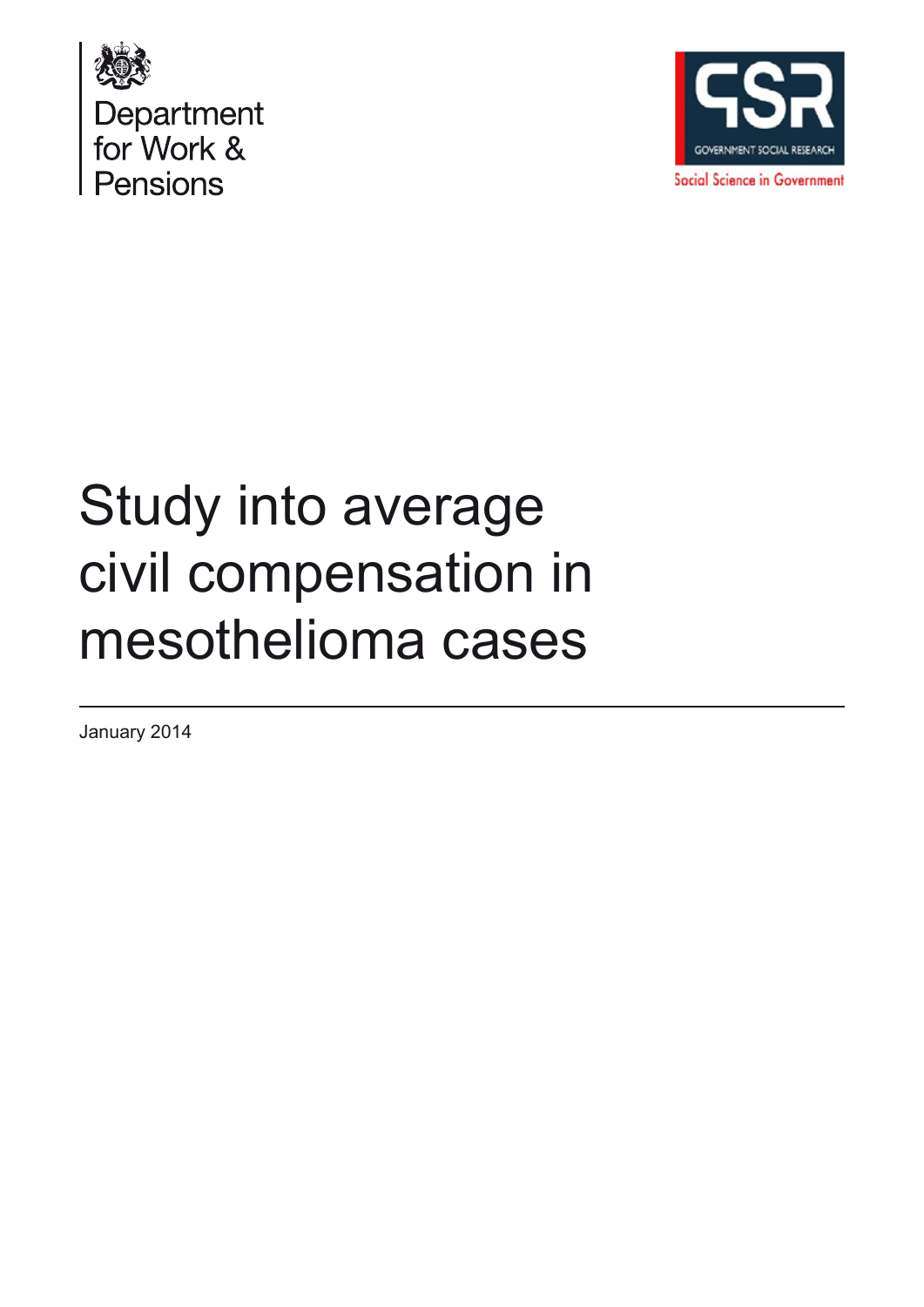Research Report No 858

A report of research carried out by the National Institute of Economic Research on behalf of the Department for Work and Pensions

© Crown copyright 2014.

You may re-use this information (not including logos) free of charge in any format or medium, under the terms of the Open Government Licence. To view this licence, visit http://www.nationalarchives.gov.uk/doc/open-government-licence/ or write to the Information Policy Team, The National Archives, Kew, London TW9 4DU,

or email: psi@nationalarchives.gsi.gov.uk.

This document/publication is also available on our website at: https://www.gov.uk/government/organisations/department-for-work-pensions/about/ research#research-publications

If you would like to know more about DWP research, please email: Socialresearch@dwp.gsi.gov.uk

First published 2014.

ISBN 978 1 909532 94 6

Views expressed in this report are not necessarily those of the Department for Work and Pensions or any other Government Department.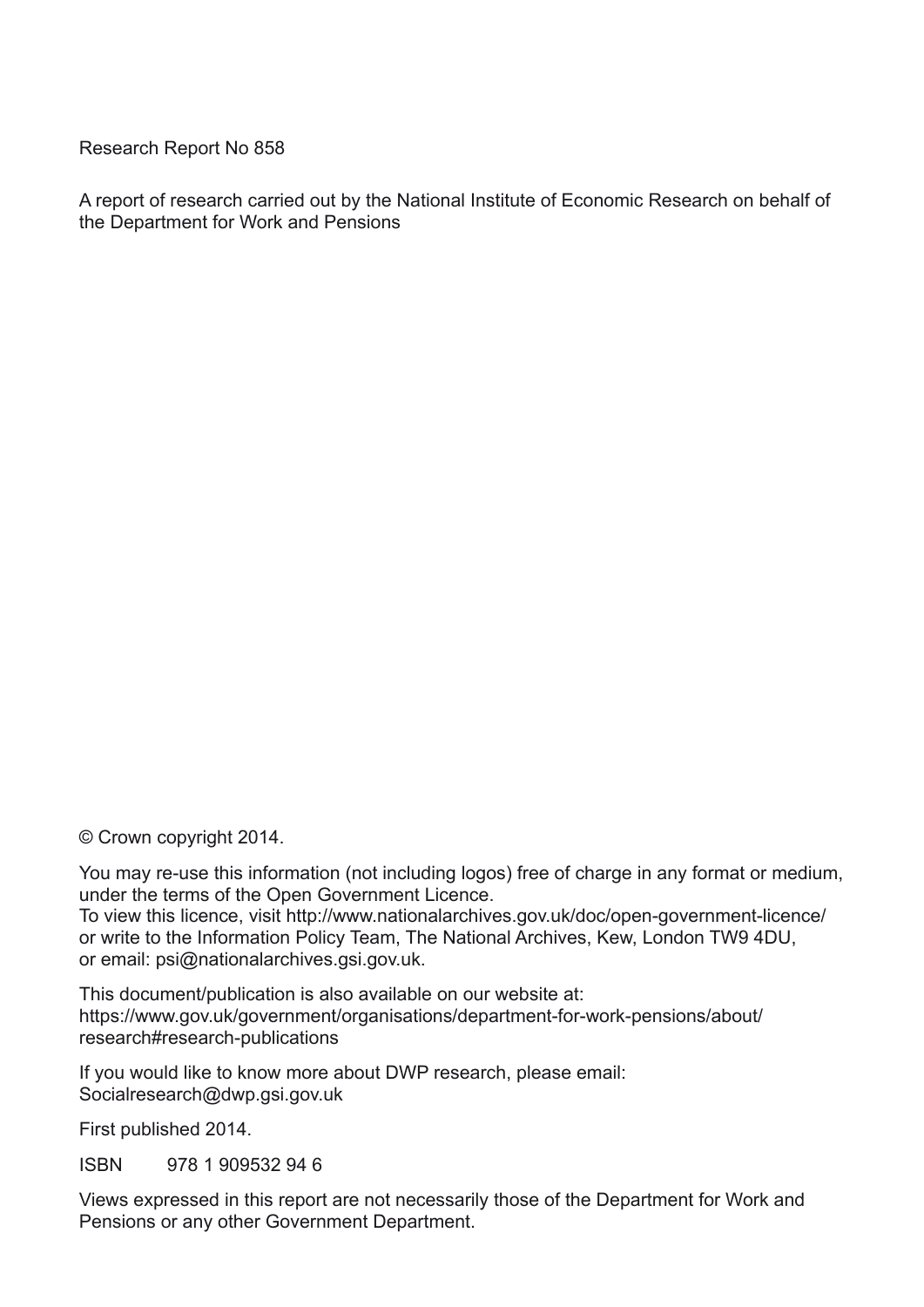# **Summary**

The research provides estimates of average civil compensation and legal costs for occupational mesothelioma cases. It was designed to inform the development of proposals by both the Department for Work and Pensions and the Ministry of Justice in relation to helping mesothelioma victims who cannot trace a liable employer to access compensation and to speed up the settlement process for all victims.

Using a variety of measures, average compensation awarded ranged from £137,000 to £153,531 and average legal costs ranged from £22,000 to £28,407. The estimates were based on a survey of 2,334 mesothelioma claims settled between 2007 and 2012.

Regression analysis was used to investigate how civil compensation awarded and legal costs varied with the characteristics of the claimant and features of the claim. It was found that civil compensation decreased with the claimant's age (by around £3,500 per year) and grew over time between 2007 and 2012. Average civil compensation was higher in Scotland than in England and Wales, and also higher where court proceedings were issued and where the claimant was alive at settlement. The length of the case was not associated with the size of civil compensation.

The regression analysis found that legal costs increased by £4, on average, for every additional £100 of compensation. Legal costs were higher if the claimant was younger, the claim was made in England and Wales rather than Scotland, the claim was made after 2008, court proceedings were issued, the duration of the case was longer and the claimant was deceased on award.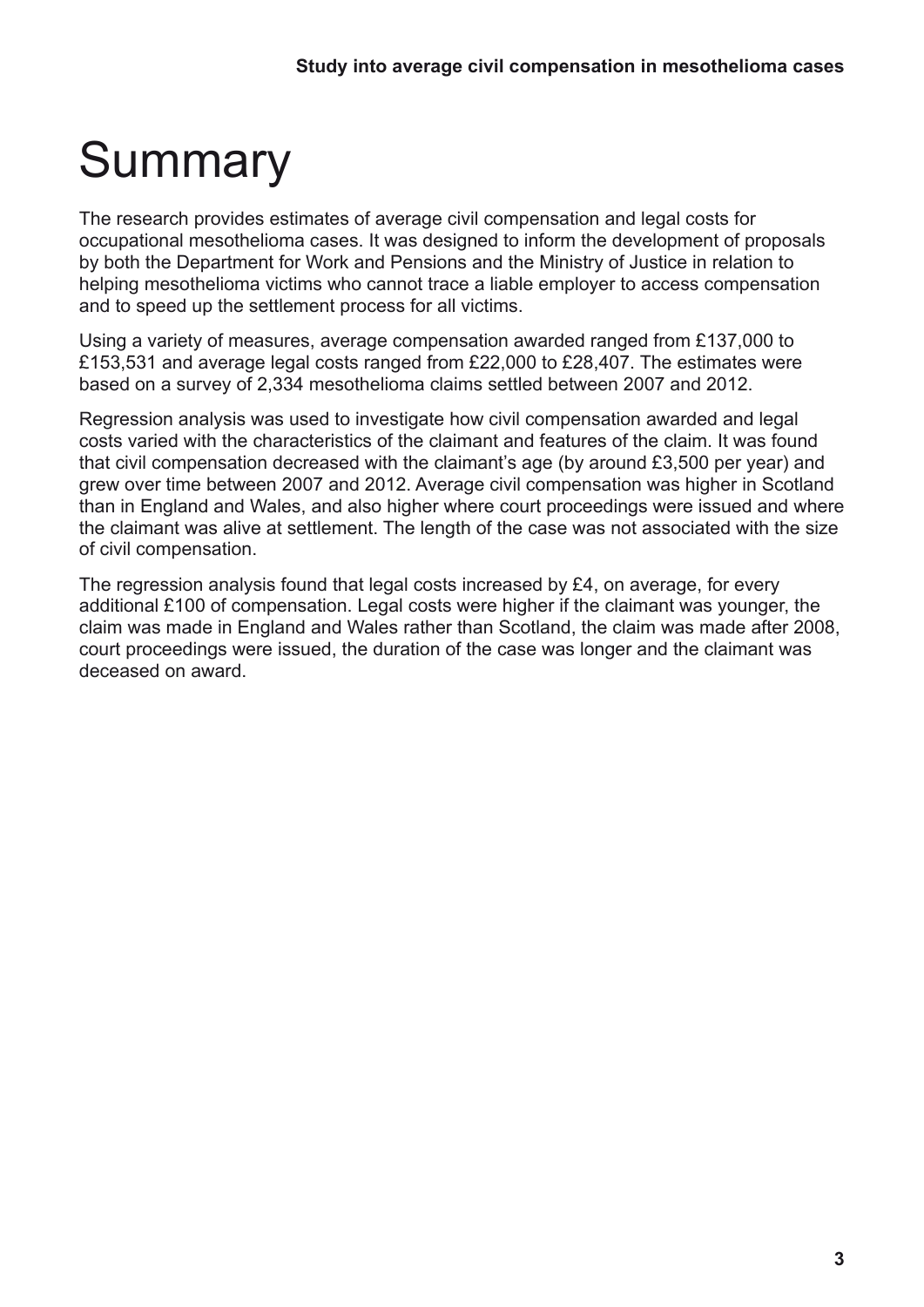# Contents

| 1 |     |       |  |  |  |
|---|-----|-------|--|--|--|
|   | 1.1 |       |  |  |  |
|   | 1.2 |       |  |  |  |
|   | 1.3 |       |  |  |  |
| 2 |     |       |  |  |  |
|   | 2.1 |       |  |  |  |
|   | 2.2 |       |  |  |  |
|   | 2.3 |       |  |  |  |
|   | 2.4 |       |  |  |  |
| 3 |     |       |  |  |  |
|   | 3.1 |       |  |  |  |
|   | 3.2 |       |  |  |  |
|   | 3.3 |       |  |  |  |
|   | 3.4 |       |  |  |  |
|   | 3.5 |       |  |  |  |
|   |     | 3.5.1 |  |  |  |
|   |     | 3.5.2 |  |  |  |
|   |     | 3.5.3 |  |  |  |
|   |     | 3.5.4 |  |  |  |
|   |     | 3.5.5 |  |  |  |
|   |     | 3.5.6 |  |  |  |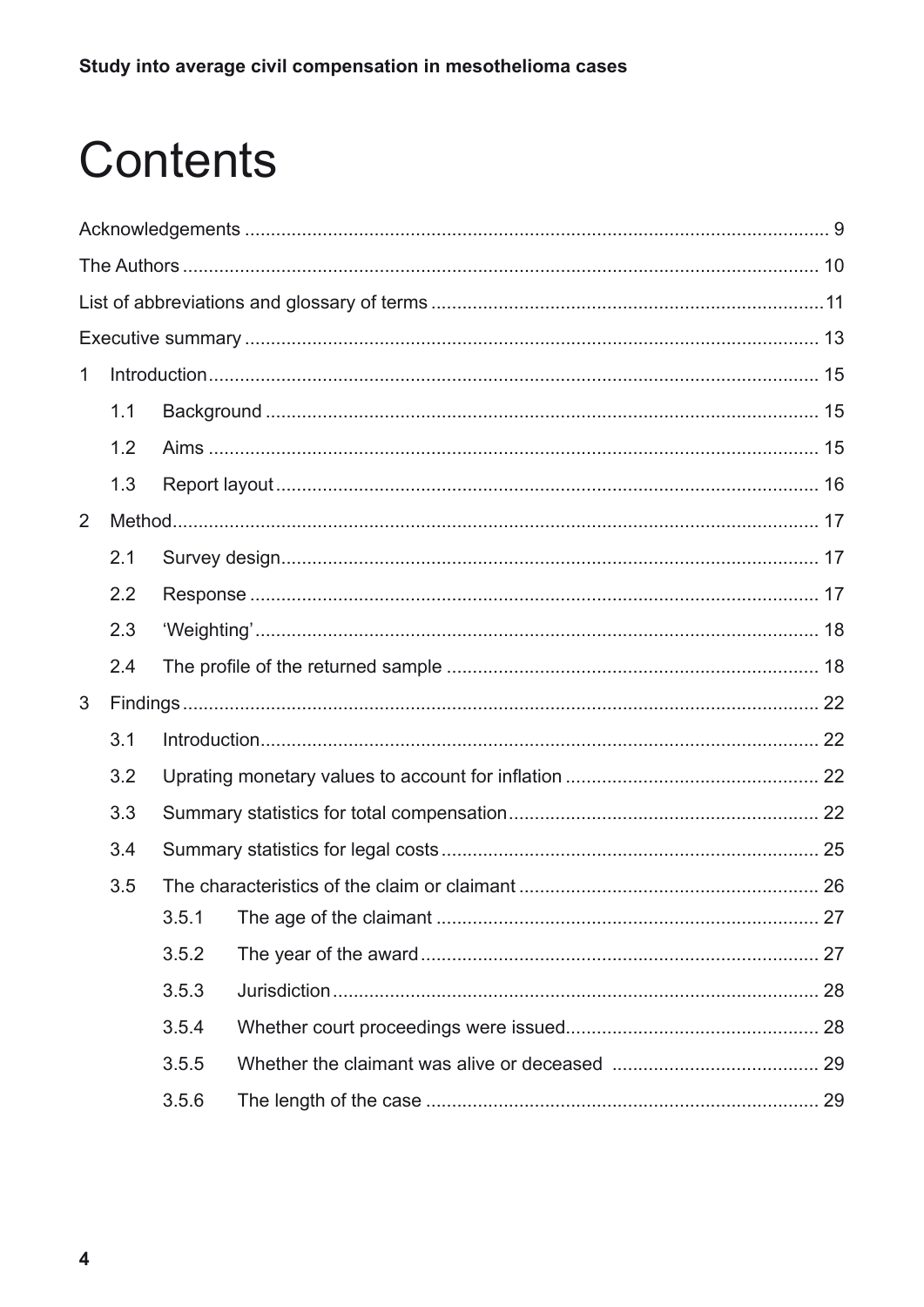| 3.6 |       | The relationship between total compensation and characteristics   |  |
|-----|-------|-------------------------------------------------------------------|--|
|     | 3.6.1 |                                                                   |  |
|     | 3.6.2 |                                                                   |  |
|     | 3.6.3 | Regression analysis of the associations between claim             |  |
| 3.7 |       | The relationship between total legal costs and characteristics of |  |
|     | 3.7.1 |                                                                   |  |
|     | 3.7.2 |                                                                   |  |
| 3.8 |       |                                                                   |  |
|     | 3.8.1 |                                                                   |  |
|     | 3.8.2 |                                                                   |  |
|     | 3.8.3 |                                                                   |  |
|     | 3.8.4 |                                                                   |  |
|     |       |                                                                   |  |
|     |       |                                                                   |  |

## **List of tables**

| Comparison of eligible population (based on the CRU register) |                                                                          |
|---------------------------------------------------------------|--------------------------------------------------------------------------|
| Comparison of returned and non-returned cases, from           |                                                                          |
|                                                               |                                                                          |
|                                                               |                                                                          |
|                                                               |                                                                          |
|                                                               |                                                                          |
|                                                               |                                                                          |
|                                                               |                                                                          |
|                                                               |                                                                          |
|                                                               |                                                                          |
|                                                               |                                                                          |
|                                                               | Percentiles of the distribution of compensation values (2012 prices)  24 |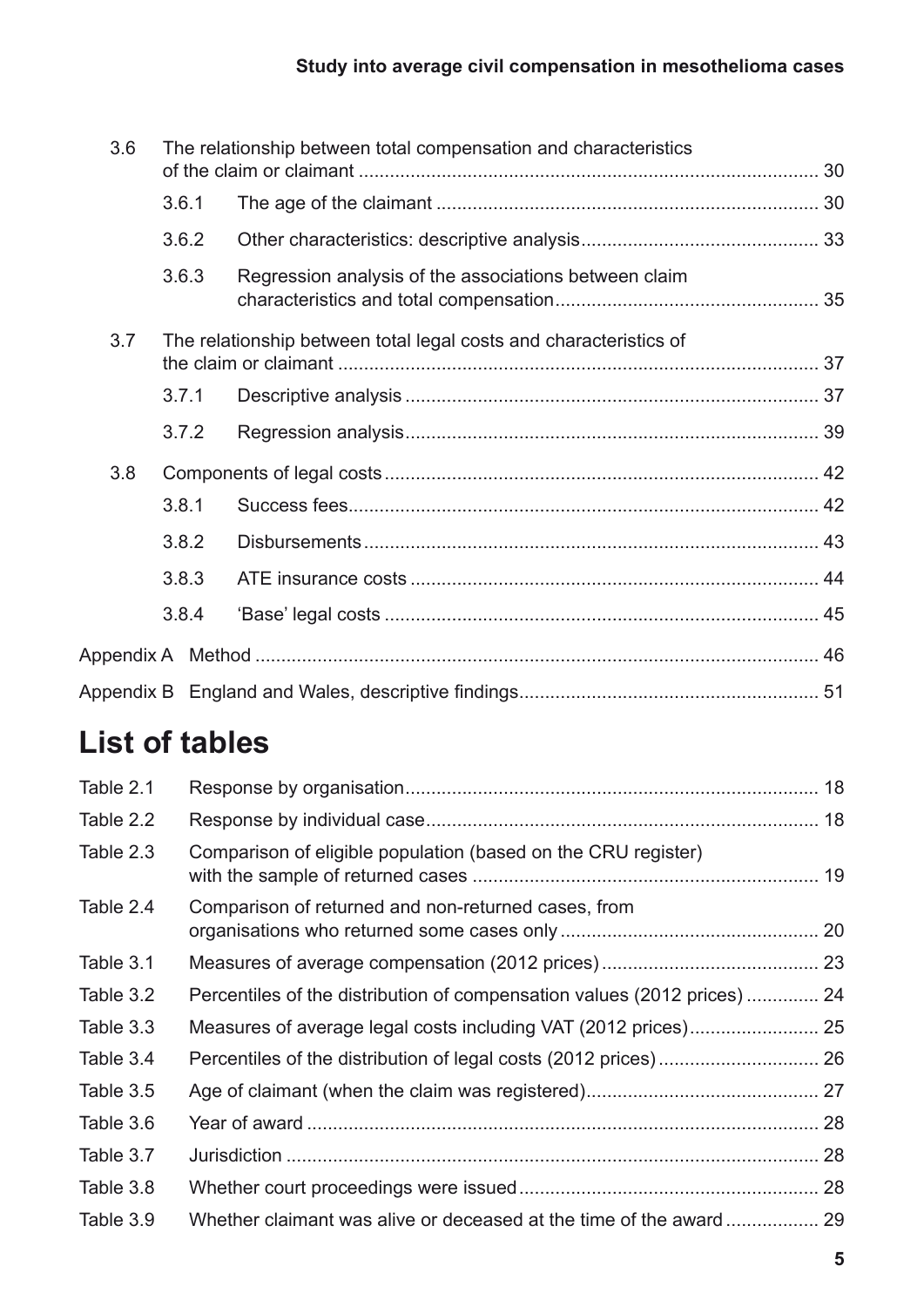### **Study into average civil compensation in mesothelioma cases**

| <b>Table 3.10</b> |                                                                                                                                     |  |
|-------------------|-------------------------------------------------------------------------------------------------------------------------------------|--|
| Table 3.11        | Average compensation (2012 prices), by age of claimant                                                                              |  |
| <b>Table 3.12</b> | Regression-based estimates of the relationship between                                                                              |  |
| <b>Table 3.13</b> | Average compensation (2012 prices), by age of claimant                                                                              |  |
| Table 3.14        |                                                                                                                                     |  |
| <b>Table 3.15</b> |                                                                                                                                     |  |
| <b>Table 3.16</b> | Average compensation (2012 prices), by whether court                                                                                |  |
| Table 3.17        | Average compensation (2012 prices), by whether claimant was alive or                                                                |  |
| <b>Table 3.18</b> | Average compensation (2012 prices), by length of case  35                                                                           |  |
| <b>Table 3.19</b> | Regression-based estimates of the relationship between<br>compensation and various characteristics of the claim or claimant  36     |  |
| Table 3.20        | Average legal costs (2012 prices), by total value of compensation  38                                                               |  |
| Table 3.21        | Average legal costs (2012 prices), by age of claimant                                                                               |  |
| Table 3.22        |                                                                                                                                     |  |
| <b>Table 3.23</b> |                                                                                                                                     |  |
| Table 3.24        | Average legal costs (2012 prices), by whether court proceedings                                                                     |  |
| <b>Table 3.25</b> | Average legal costs (2012 prices), by whether claimant was                                                                          |  |
| <b>Table 3.26</b> |                                                                                                                                     |  |
| Table 3.27        | Regression-based estimates of the relationship between total<br>legal costs and various characteristics of the claim or claimant 41 |  |
| <b>Table 3.28</b> |                                                                                                                                     |  |
| <b>Table 3.29</b> |                                                                                                                                     |  |
| <b>Table 3.30</b> |                                                                                                                                     |  |
| <b>Table 3.31</b> |                                                                                                                                     |  |
| <b>Table 3.32</b> |                                                                                                                                     |  |
| <b>Table 3.33</b> |                                                                                                                                     |  |
| Table 3.34        |                                                                                                                                     |  |
| Table B.1         | Measures of average compensation (2012 prices), England and Wales 51                                                                |  |
| Table B.2         | Percentiles of the distribution of compensation values (2012 prices),                                                               |  |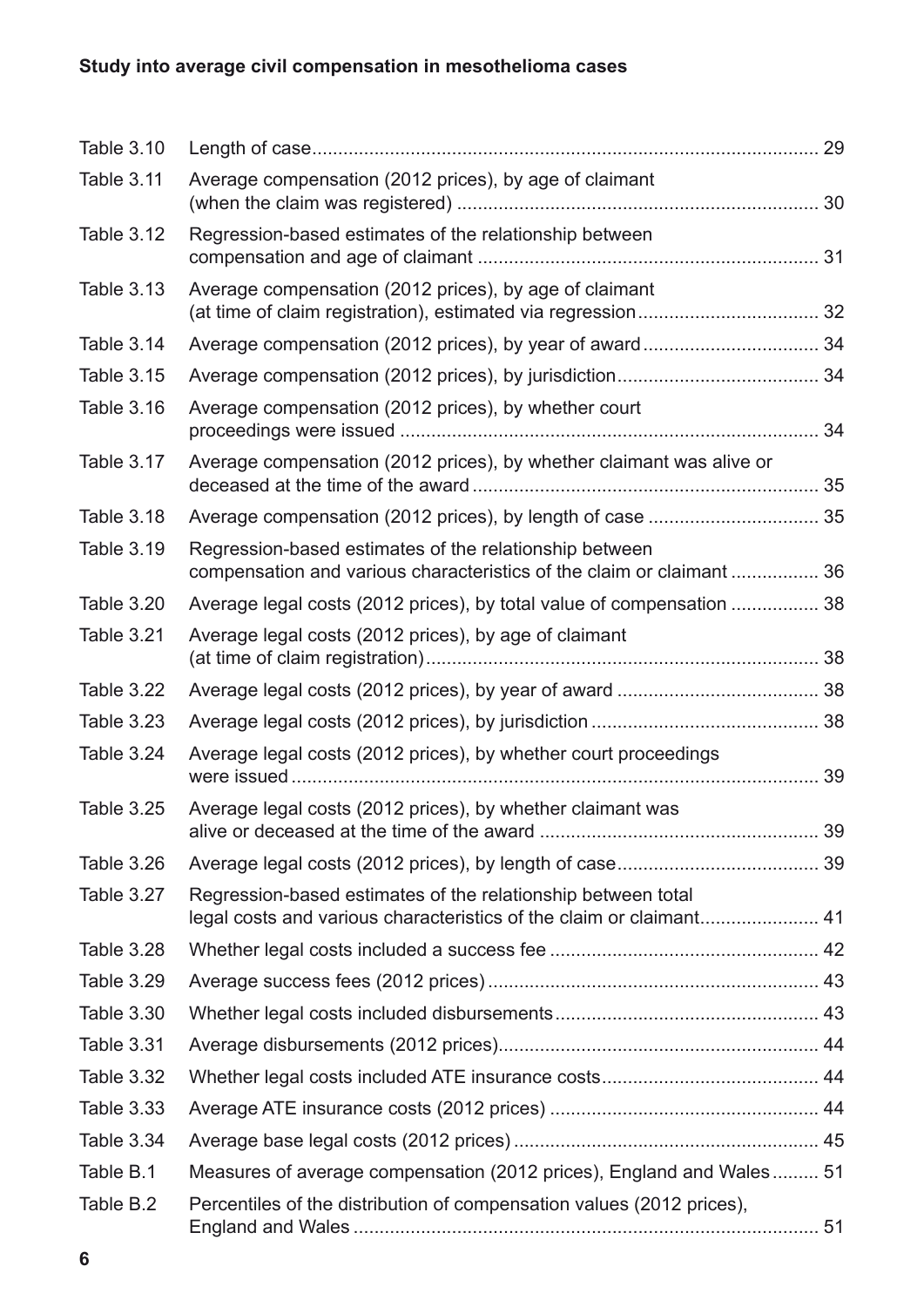| Table B.3  | Measures of average legal costs including VAT (2012 prices),          |  |
|------------|-----------------------------------------------------------------------|--|
| Table B.4  | Percentiles of the distribution of legal costs (2012 prices),         |  |
| Table B.5  |                                                                       |  |
| Table B.6  |                                                                       |  |
| Table B.7  | Whether court proceedings were issued, England and Wales 53           |  |
| Table B.8  | Whether claimant was alive or deceased at the time of the award,      |  |
| Table B.9  |                                                                       |  |
| Table B.10 | Average compensation (2012 prices), by age of claimant                |  |
| Table B.11 |                                                                       |  |
| Table B.12 |                                                                       |  |
| Table B.13 | Average compensation (2012 prices), by whether court                  |  |
| Table B.14 | Average compensation (2012 prices), by whether claimant was           |  |
| Table B.15 |                                                                       |  |
| Table B.16 | Average legal costs (2012 prices), by total value of compensation  56 |  |
| Table B.17 | Average legal costs (2012 prices), by age of claimant                 |  |
| Table B.18 |                                                                       |  |
| Table B.19 |                                                                       |  |
| Table B.20 | Average legal costs (2012 prices), by whether court                   |  |
| Table B.21 | Average legal costs (2012 prices), by whether claimant was            |  |
| Table B.22 |                                                                       |  |
| Table B.23 |                                                                       |  |
| Table B.24 |                                                                       |  |
| Table B.25 |                                                                       |  |
| Table B.26 |                                                                       |  |
| Table B.27 | Whether legal costs included after-the-event (ATE) insurance costs 59 |  |
| Table B.28 |                                                                       |  |
| Table B.29 |                                                                       |  |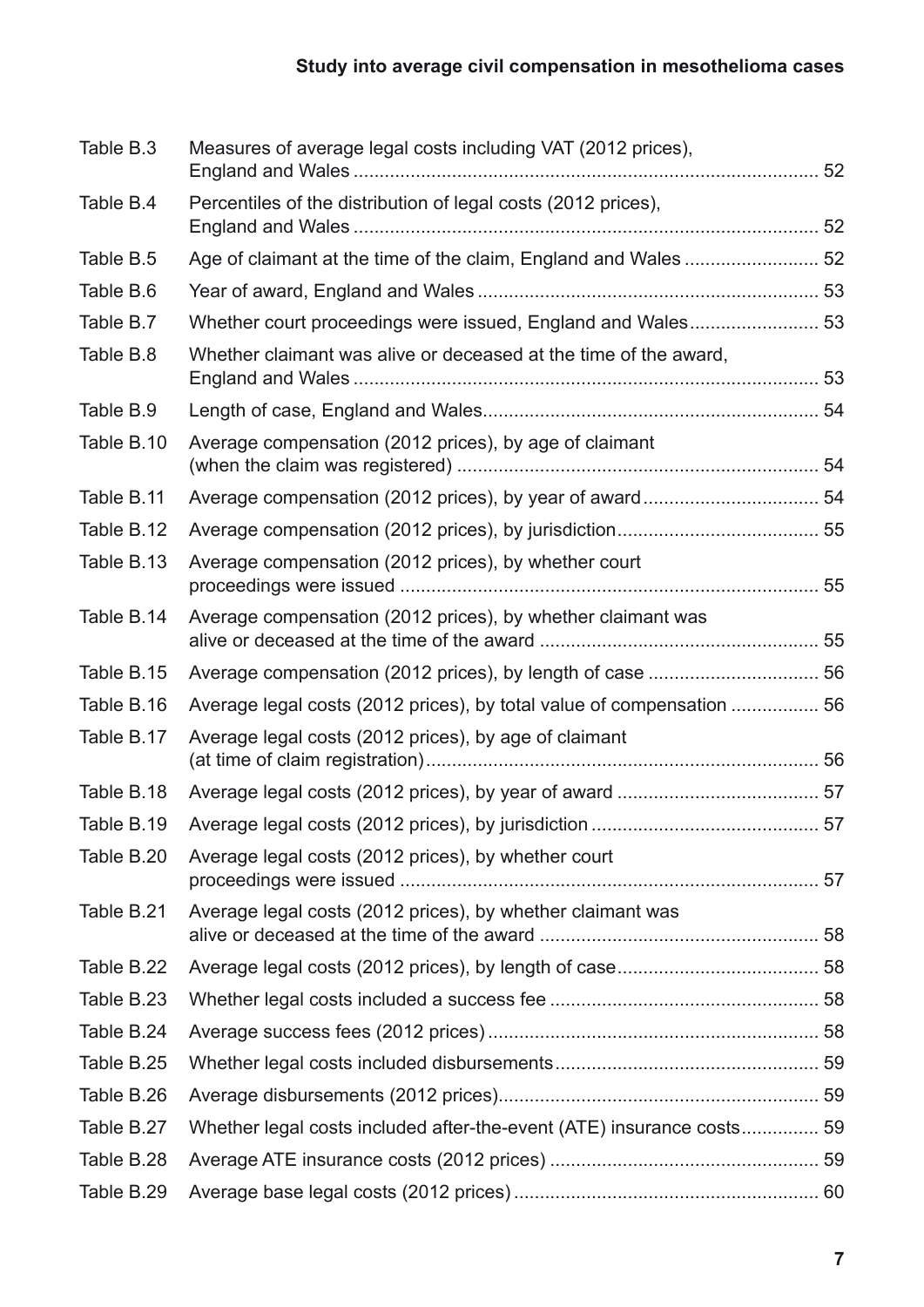# **List of figures**

| Figure 3.1 Distribution of compensation values between 1st and 99th percentiles |                                                                                           |  |
|---------------------------------------------------------------------------------|-------------------------------------------------------------------------------------------|--|
|                                                                                 |                                                                                           |  |
|                                                                                 | Figure 3.2 Distribution of legal costs between 1st and 99th percentiles (2012 prices)  26 |  |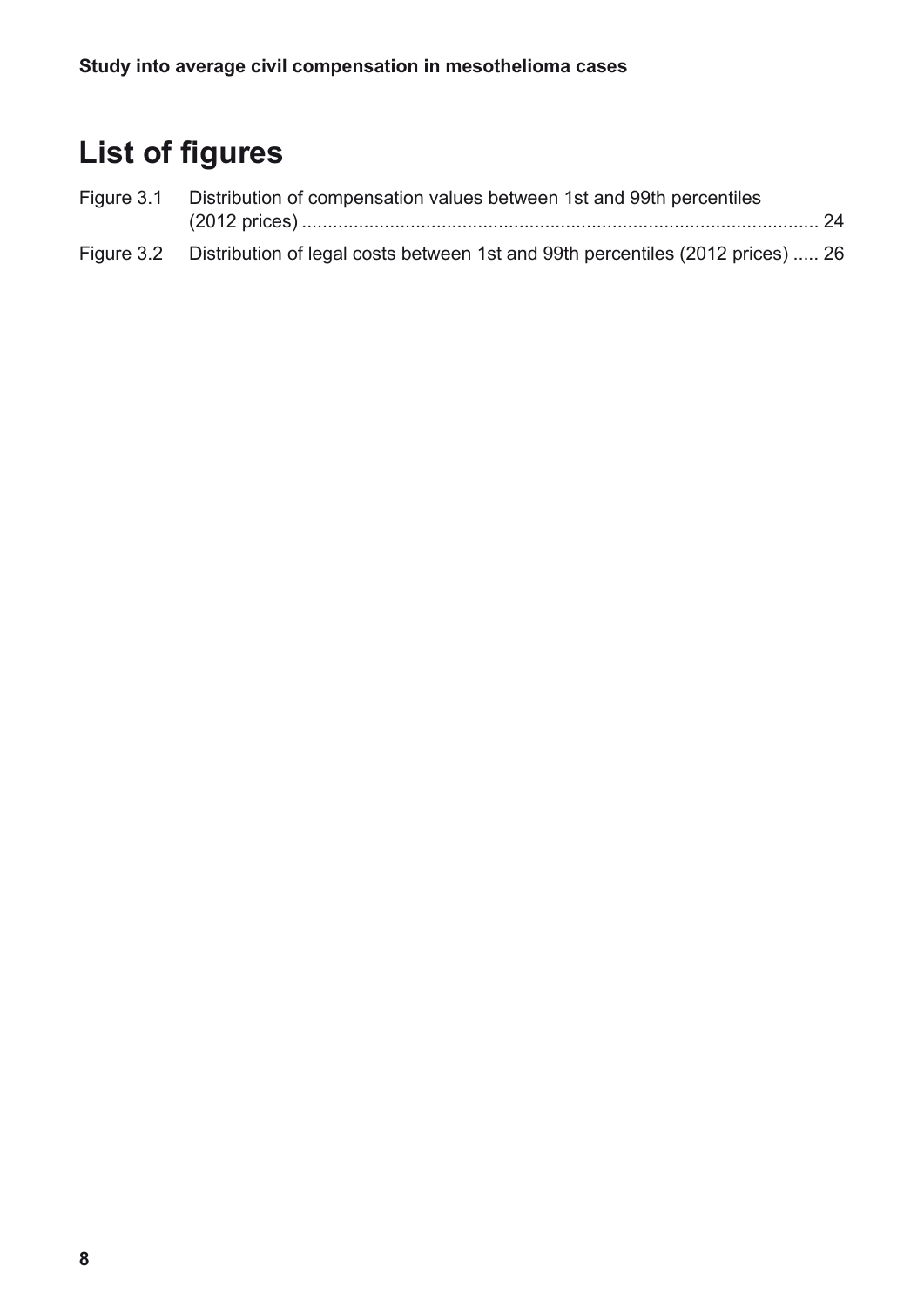# <span id="page-8-0"></span>Acknowledgements

We would like to thank all those who assisted in this study, both in the main stage and in the initial scoping study. In particular, we would like to thank the survey respondents, the insurers and solicitors, who gave their time to provide information on up to 300 mesothelioma claims each. We would also like to thank those who helped us at the design stage, discussing the claims and recording processes and the factors affecting claims: claimant and defendant solicitors, insurers, trades unions and charities. A special thanks to the Association of British Insurers, which facilitated access to their members and provided a forum for testing our ideas. We would like to thank the Department of Work and Pensions (DWP) and the Ministry of Justice (MoJ), which funded the study, and their project teams which provided valuable support, with special thanks to Alex Dawe, DWP, and to Catherine Piper, MoJ. Finally, we would like to thank the DWP's Compensation Recovery Unit (CRU) for providing the survey sampling frame.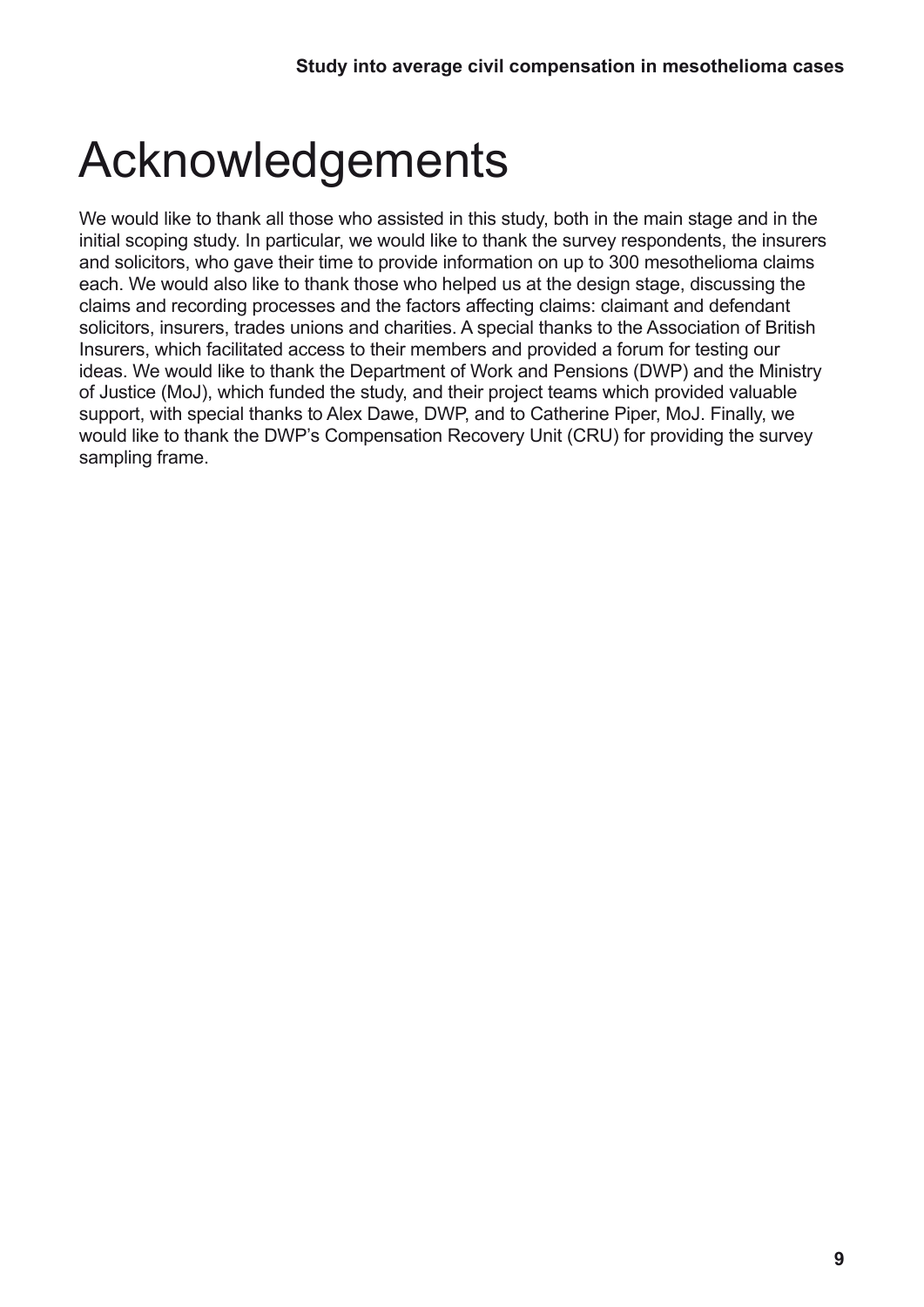# <span id="page-9-0"></span>The Authors

The research was conducted by a team of researchers at the National Institute of Economic Research (NIESR), together with an independent consultant.

**John Forth** is a Principal Research Fellow at NIESR.

**Hilary Metcalf** is a Director of Employment and Social Policy Research at NIESR.

**Nick Coleman** is an independent consultant.

**Pamela Meadows** is a Visiting Research Fellow at NIESR.

**Max King** is a Research Assistant at NIESR.

**Leila Tufekci** is a Research Assistant at NIESR.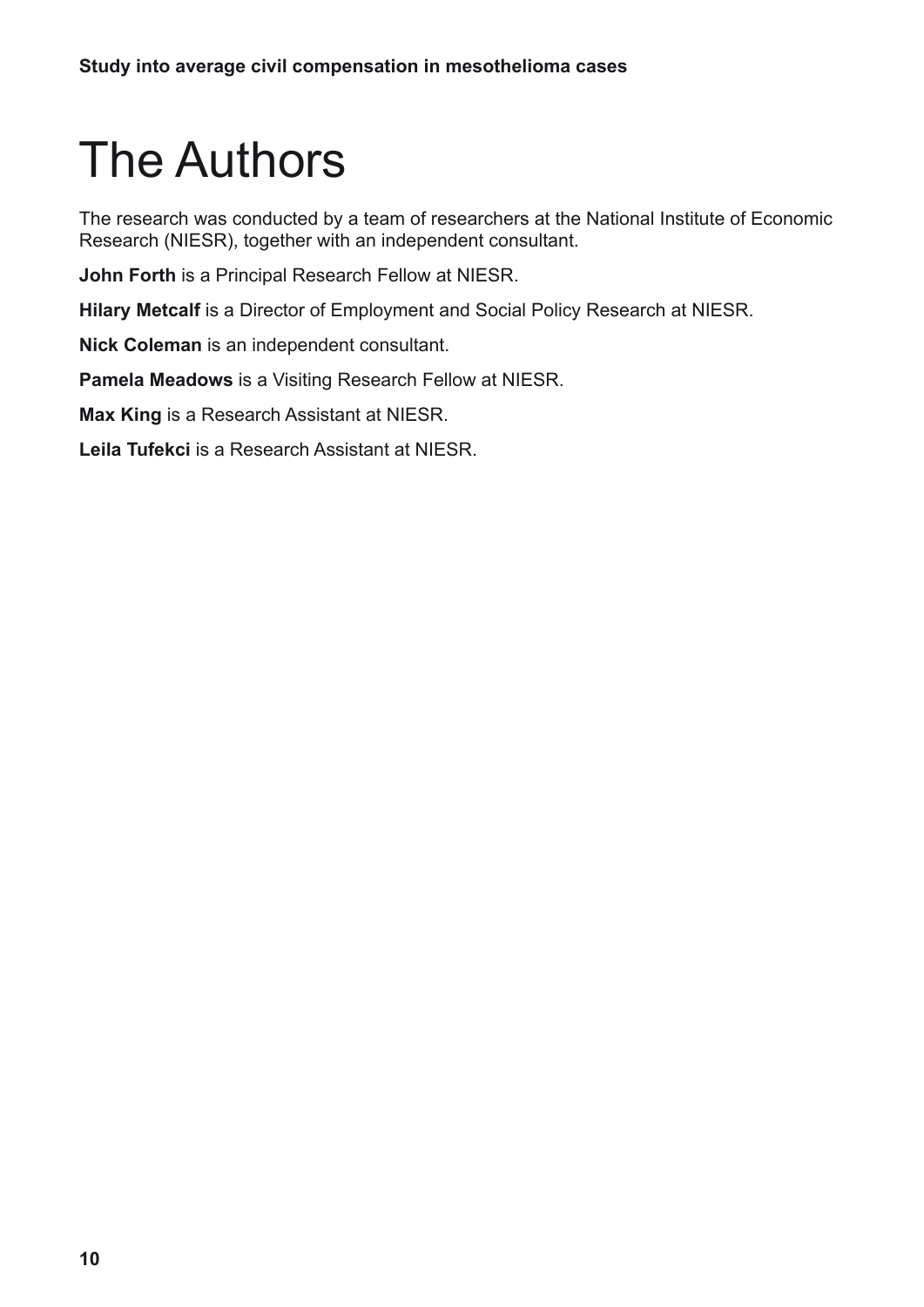# <span id="page-10-0"></span>List of abbreviations and glossary of terms

| <b>ABI</b>                                  | <b>Association of British Insurers</b>                                                                                                                                                                                                                                                                                                           |  |
|---------------------------------------------|--------------------------------------------------------------------------------------------------------------------------------------------------------------------------------------------------------------------------------------------------------------------------------------------------------------------------------------------------|--|
| <b>ATE</b>                                  | After the event insurance. This is insurance taken out by a<br>party to a claim (usually the claimant), to cover their legal<br>costs if they do not win their case.                                                                                                                                                                             |  |
| <b>Claimant</b>                             | The person seeking compensation for mesothelioma.<br>This will be the victim, whilst they are alive.                                                                                                                                                                                                                                             |  |
| <b>Confidence interval</b>                  | The range either side of the sample mean within which<br>the true population mean is likely to lie.                                                                                                                                                                                                                                              |  |
| <b>CRU</b>                                  | Compensation Recovery Unit. The CRU is part of the<br>DWP. It recovers, from the defendant, social security<br>benefits and lump sum payments made to the victim<br>pending settlement of the claim.                                                                                                                                             |  |
| <b>Defendant</b>                            | An organisation against which the mesothelioma<br>victim makes a claim for damages. This will be a<br>former employer or, if the employer no longer exists,<br>the former employer's insurance company.                                                                                                                                          |  |
| <b>DWP</b>                                  | Department for Work and Pensions                                                                                                                                                                                                                                                                                                                 |  |
| <b>Mean</b>                                 | A measure of 'average', computed by summing all values<br>in a series and then dividing by the total number of values.                                                                                                                                                                                                                           |  |
| <b>Median</b>                               | A measure of 'average': the value which falls in the<br>centre of the distribution when all values are arranged in<br>ascending order of magnitude.                                                                                                                                                                                              |  |
| <b>Mesothelioma</b>                         | A cancer of the thin membrane that lines the chest<br>and abdomen.                                                                                                                                                                                                                                                                               |  |
| MoJ                                         | Ministry of Justice                                                                                                                                                                                                                                                                                                                              |  |
| <b>Normal distribution</b>                  | A bell-shaped distribution that is symmetric about the mean.                                                                                                                                                                                                                                                                                     |  |
| <b>Ordinary least squares</b><br>regression | An approach to estimating the general relationship<br>between a dependent variable and one or more<br>explanatory variables. The method of ordinary least<br>squares identifies the solution which minimises the sum of<br>the squared differences between the observed responses<br>in the dataset and the fitted values provided by the model. |  |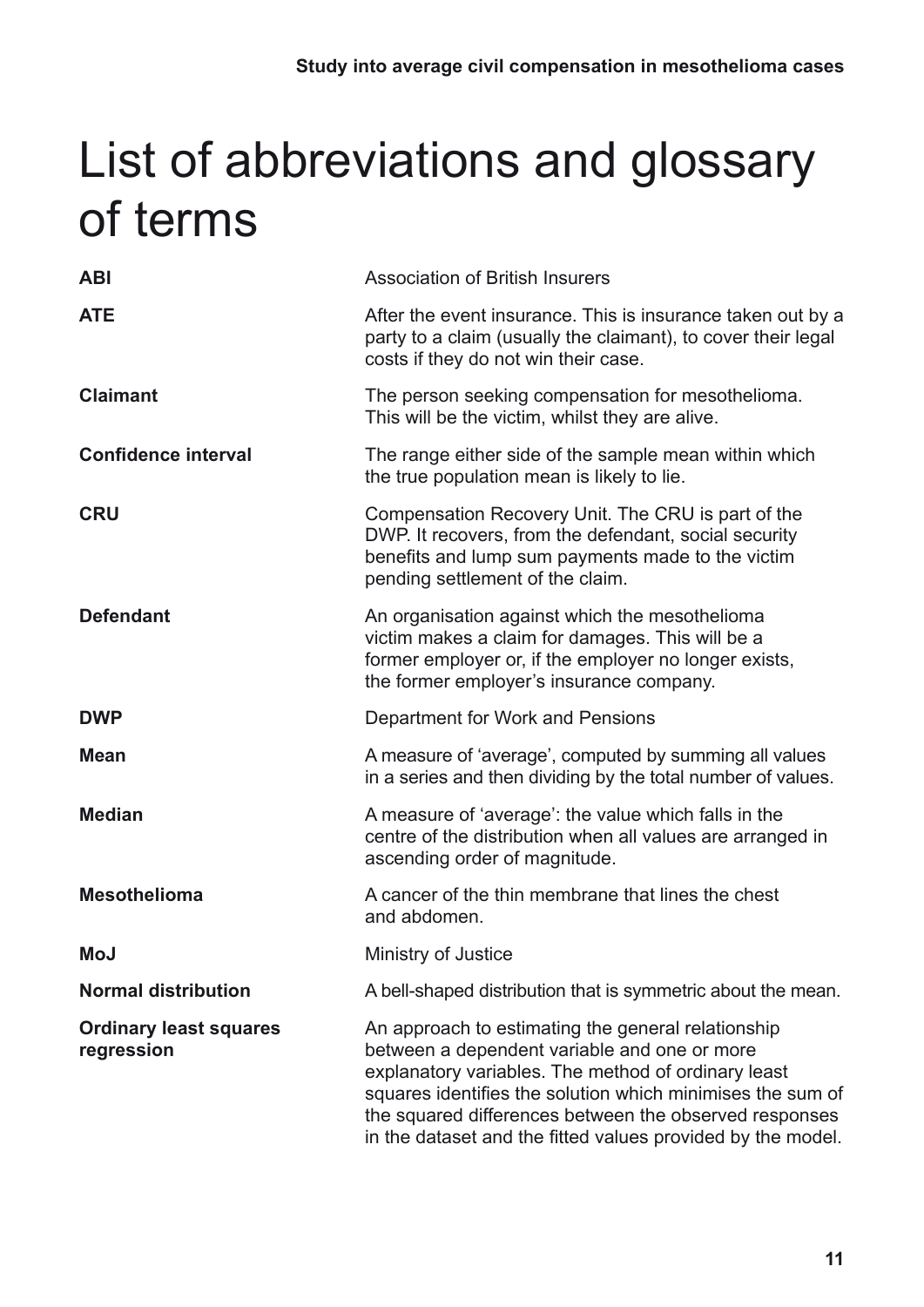### **Study into average civil compensation in mesothelioma cases**

| <b>Percentile</b>          | The value in a series below which a certain percentage of<br>cases fall.                                                                                                                                                                                                                                                                                                                                |  |
|----------------------------|---------------------------------------------------------------------------------------------------------------------------------------------------------------------------------------------------------------------------------------------------------------------------------------------------------------------------------------------------------------------------------------------------------|--|
| <b>Skewed distribution</b> | A distribution that departs from the bell-shape of the<br>normal distribution by being asymmetric about the mean.<br>In other words, one tail of the distribution is longer than<br>the other.                                                                                                                                                                                                          |  |
| <b>Standard error</b>      | An estimate of the degree to which a survey estimate<br>is likely to vary under repeated sampling. Provides an<br>indication of the uncertainty that is inherent to the survey<br>estimate because some members of the population were<br>not sampled.                                                                                                                                                  |  |
| <b>Trimean</b>             | A measure of 'average', computed as the average of: (a)<br>the 25th percentile; (b) the 75th percentile; and (c) twice<br>the value of the median.                                                                                                                                                                                                                                                      |  |
| Weighting                  | In a weighted dataset, each individual is assigned a<br>weighting factor so that, after weighting, the profile of the<br>achieved sample closely matches that of the population<br>at large (i.e. it is representative of the population). Groups<br>that are under-represented in the sample vis-a-vis the<br>population are given larger weighting factors than groups<br>which are over-represented. |  |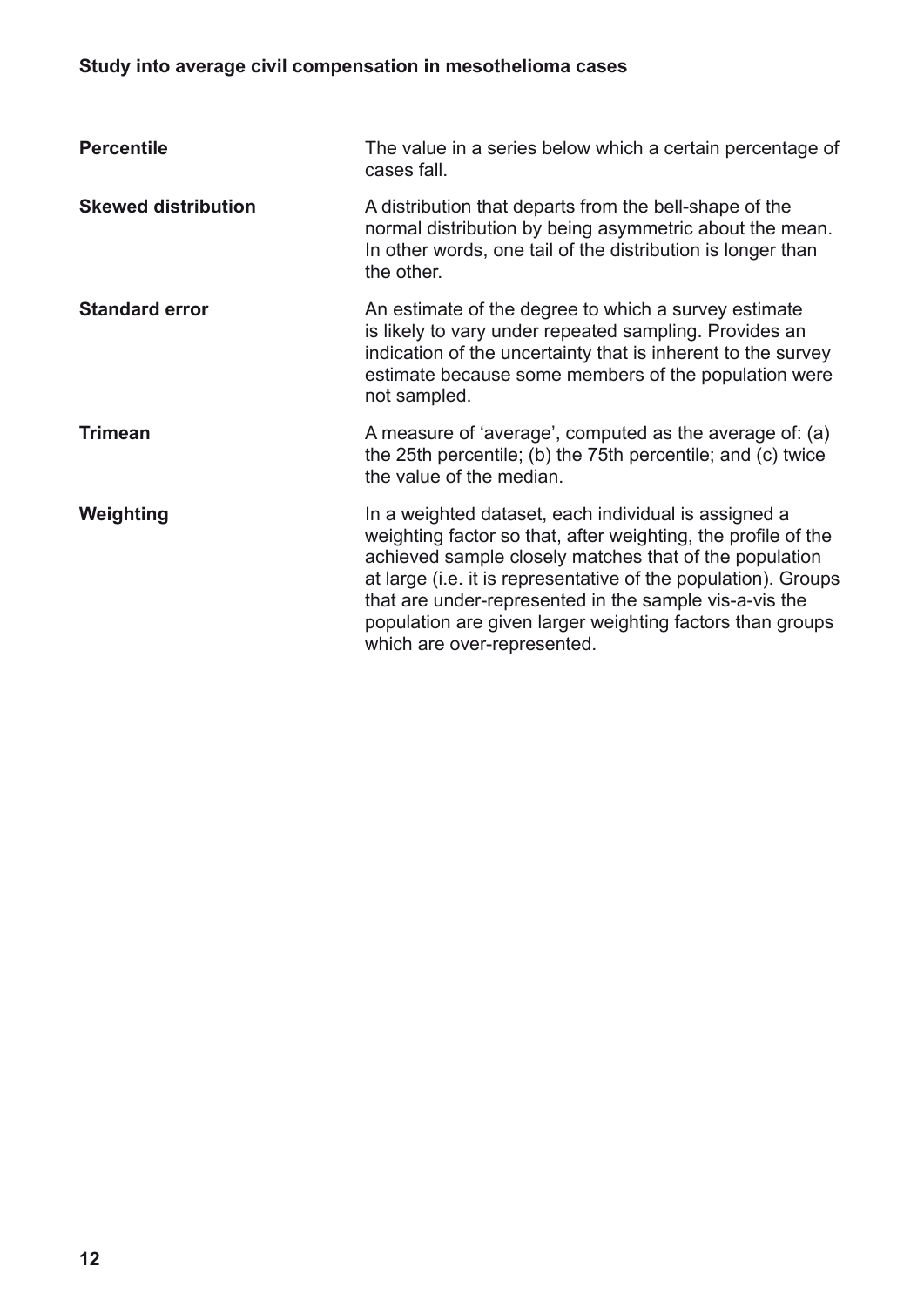# <span id="page-12-0"></span>Executive summary

## **Background and introduction**

Mesothelioma is a cancer of the thin membrane that lines the chest and abdomen. Symptoms often do not develop for 30 to 40 years after exposure to asbestos, but once diagnosed the disease is rapidly terminal. Both the DWP and the MoJ are developing proposals in relation to mesothelioma to help victims who cannot trace a liable employer to access compensation and to speed up the settlement process for all victims.

To inform the development of these proposals, the DWP and the MoJ commissioned NIESR to provide estimates of average civil compensation and legal costs for occupational mesothelioma cases.

# **Approach**

Estimates of average compensation and average legal costs were based on a survey of 2,334 mesothelioma claims settled between 2007 and 2012. The cases were analysed for Britain (for the DWP scheme) and for England and Wales (for the MoJ).

# **Main findings for Britain**<sup>1</sup>

A number of measures of 'average' were calculated. Using these measures:

- average compensation awarded ranged from £137,000 to £153,531;
- average legal costs ranged from £22,000 to £28,407.

Compensation awarded and legal costs varied with personal and case characteristics. Using regression analysis to take a number of characteristics into account simultaneously, the size of the award:

- decreased with age (on average by £3,500 per year);
- grew between 2007 and 2012 (on average by £17,900);
- was higher in Scotland than in England and Wales (on average by £53,500);
- was higher if court proceedings had been issued (on average by £8,300);
- was higher for those who were alive at settlement (on average by £10,900).

The size of award and the length of the case did not appear to be related.

For legal costs, regression analysis found that legal costs:

- increased by £4, on average, for each additional £100 of compensation;
- were lower for older claimants (on average by £111 per year);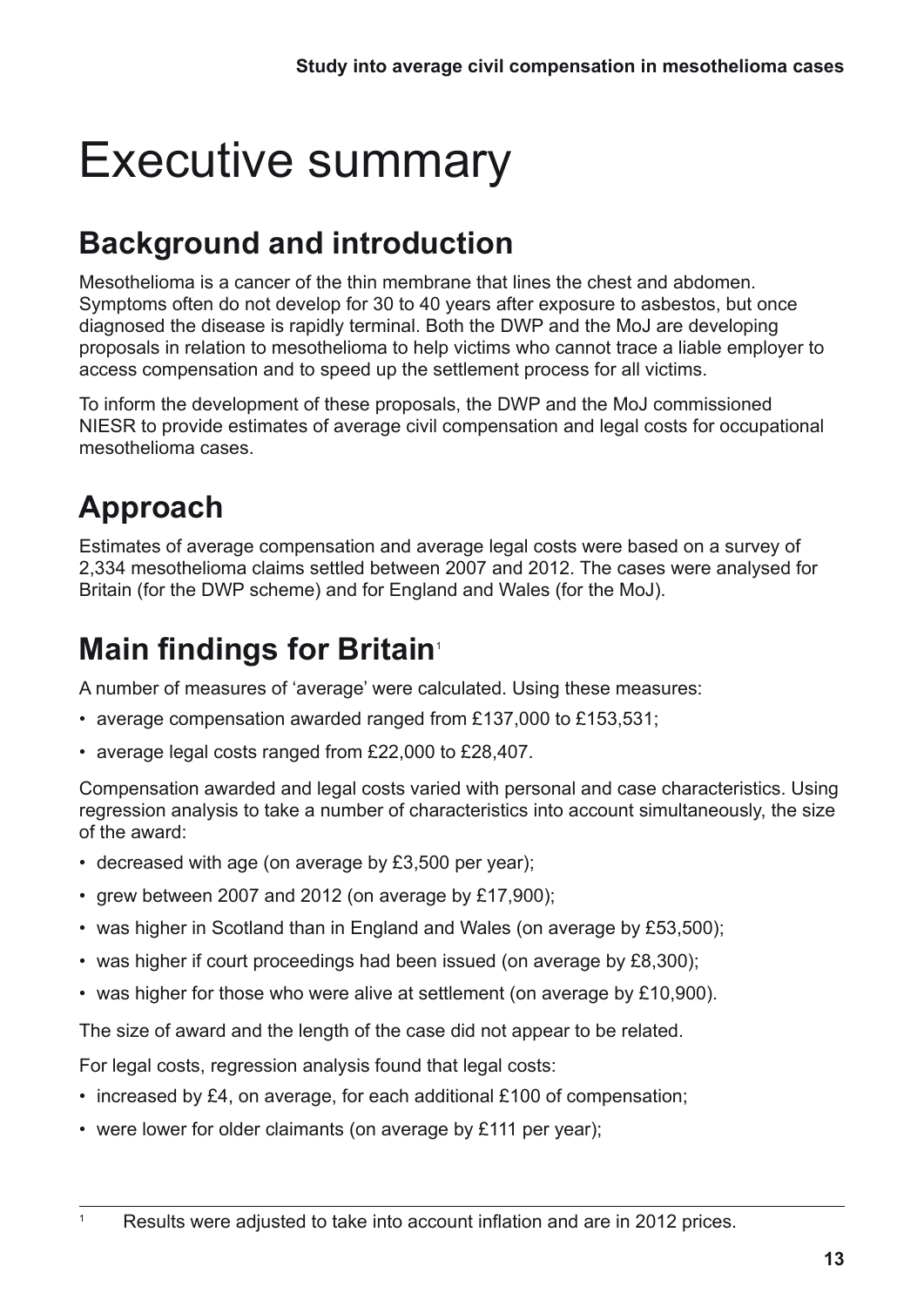- were higher for claims made after 2008 (on average, between £2,400 to £3,100 higher, depending on the year);
- were lower in Scotland (on average by £18,400);
- were higher if court proceedings were issued (on average by £9,400);
- rose with the length of the case, rising steeply after six months and after two years;
- were higher if the claimant was deceased on award (on average by £2,000).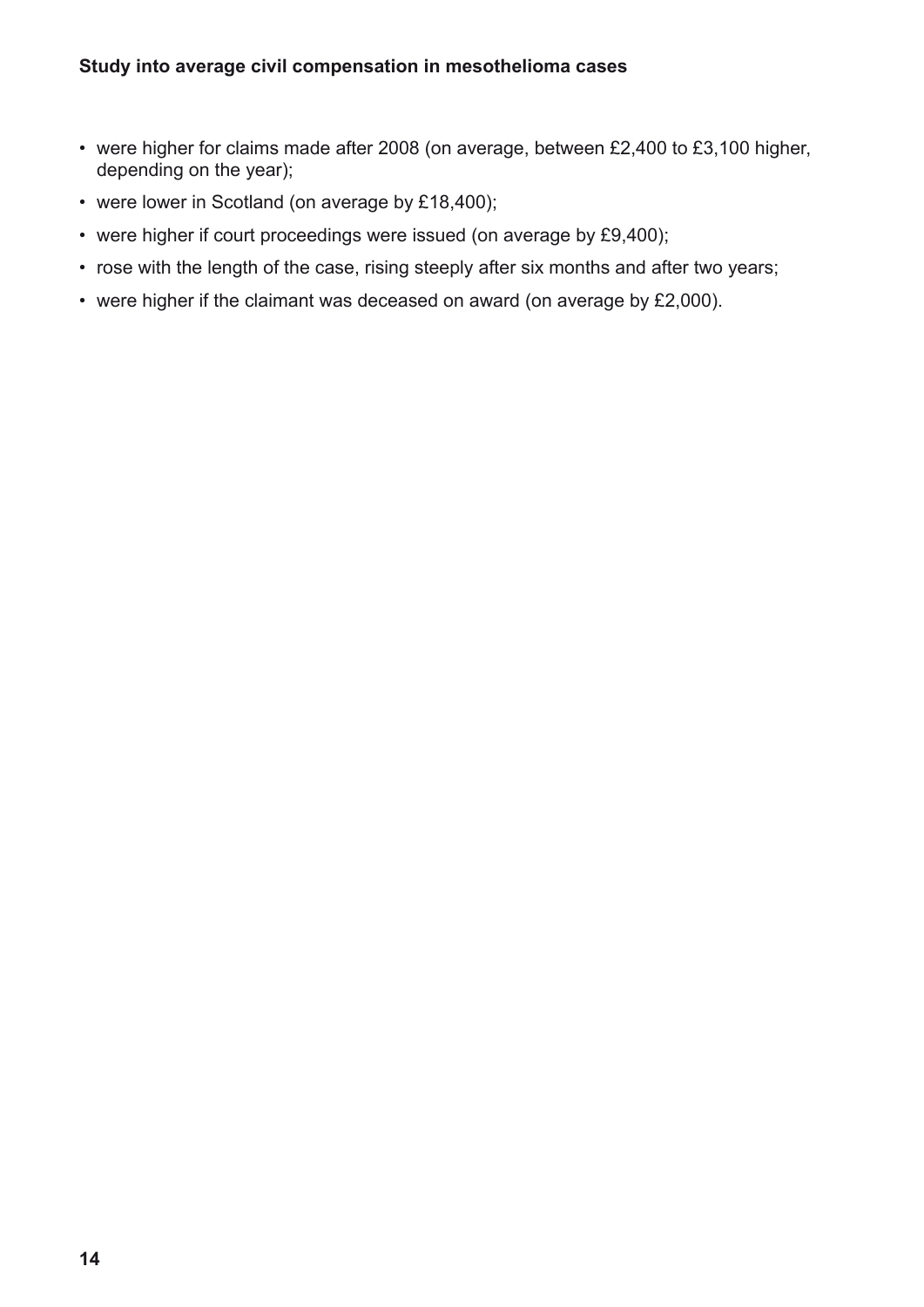# <span id="page-14-0"></span>1 Introduction

## **1.1 Background**

Mesothelioma is a cancer of the thin membrane that lines the chest and abdomen. Symptoms often do not develop for 30 to 40 years after exposure to asbestos, but once diagnosed the disease is rapidly terminal. Both the DWP and the MoJ are developing proposals in relation to mesothelioma.

The DWP is establishing a payment scheme for occupational mesothelioma victims who develop mesothelioma after their employer has negligently, or through breach of statutory duty, exposed them to asbestos, but who are unable to trace an employer or employers' liability insurance policy against which to make a claim.

The MoJ is developing proposals to increase the pace and improve the efficiency of the claims process for all occupational mesothelioma victims where there is a traced employer or insurer, to ensure that early payment of compensation is made.

To inform the development of the DWP payment scheme and the MoJ proposal, both departments commissioned the NIESR to conduct a survey to establish estimates of average civil compensation and legal costs for work-related mesothelioma cases.

There is no comprehensive dataset which is known to provide sufficiently representative data on mesothelioma compensation levels or legal costs. In 2008, the Association of British Insurers (ABI) conducted a survey of 363 claims handled by the five insurers with the greatest number of mesothelioma claims (Alliance, Aviva, Axa, RSA and Zurich) which the ABI estimate jointly cover around half of all claims. Following a feasibility study, the DWP and the MoJ jointly commissioned NIESR to conduct a new study to provide more recent, robust, independent estimates of mesothelioma compensation levels and legal costs.

## **1.2 Aims**

The aim of this research was to provide representative data on occupational mesothelioma claims, to allow analysis of:

- average compensation levels by age;
- average claimant legal costs;
- average compensation and legal costs by:
	- year (2007–12);
	- legal jurisdiction (England and Wales, Scotland);
	- whether litigation was involved;
	- whether the victim was alive at the date of award.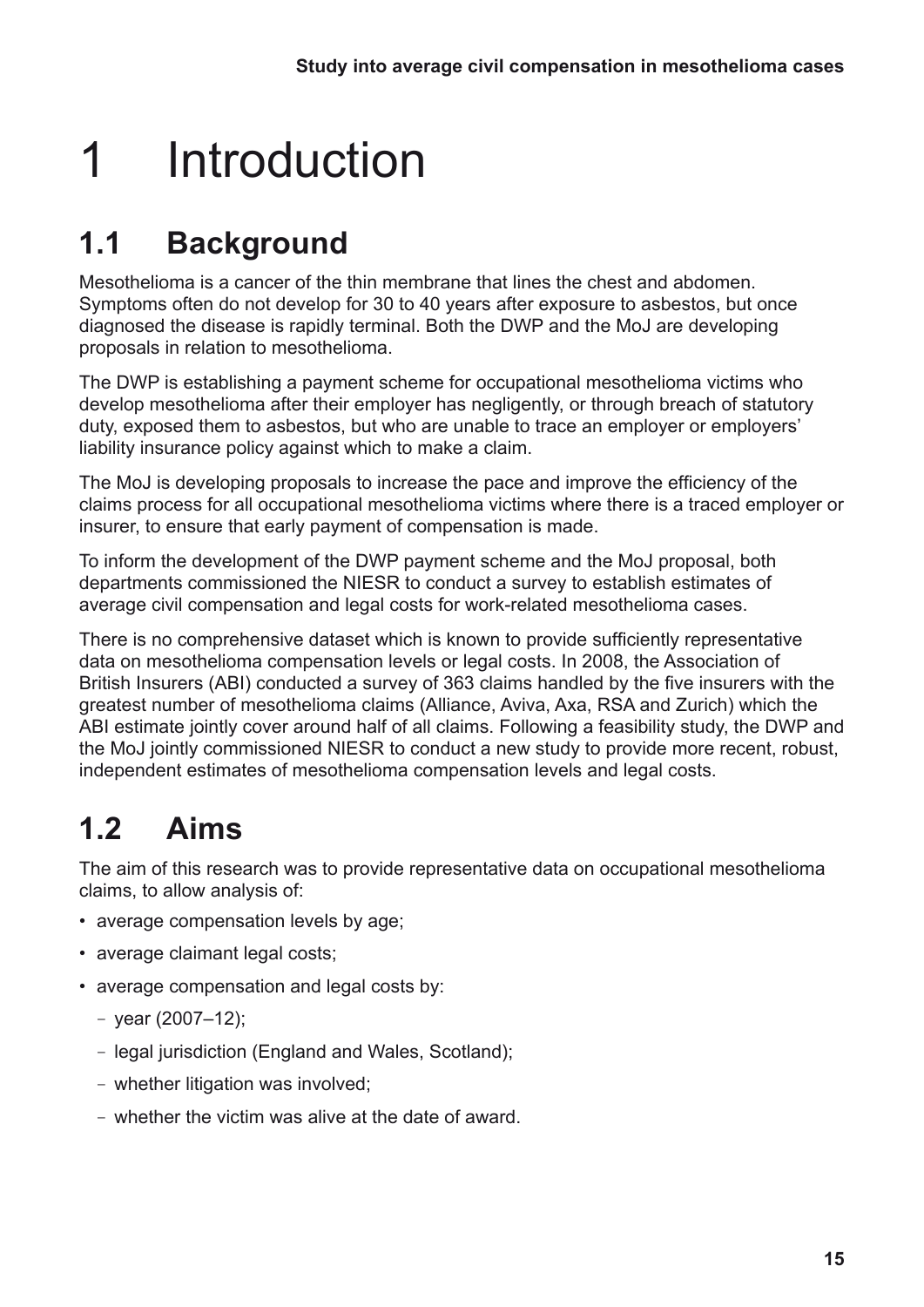## <span id="page-15-0"></span>**1.3 Report layout**

The next chapter describes the study method: the survey design, response rates, weighting and the profile of the returned sample. Chapter 3 presents the findings, describing average compensation and legal costs (using various measures of average), the characteristics of claims and of claimants, how average compensation and legal costs varied with claim and claimant characteristics and the components of legal costs. The chapter provides findings for Britain. For those interested in England and Wales only, tables of descriptive findings are given in Appendix  $B^2$ .

<sup>&</sup>lt;sup>2</sup> Response rates for England and Wales only are not described, as jurisdiction could not be identified for cases for which there was no response.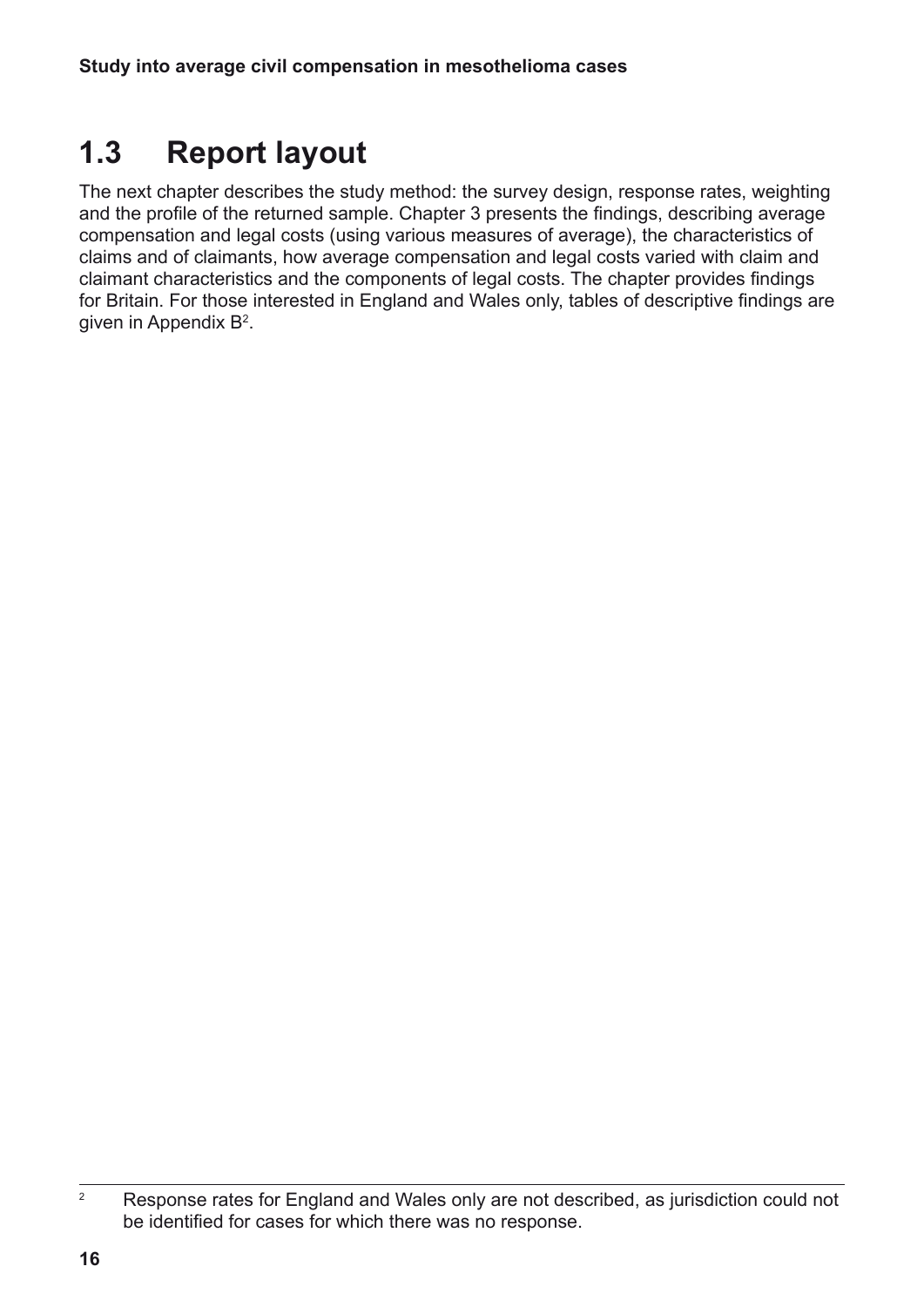# <span id="page-16-0"></span>2 Method

## **2.1 Survey design**

The study covered:

- settled employer liability claims in the private sector (i.e. excluding government, local authority, NHS and unknown cases);
- claims recorded as having been settled between 1 January 2007 and 31 December 2012<sup>3</sup>.

'Special' cases covered by other compensation schemes were excluded. In total 4,216 claims met these three criteria (i.e. private sector liability, settlement date and were not special cases).

A sample of 3,477 cases were selected from the CRU<sup>4</sup> register of claims for inclusion in the survey. Further details on the sampling are included in Appendix A.

The organisations which had registered these claims with CRU ('registrants') were asked to provide details of the selected claims, resulting in 43 organisations (mainly insurance companies and defendants' solicitors) being contacted.

The survey was in the field from 22 January 2013 to 8 March 2013.

## **2.2 Response**

In total, 2,334 cases which included either an amount for total compensation paid and/or an amount for total legal costs (67 per cent of the total sample) were returned. Twenty-five of the 43 sampled organisations participated. Tables 2.1 and 2.2 show the response by type of organisation.

 $3$  The questionnaire also asked for date of settlement. For three cases, the survey respondents gave the settlement year as 2005/06. These cases were retained in the sample.

<sup>4</sup> CRU is part of the DWP. It recovers, from the defendant, social security benefits and lump sum payments made to the victim pending settlement of the claim. All mesothelioma claims must be registered with CRU. They are registered by the defendant (normally the insurance company or the employer) or their representative (normally a law firm). However, CRU does not hold data on the amount of compensation.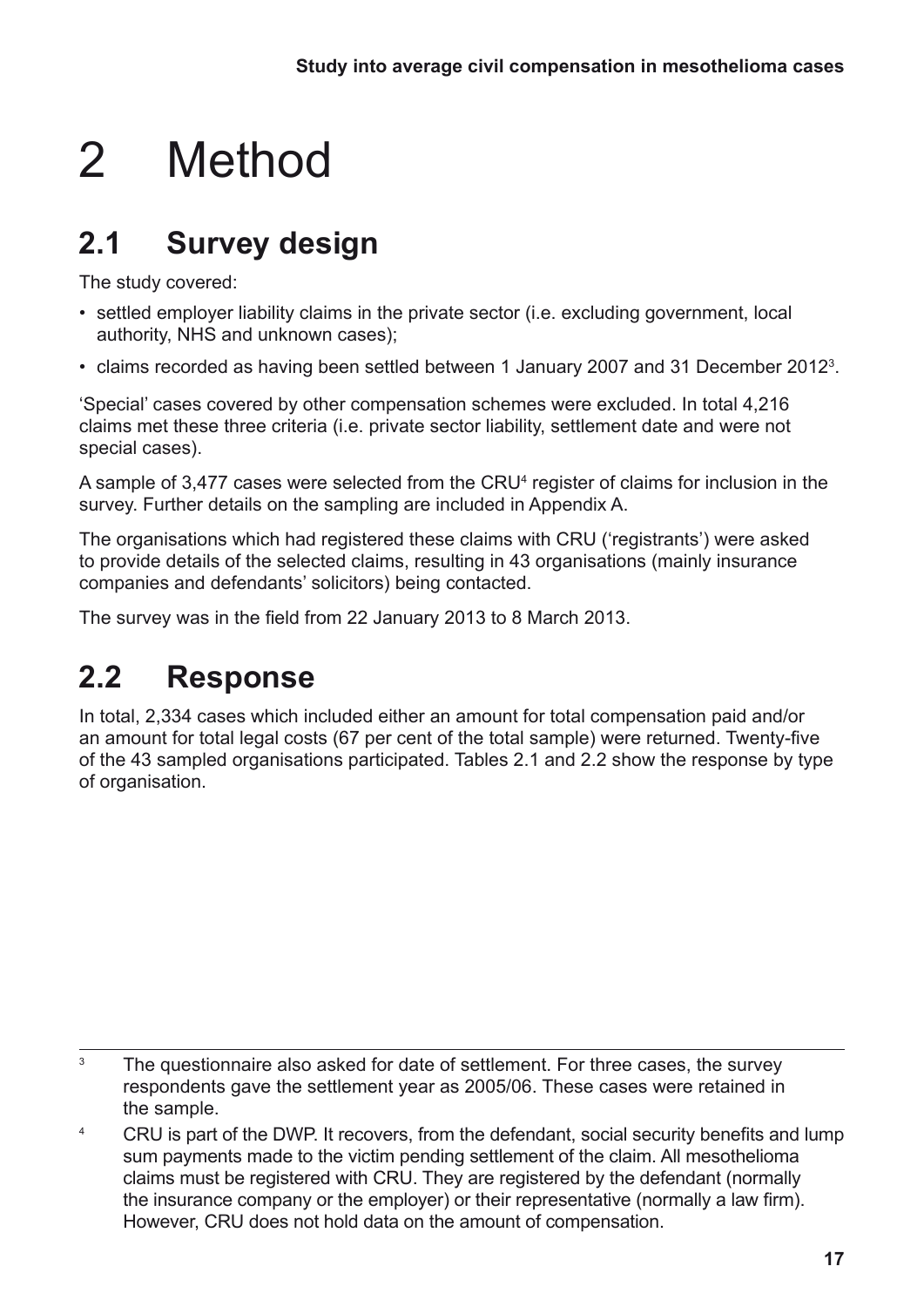|                             | Organisations which returned: |            |          | <b>Total</b> |
|-----------------------------|-------------------------------|------------|----------|--------------|
| <b>Type of organisation</b> | all cases                     | some cases | no cases |              |
| <b>Insurers</b>             |                               | 9          |          | 9            |
| Defendant solicitors        | 3                             | 12         | 15       | 30           |
| <b>Employers</b>            |                               | 0          |          |              |
| Loss adjusters              |                               |            |          | っ            |
| Not known                   |                               |            | 0        |              |
| <b>Total</b>                |                               | 22         | 18       | 43           |

#### <span id="page-17-0"></span>**Table 2.1 Response by organisation**

'Type of organisation' as recorded in the CRU database; in some cases, the questionnaires were passed on to a different organisation for completion.

#### **Table 2.2 Response by individual case**

| <b>Type of organisation</b> | <b>Number sampled</b> | Number returned | Percentage returned |
|-----------------------------|-----------------------|-----------------|---------------------|
| <b>Insurers</b>             | 1,239                 | 1.015           | 82                  |
| Defendant solicitors        | 1,971                 | 1,156           | 59                  |
| <b>Employers</b>            | 24                    | 0               | 0                   |
| Loss adjusters              | 65                    | 0               | 0                   |
| Not known                   | 178                   | 163             | 92                  |
| Total                       | 3.477                 | 2,334           | 67                  |

Prior to analysis, cases with Northern Ireland jurisdiction (as recorded in the questionnaire) were removed from this sample (as they were outside the remit of the DWP and MoJ schemes); this reduced the total sample by two, to 2,332<sup>5</sup>. In addition, two organisations (accounting for 256 returned cases) did not give permission for their responses to be linked to CRU data (one solicitor and one in the 'not known' category). As a result, these responses were excluded from analysis requiring linking of survey and CRU data. Therefore, the useable sample for linked analysis was 2,076.

## **2.3 'Weighting'**

In order to make the survey findings more representative of all claims, the data were adjusted ('weighted') to take into account the way in which the sample had been drawn and the response. See Appendix A for details.

### **2.4 The profile of the returned sample**

Table 2.3 compares the profile of the 4,216 CRU claims eligible for the survey (see Section 2.1) with the 2,076 surveyed cases returned where both the total compensation paid was reported and permission for data to be linked to CRU data was given (this is the

<sup>&</sup>lt;sup>5</sup> Organisations were asked whether the data they provided could be linked to the data held on the CRU database for that case. Two organisations did not give permission for linking. As a result, these cases were excluded from analyses requiring data from both the CRU database and the survey.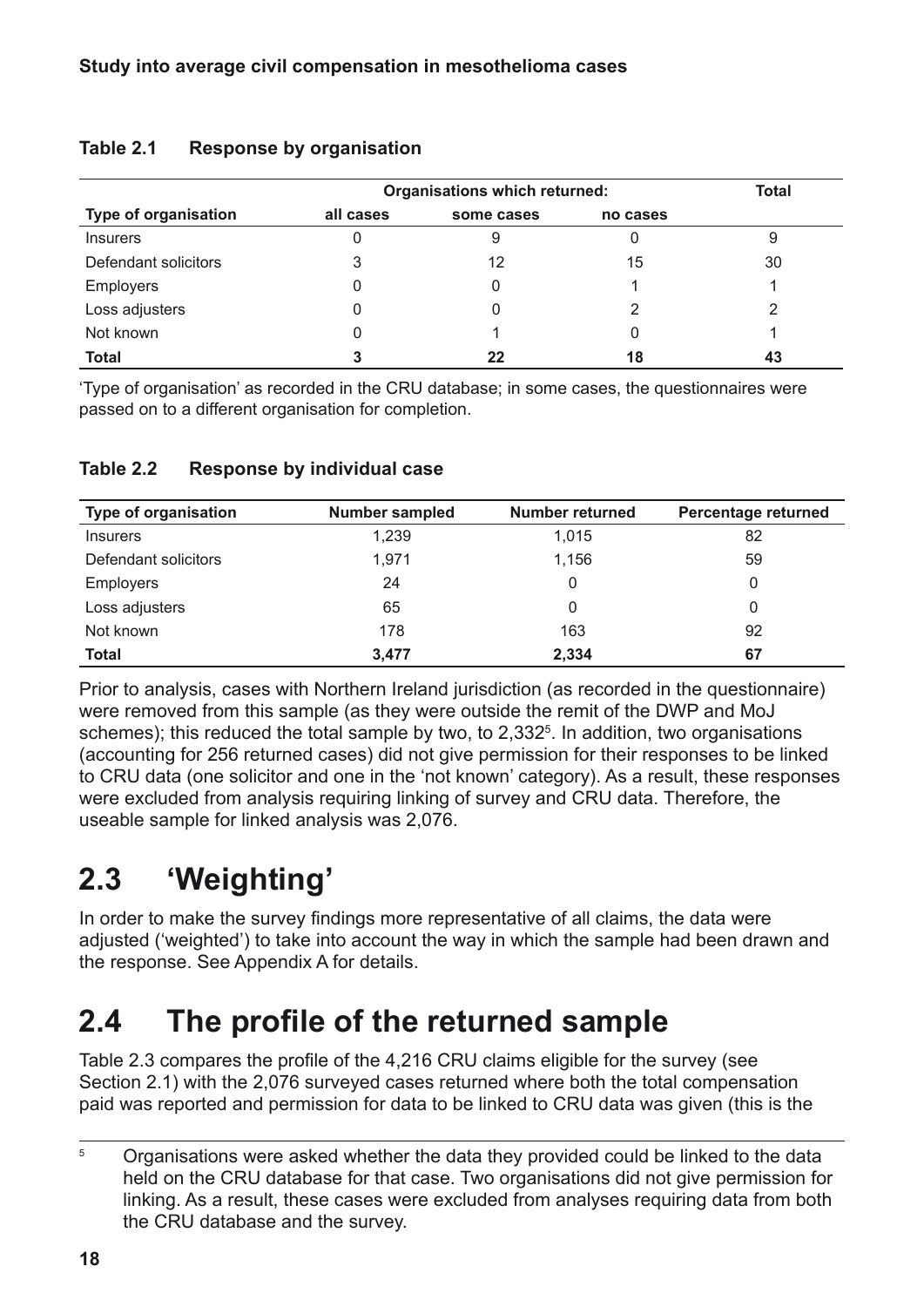<span id="page-18-0"></span>sample used for the majority of the analysis). This analysis shows that the profile of the returned sample was very similar to the eligible sample. The returned sample can therefore be considered representative (as far as can be assessed from the information available from the CRU database) of all occupational mesothelioma claims.

Table 2.4 compares the profile of the returned and non-returned sample, for organisations which returned some cases only. The profile suggests a lack of bias in the returned sample. The main exception is in the type of respondent: a larger percentage of non-returned cases were cases registered with the CRU by law firms. It is unknown whether this may be a source of bias. However, this difference is unsurprising, as insurers have been more highly involved in the issue.

|                                   | <b>Total eligible population</b> | Returned cases (total) <sup>1</sup> |
|-----------------------------------|----------------------------------|-------------------------------------|
|                                   | $\frac{0}{0}$                    | $\%$                                |
| Gender                            |                                  |                                     |
| Male                              | 94.7                             | 94.7                                |
| Female                            | 5.3                              | 5.3                                 |
| Age at time of claim registration |                                  |                                     |
| Under 65                          | 22.7                             | 22.9                                |
| 65-69                             | 18.8                             | 18.7                                |
| 70-74                             | 20.6                             | 20.9                                |
| 75-79                             | 19.0                             | 18.9                                |
| 80-84                             | 12.2                             | 12.0                                |
| $85+$                             | 6.8                              | 6.6                                 |
| Settlement year                   |                                  |                                     |
| 2007                              | 5.8                              | 3.9                                 |
| 2008                              | 18.3                             | 17.7                                |
| 2009                              | 19.6                             | 22.4                                |
| 2010                              | 19.1                             | 19.4                                |
| 2011                              | 19.4                             | 19.5                                |
| 2012                              | 17.7                             | 17.1                                |
| <b>Total CRU recovery banded</b>  |                                  |                                     |
| Zero                              | 13.0                             | 12.7                                |
| Under 5k                          | 16.9                             | 16.7                                |
| 5k up to 10k                      | 11.1                             | 11.1                                |
| 10k up to 15k                     | 11.7                             | 10.7                                |
| 15k up to 20k                     | 14.8                             | 14.5                                |
| 20k up to 25k                     | 10.5                             | 10.8                                |
| 25k up to 30k                     | 6.4                              | 7.0                                 |
| 30k up to 50k                     | 10.9                             | 11.5                                |
| $50k +$                           | 4.6                              | 5.1                                 |
|                                   |                                  | Continued                           |

#### **Table 2.3 Comparison of eligible population (based on the CRU register) with the sample of returned cases**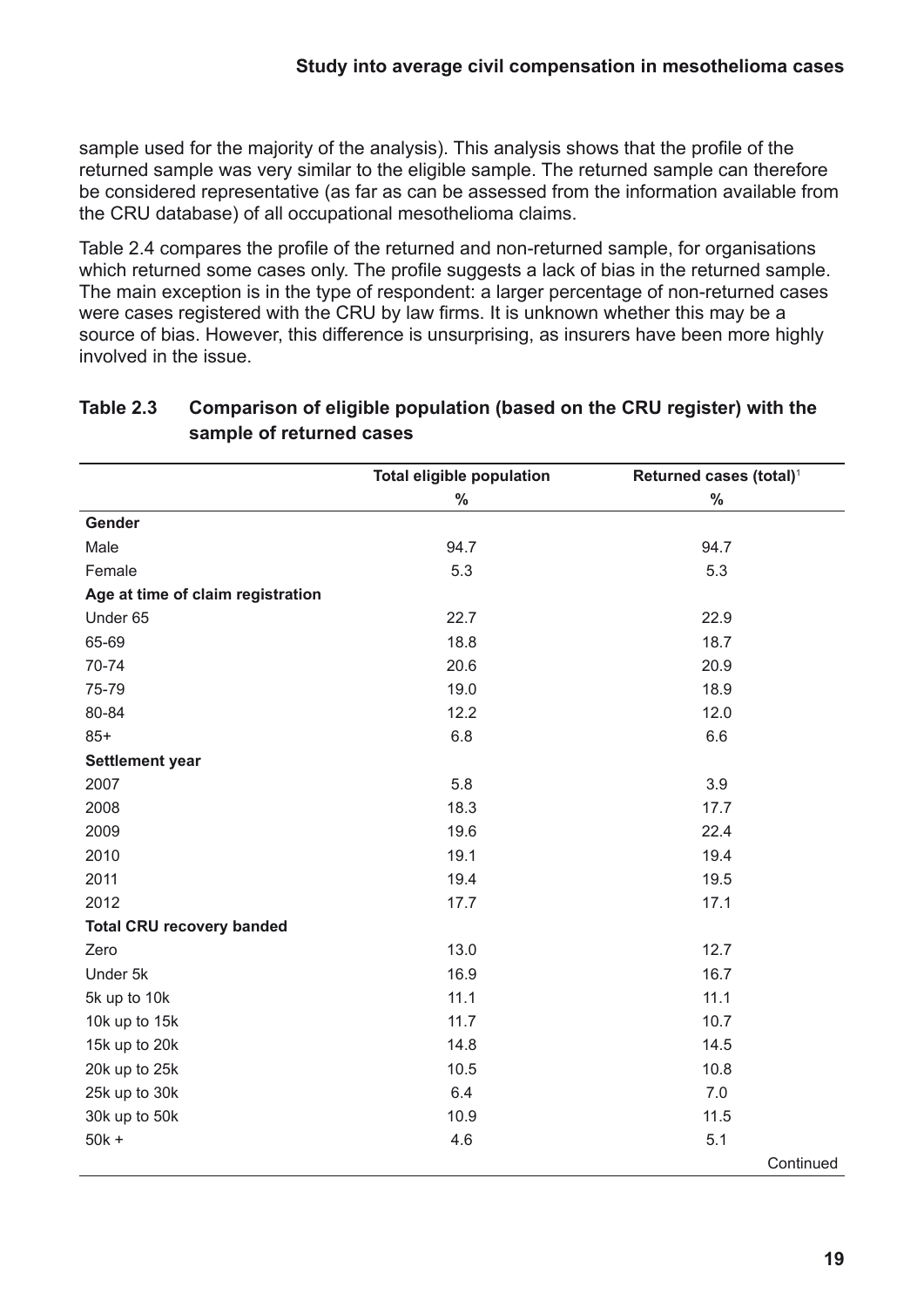|                                        | <b>Total eligible population</b> | Returned cases (total) <sup>1</sup> |
|----------------------------------------|----------------------------------|-------------------------------------|
|                                        | $\frac{0}{0}$                    | $\%$                                |
| Type of organisation                   |                                  |                                     |
| <b>Insurer</b>                         | 34.8                             | 46.5                                |
| Law firm                               | 58.1                             | 53.5                                |
| Other/not known                        | 7.1                              | 0                                   |
| <b>Claimant's country of residence</b> |                                  |                                     |
| England                                | 85.6                             | 85.4                                |
| Wales                                  | 3.9                              | 3.4                                 |
| Scotland                               | 7.1                              | 7.3                                 |
| Other/not known                        | 3.5                              | 3.9                                 |
| Total                                  | 100                              | 100                                 |
|                                        |                                  |                                     |
| Number of cases                        | 4,216                            | 2,076                               |

#### <span id="page-19-0"></span>**Table 2.3 Continued**

<sup>1</sup> Weighted by probability of selection weight.

#### **Table 2.4 Comparison of returned and non-returned cases, from organisations who returned some cases only**

|                                   | <b>Returned cases</b> | <b>Non-returned cases</b> |
|-----------------------------------|-----------------------|---------------------------|
|                                   | $\%$                  | $\%$                      |
| Gender                            |                       |                           |
| Male                              | 95.1                  | 95.5                      |
| Female                            | 4.9                   | 4.5                       |
| Age at time of claim registration |                       |                           |
| Under 65                          | 27.0                  | 27.8                      |
| 65-69                             | 17.1                  | 19.3                      |
| 70-74                             | 19.2                  | 18.3                      |
| 75-79                             | 17.9                  | 17.0                      |
| 80-84                             | 12.1                  | 11.6                      |
| $85+$                             | 6.8                   | 6.0                       |
| Settlement year                   |                       |                           |
| 2007                              | 4.7                   | 5.7                       |
| 2008                              | 16.7                  | 19.9                      |
| 2009                              | 21.1                  | 16.2                      |
| 2010                              | 20.3                  | 15.8                      |
| 2011                              | 20.5                  | 18.7                      |
| 2012                              | 16.8                  | 23.7                      |
|                                   |                       | Continued                 |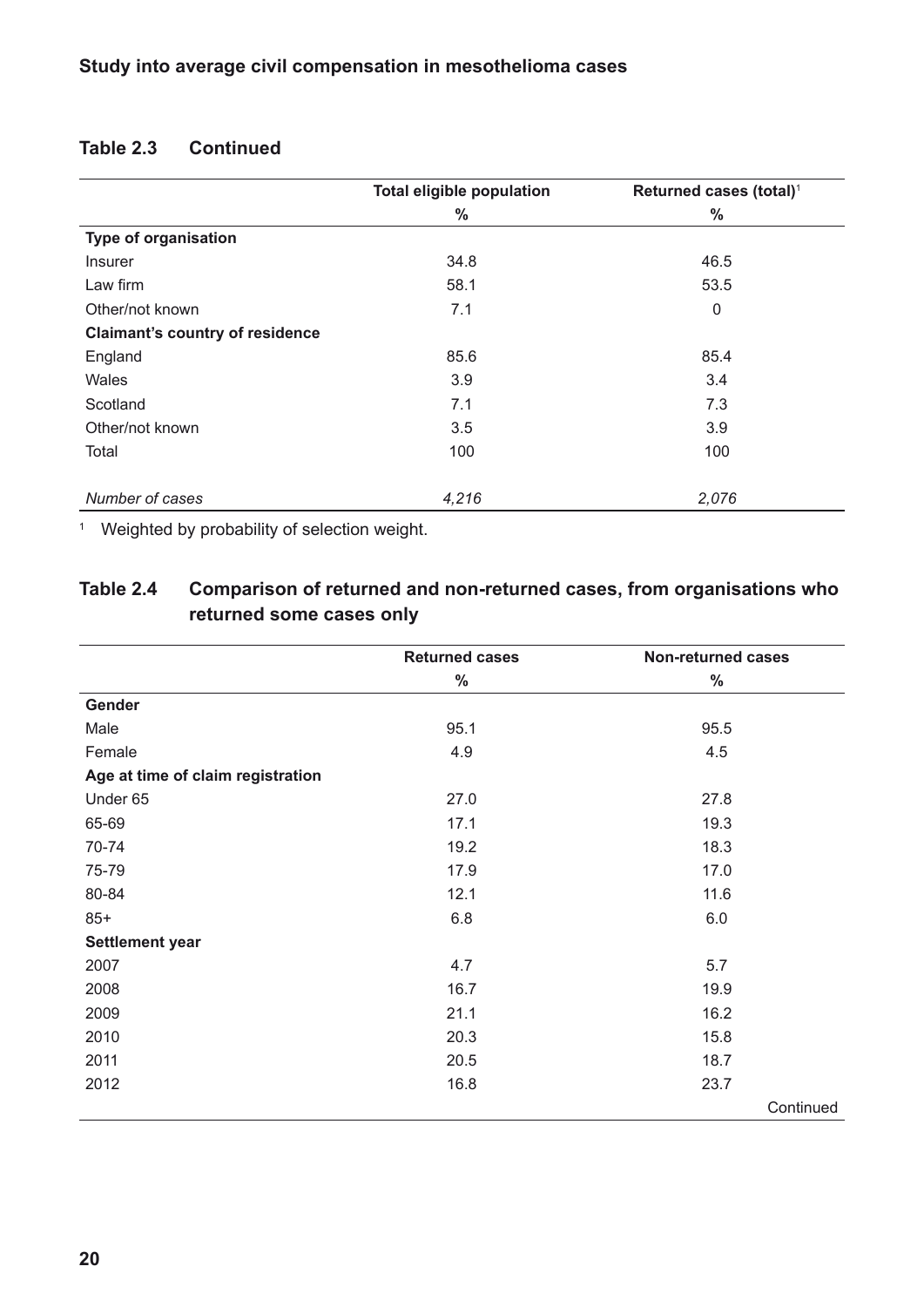|                                        | <b>Returned cases</b> | <b>Non-returned cases</b> |
|----------------------------------------|-----------------------|---------------------------|
|                                        | %                     | $\%$                      |
| <b>Total CRU recovery banded</b>       |                       |                           |
| Zero                                   | 11.8                  | 12.7                      |
| Under 5k                               | 16.5                  | 16.0                      |
| 5k up to 10k                           | 10.5                  | 12.7                      |
| 10k up to 15k                          | 10.9                  | 11.4                      |
| 15k up to 20k                          | 15.0                  | 12.7                      |
| 20k up to 25k                          | 10.4                  | 10.0                      |
| 25k up to 30k                          | 6.8                   | 6.7                       |
| 30k up to 50k                          | 12.2                  | 13.2                      |
| $50k+$                                 | 5.8                   | 4.5                       |
| <b>Type of organisation</b>            |                       |                           |
| Insurer                                | 44.2                  | 30.6                      |
| Law firm                               | 48.7                  | 67.4                      |
| Other/not known                        | 7.1                   | 2.0                       |
| <b>Claimant's country of residence</b> |                       |                           |
| England                                | 84.6                  | 86.9                      |
| Wales                                  | 3.9                   | 4.9                       |
| Scotland                               | 8.0                   | 4.8                       |
| Other/not known                        | 3.4                   | 3.3                       |
| Total                                  | 100                   | 100                       |
|                                        |                       |                           |
| Number of cases                        | 2,293                 | 748                       |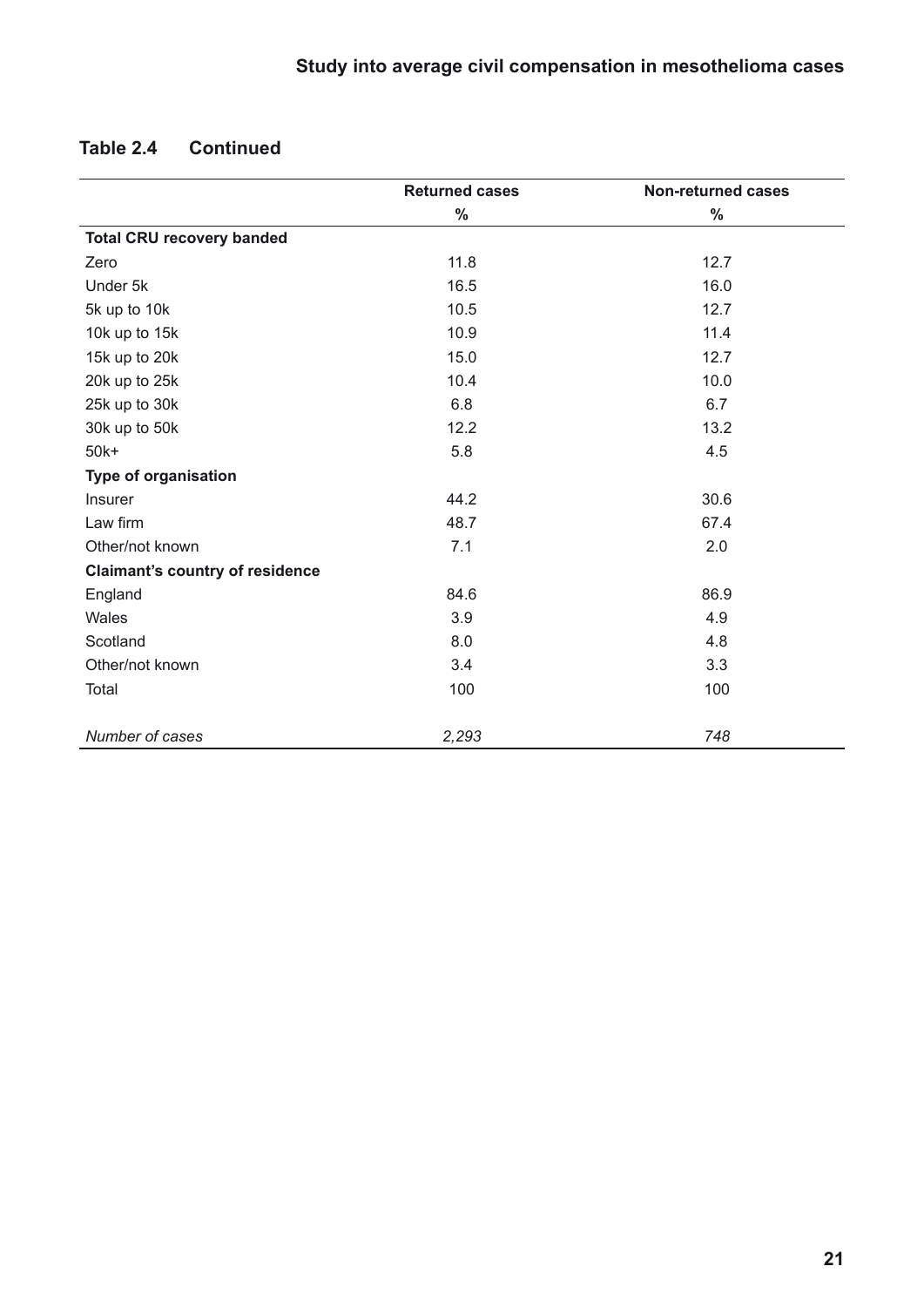# <span id="page-21-0"></span>3 Findings

## **3.1 Introduction**

The analysis presented here focuses on two principal issues:

- **the total value of compensation awarded to the claimant**, i.e. the actual amount of damages paid to the claimant, plus any amount repaid to CRU in respect of benefit recovery; and
- **the total amount of claimant legal costs**, i.e. the total of all sums paid by the compensator(s) to the claimant's legal representatives in respect of legal costs, any success fee, court fees, and all other disbursements (inclusive of VAT).

Summary statistics are presented to indicate the average amounts of compensation and legal costs. The relationships between compensation or legal costs and the characteristics of the claim or claimant are also explored.

All findings have been weighted to make them more representative of all claims (see Section 2.3 and Appendix A).

Findings in this chapter are for Britain. Appendix B replicates the descriptive tables for England and Wales.

### **3.2 Uprating monetary values to account for inflation**

The survey collected information on cases with award dates ranging from 2005–12, although all but three cases awards were made in the period 2007–12. In order to account for inflation over this period, monetary amounts were converted to current (2012) values using the annual All-items Consumer Price Index (CPI).<sup>6</sup> The CPI provides an indicator of changes in the cost of living and so, after uprating, £1 of compensation awarded in 2007 has the same value to the claimant as £1 of compensation awarded in 2012. One case was lost from the overall sample at this point because of the inability to determine the date of award, leaving a total of 2,323 cases with a non-zero value for compensation and 2,187 cases with a value for legal costs.

### **3.3 Summary statistics for total compensation**

There are a number of ways in which an 'average' value may be estimated from a set of survey responses on compensation claims.

The most familiar calculation is perhaps the arithmetic mean. Among the 2,323 cases with a non-zero value for total compensation, the mean award is estimated at £153,531 (in 2012 prices), as shown in Table 3.1. The arithmetic mean has the advantage of drawing upon all of the values in the distribution. It is a useful way of indicating the 'typical' value in a series when all values cluster closely and symmetrically around the central value. However, the

<sup>6</sup> Office for National Statistics Time-Series Identifier: D7BT.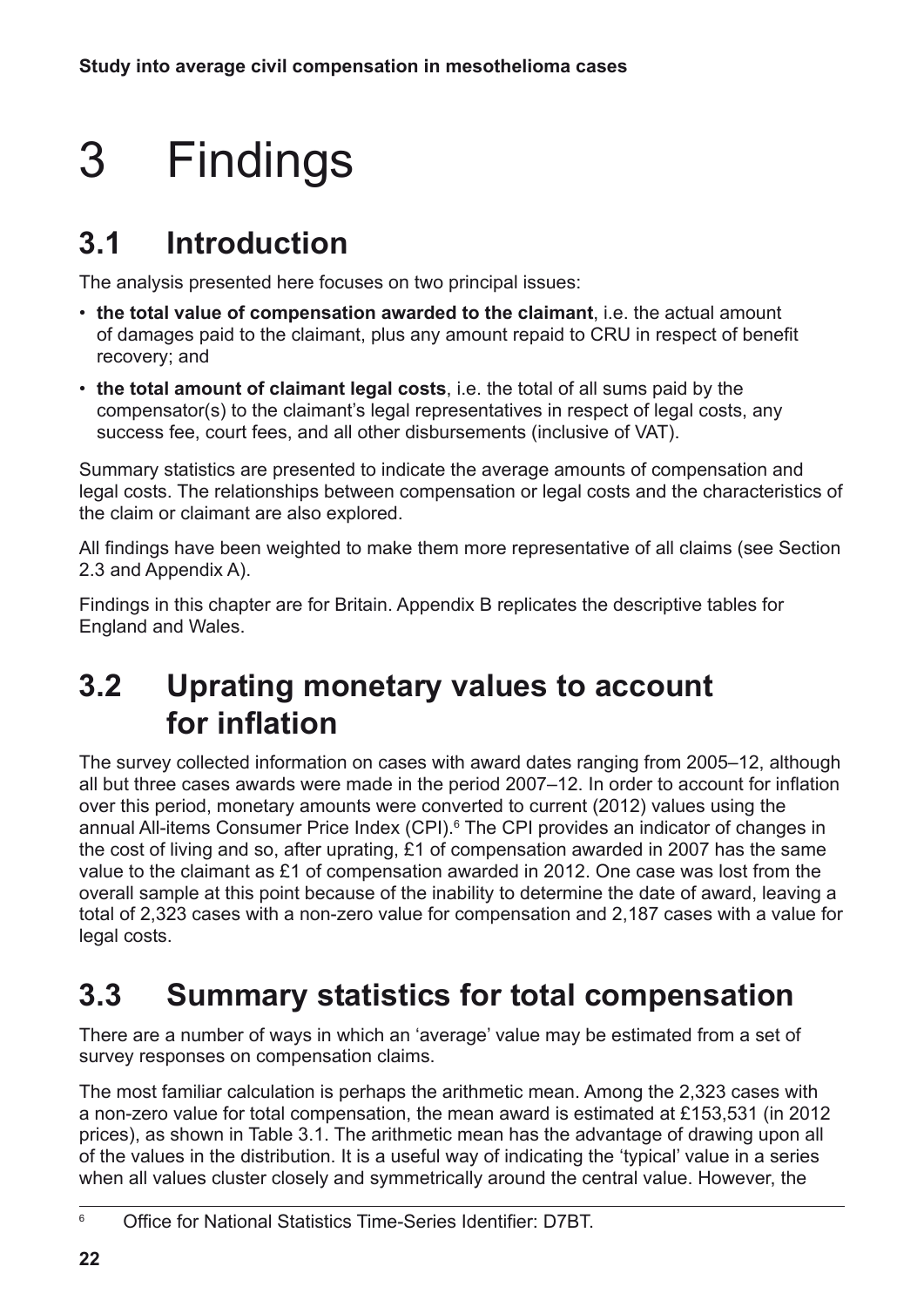<span id="page-22-0"></span>distribution of compensation values has a long and sparsely populated upper tail. This tail begins at around the 99th percentile in the distribution (around £420,000) and extends well beyond £1m. The mean will be pulled upwards by these large, atypical values.

The median is an alternative measure of the 'average' award, which takes no account of the overall shape of the distribution. In calculating the median, the distribution of values is simply divided into two evenly-sized groups. In other words, half of all claimants will have received amounts below the median and half will have received amounts above it. The median award for mesothelioma claimants is estimated from the survey to be £137,000.7

Trimmed means make use of large parts of the distribution after excluding values which lie beyond specified thresholds. If one expects that awards beyond these thresholds are likely to be extremely rare, then the trimmed mean will better represent the vast majority of claims that are likely to be awarded in the future. A range of trimmed means are presented in Table 3.1, alongside the mean and median. As the long upper tail in the distribution of compensation awards begins around the 99th percentile, the 1% trimmed mean is arguably the most informative measure of the 'average claim' alongside the arithmetic mean.

| Table 3.1 | <b>Measures of average compensation (2012 prices)</b> |  |
|-----------|-------------------------------------------------------|--|
|-----------|-------------------------------------------------------|--|

| <b>Measure</b>     | <b>Value</b> |
|--------------------|--------------|
| Arithmetic mean    | £153,531     |
| Median             | £137,000     |
| 1% trimmed mean    | £146,923     |
| 5% trimmed mean    | £143,734     |
| Interquartile mean | £137,630     |
| Trimean            | £138,257     |

Source: NIESR survey.

The interquartile mean is the mean of all values from the 25th to 75th percentiles inclusive. The trimean is the average of: the 25th percentile, the 75th percentile and twice the median.

Average compensation varied by £16,531 among the six measures presented in Table 3.1.

In order to identify the cut-off points for the various trimmed means, and also to give a general sense of the shape of the distribution of compensation claims, Table 3.2 shows a selection of percentiles from the full distribution of values. As with the median claim in Table 3.1, the figures are rounded to the nearest £1,000 so as not to identify individual claim values. The shape of the distribution of claims between the 1st and 99th percentiles is shown in Figure 3.1.

<sup>&</sup>lt;sup>7</sup> The figure has been rounded to the nearest £1,000 so as not to identify the amount of compensation given to any individual claimant.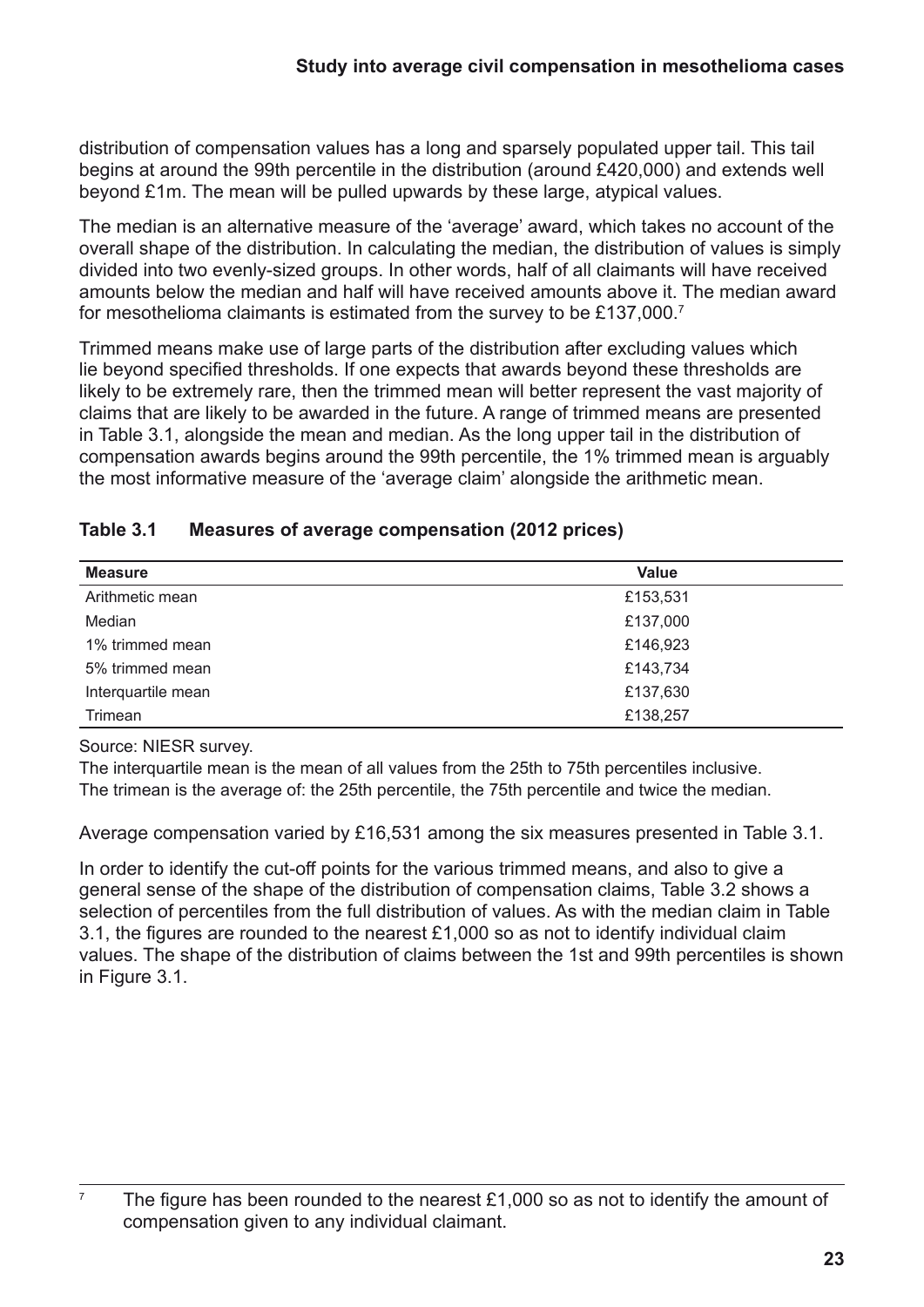| <b>Percentile</b> | Value (rounded to nearest £1,000) |
|-------------------|-----------------------------------|
| 1st               | £15,000                           |
| 5th               | £43,000                           |
| 25th              | £97,000                           |
| 75th              | £183,000                          |
| 95th              | £300,000                          |
| 99th              | £421,000                          |

<span id="page-23-0"></span>**Table 3.2 Percentiles of the distribution of compensation values (2012 prices)**

Source: NIESR survey.





While the preceding discussion serves to provide an indication of the average value of compensation in the population, the figures in Table 3.1 are derived from a sample of all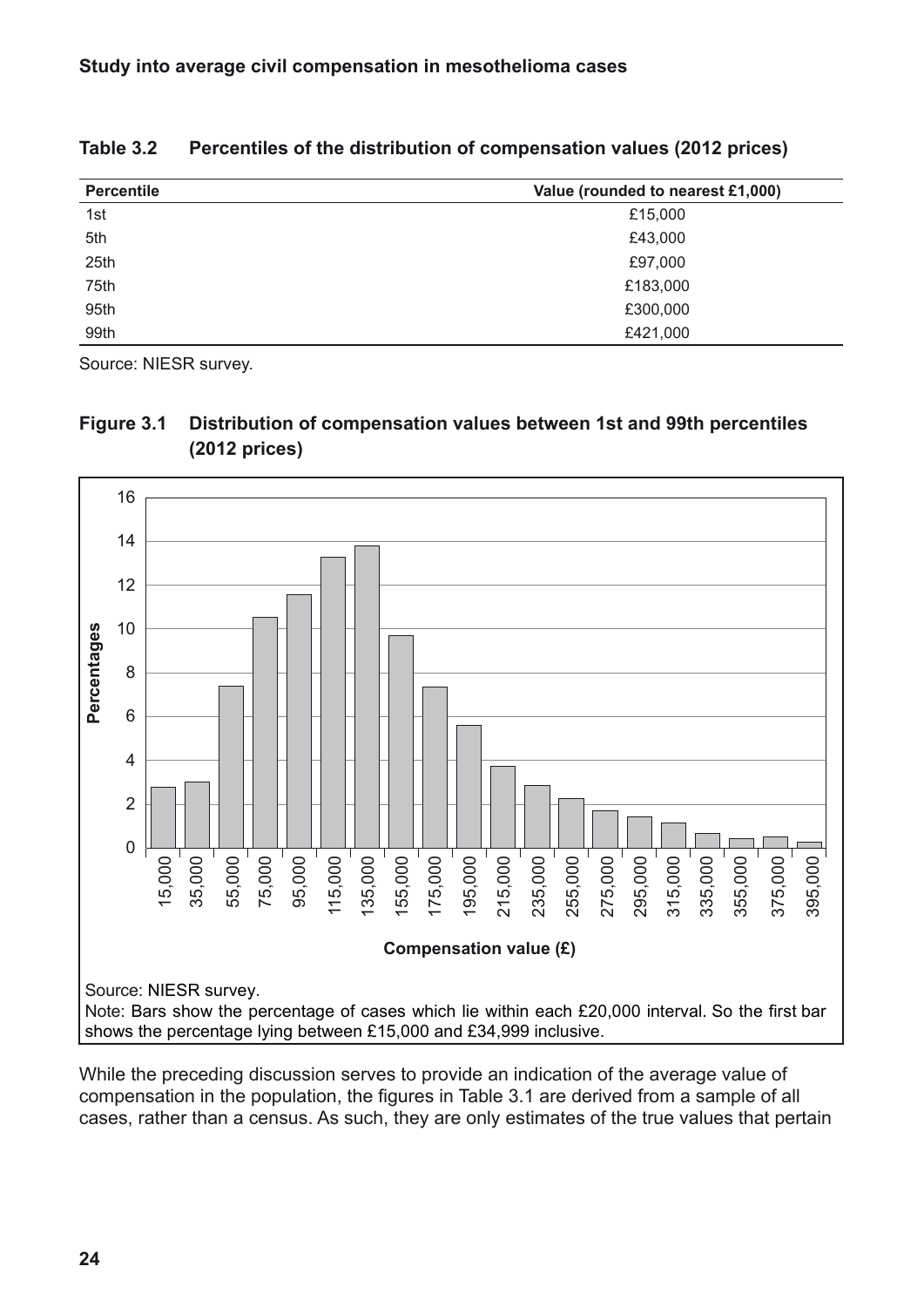<span id="page-24-0"></span>in the full population of settled claims. We can obtain an indication of how an estimate would vary across repeated surveys by computing its standard error. The mean value of £153,531 has a standard error of £2,810. This implies that we can be 95% confident that the true mean value for all mesothelioma cases lies between £148,023 and £159,039.8

## **3.4 Summary statistics for legal costs**

Among the sample of 2,187 cases with data on total legal costs (including eight cases in which the costs are stated to be zero), the mean value of these costs is estimated at £28,407 (including VAT) in 2012 prices. This mean value has a standard error of £617. This implies that we can be 95 per cent confident that the true mean value for legal costs in mesothelioma cases lies between £27,198 and £29,616.9

There was again a long upper tail in the distribution of legal costs, which extended well beyond £150,000. Accordingly, Table 3.3 shows a variety of measures of average legal costs. Table 3.4 shows selected percentiles from the overall distribution and Figure 3.2 shows the shape of the distribution between the 1st and 99th percentiles. The upper tail of the distribution of legal costs is longer than that for compensation values (see Figure 3.1), beginning around the 95th percentile, and so it could be argued that the 5% trimmed mean is the measure most complementary to the overall mean in this distribution.

| <b>Measure</b>     | <b>Value</b> |
|--------------------|--------------|
| Arithmetic mean    | £28,407      |
| Median             | £22,000      |
| 1% trimmed mean    | £26,601      |
| 5% trimmed mean    | £24,729      |
| Interquartile mean | £22,477      |
| Trimean            | £22,651      |

#### **Table 3.3 Measures of average legal costs including VAT (2012 prices)**

Source: NIESR survey.

The interquartile mean is the mean of all values from the 25th to 75th percentiles inclusive. The trimean is the average of: the 25th percentile, the 75th percentile and twice the median.

<sup>&</sup>lt;sup>8</sup> The 95 per cent confidence interval extends to 1.96 standard errors either side of the mean in a normally-distributed (bell-shaped) series. The confidence interval cited in the text is necessarily an approximation since, as stated earlier, the full series of compensation claims is not normally distributed but has a long upper tail.

<sup>&</sup>lt;sup>9</sup> Again, this confidence interval cited in the text is necessarily an approximation since the full series of legal cost values is not normally distributed but has a long upper tail, as shown later.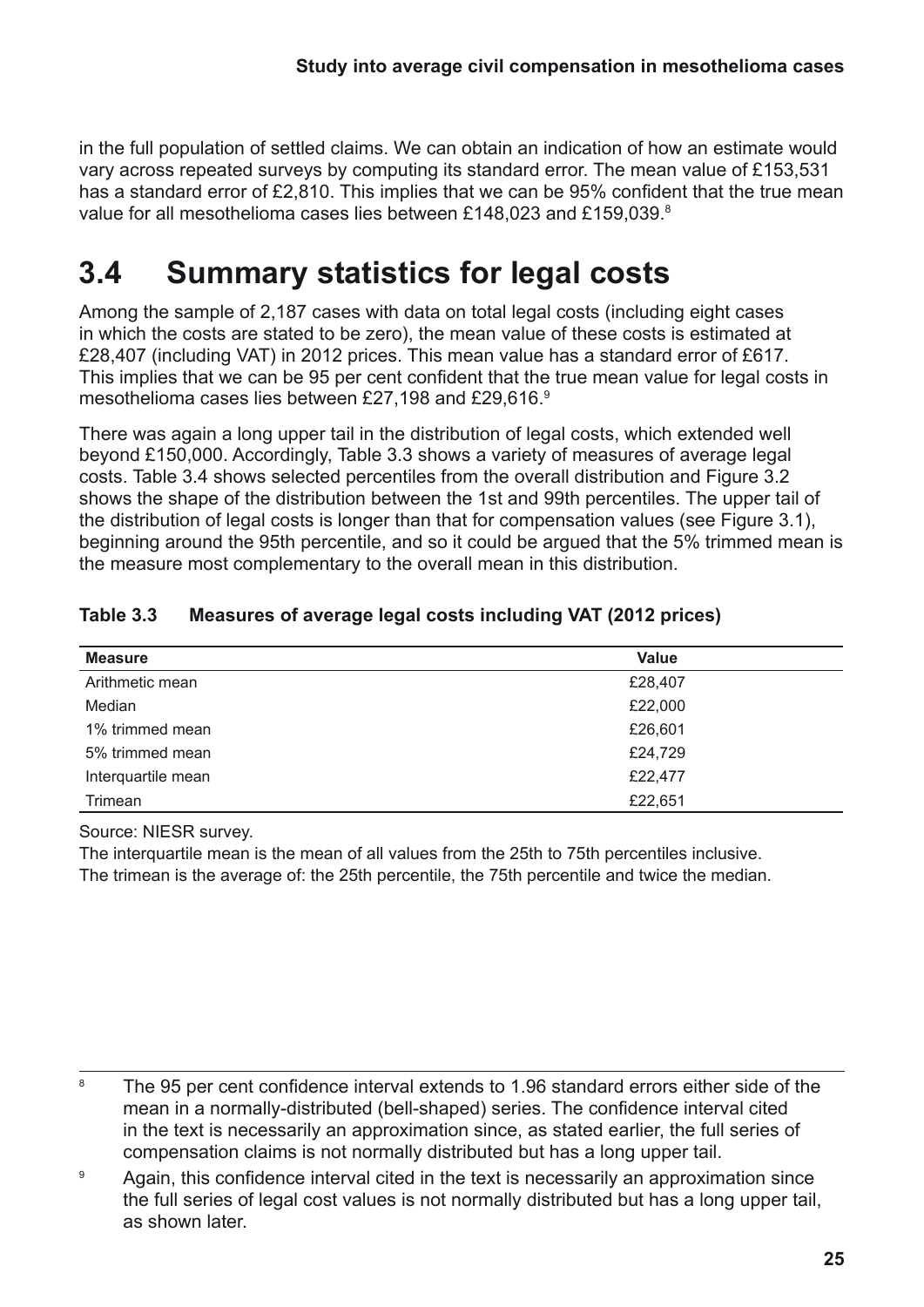| <b>Percentile</b> | Value (rounded to nearest £1,000) |
|-------------------|-----------------------------------|
| 1st               | £2,000                            |
| 5th               | £8,000                            |
| 25th              | £15,000                           |
| 75th              | £33,000                           |
| 95th              | £64,000                           |
| 99th              | £167,000                          |

#### <span id="page-25-0"></span>**Table 3.4 Percentiles of the distribution of legal costs (2012 prices)**

Source: NIESR survey.



#### **Figure 3.2 Distribution of legal costs between 1st and 99th percentiles (2012 prices)**

### **3.5 The characteristics of the claim or claimant**

The survey allows a number of characteristics of the claim or claimant to be examined. These are:

- the claimant's age (when the claim was registered);
-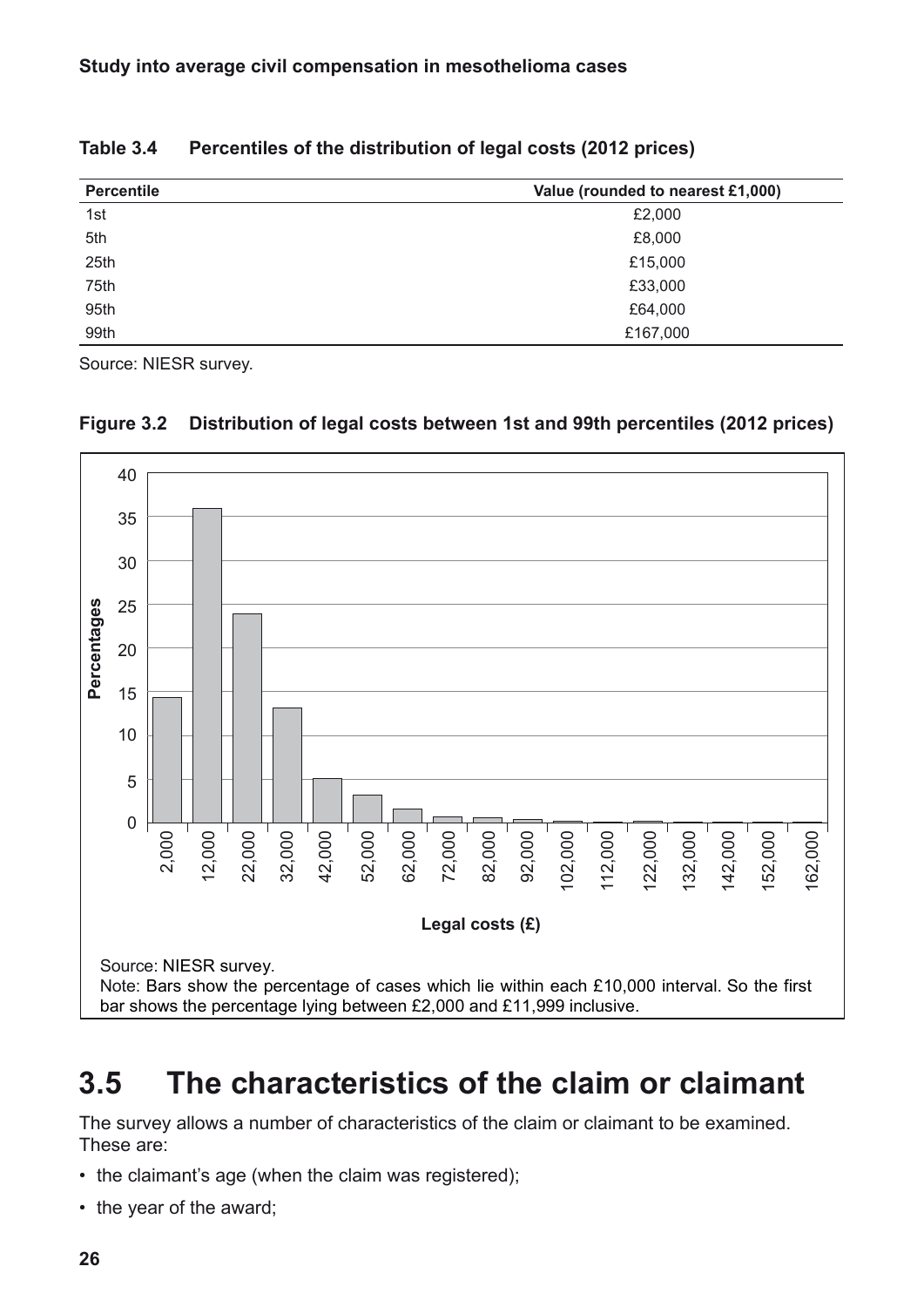- <span id="page-26-0"></span>• the jurisdiction;
- whether court proceedings were issued;
- whether the claimant was alive at the time of the award; and
- the overall length of the case.

The claimant's age (when the claim was registered) was identified in the CRU database. All other attributes were identified in the survey; however missing values for the year of the award and the length of the case were imputed from the CRU database where possible. The distribution of claims across each characteristic is shown in Tables 3.5 to 3.10. The tables are based on those 2,076 cases which provided a non-zero value for total compensation and which provided the consent to link to the CRU database.<sup>10</sup> In some cases, the percentages cited in the table may not sum to 100 because of rounding.

### **3.5.1 The age of the claimant**

The average (mean) age of the claimant at the time of registering the claim was 71 years, although the age range of respondents extended to around 30 years either side of this average. Just under one-quarter of claimants were aged under 65 at the time of their claim, whilst 19 per cent were aged 80 or over.

| Age band    | <b>Percentage of cases</b> |
|-------------|----------------------------|
| Under 65    | 23                         |
| 65-69       | 19                         |
| 70-74       | 21                         |
| 75-79       | 19                         |
| 80-84       | 12                         |
| 85 and over |                            |

#### **Table 3.5 Age of claimant (when the claim was registered)**

Source: NIESR survey.

### **3.5.2 The year of the award**

The claims covered in the survey were primarily from the period 2008–12, with a small proportion coming from 2005–07.

<sup>&</sup>lt;sup>10</sup> Some 247 of the 2,323 cases that provided a value for total compensation did not give consent to link to the CRU database, and so the age of the claimant could not be determined for these cases. We exclude these cases from all of the tables in this section, for consistency with the later section that presents regression analysis of the relationship between all of the various factors and total compensation.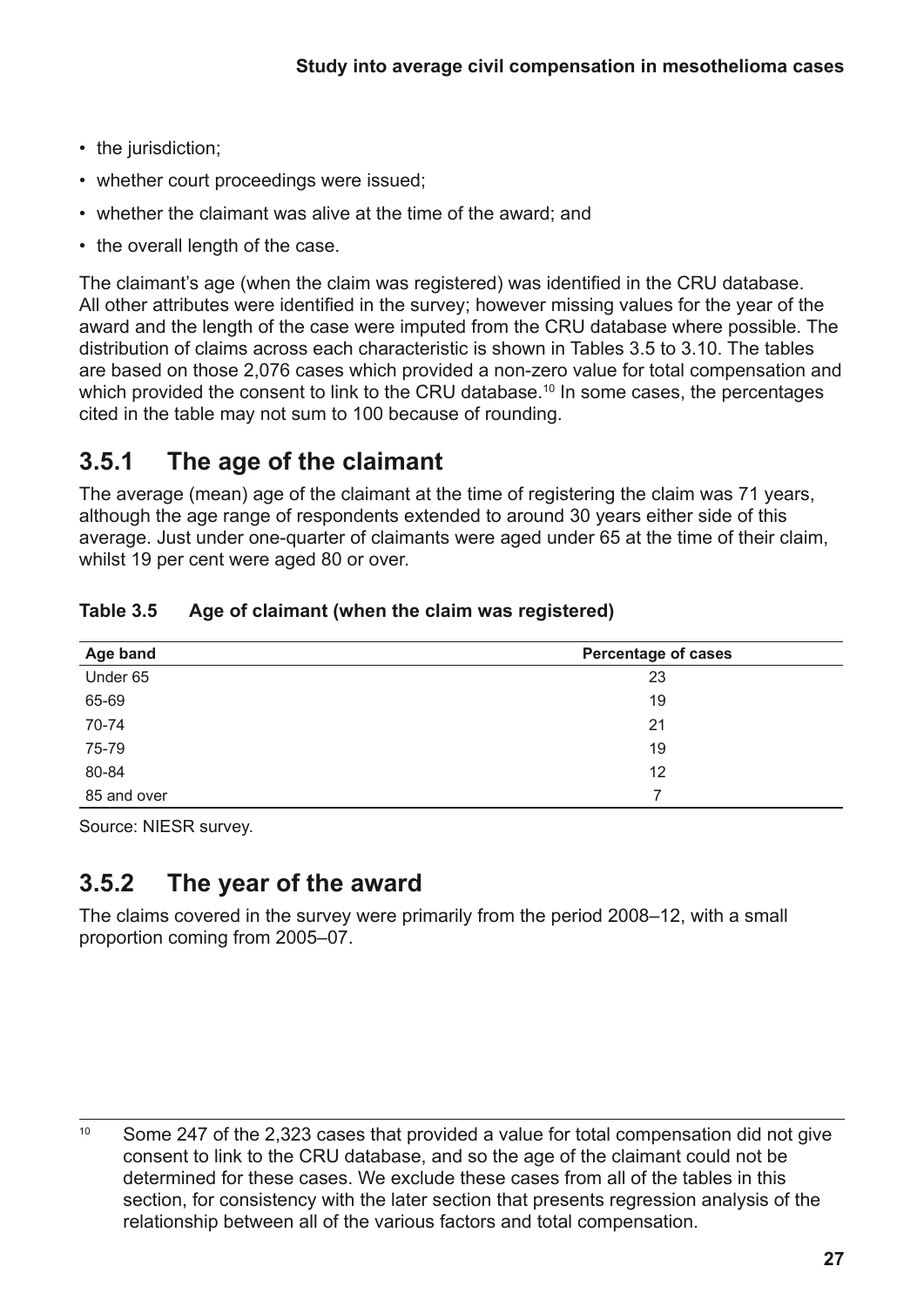#### <span id="page-27-0"></span>**Table 3.6 Year of award**

| Year    | <b>Percentage of cases</b> |
|---------|----------------------------|
| 2005/06 | $<$ 1                      |
| 2007    | 6                          |
| 2008    | 18                         |
| 2009    | 20                         |
| 2010    | 19                         |
| 2011    | 20                         |
| 2012    | 16                         |

Source: NIESR survey.

As noted earlier, all monetary amounts cited in this chapter were converted to current (2012) values prior to analysis, in order to account for the effects of inflation.

### **3.5.3 Jurisdiction**

Some eight per cent of the cases covered in the survey fell under Scottish jurisdiction; in other words, the claim against the main defendant was brought to a Scottish court or, in cases that did not go to court, it was perceived that the case would have been heard by a Scottish court.

#### **Table 3.7 Jurisdiction**

| <b>Jurisdiction</b>      | <b>Percentage of cases</b> |
|--------------------------|----------------------------|
| <b>England and Wales</b> | 92                         |
| Scotland                 | 8                          |
| Not known                | <1                         |

Source: NIESR survey.

### **3.5.4 Whether court proceedings were issued**

Court proceedings were issued in 56 per cent of the cases. The percentage was much higher (91 per cent) among cases falling under Scottish jurisdiction than it was for cases falling under English or Welsh jurisdiction (53 per cent). This serves to indicate the interrelated nature of many of the characteristics covered in this section.

#### **Table 3.8 Whether court proceedings were issued**

| Any court proceedings               | <b>Percentage of cases</b> |
|-------------------------------------|----------------------------|
| No court proceedings                | 41                         |
| Formal service of court proceedings | 56                         |
| Not known                           |                            |
|                                     |                            |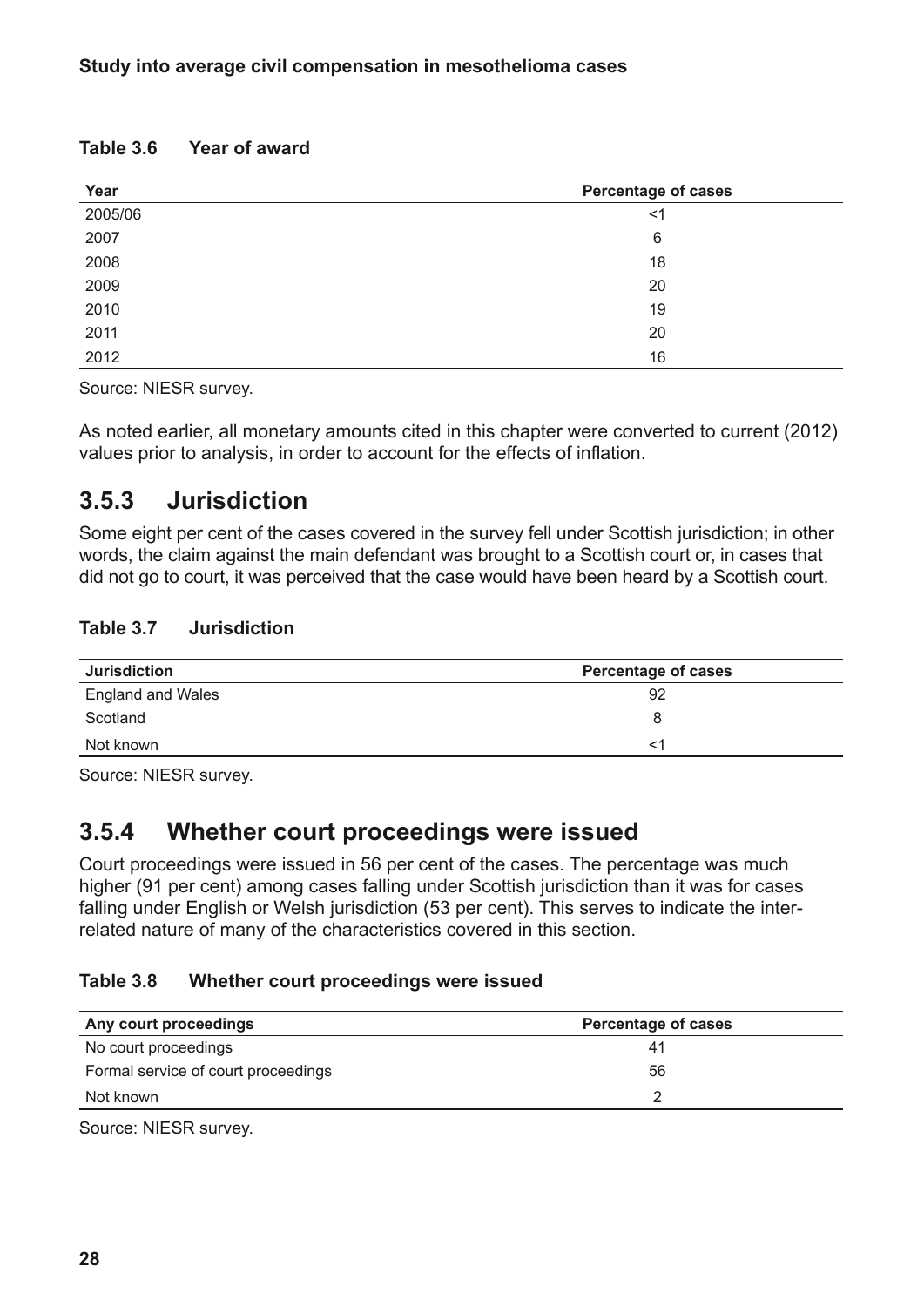### <span id="page-28-0"></span>**3.5.5 Whether the claimant was alive or deceased**

Around three-fifths (59 per cent) of claimants were known to be deceased at the time of the award. However, in a further 11 per cent of cases, the status of the claimant at the time of the award was not known by the survey respondent.

#### **Table 3.9 Whether claimant was alive or deceased at the time of the award**

| Alive or deceased at time of award | <b>Percentage of cases</b> |  |
|------------------------------------|----------------------------|--|
| Alive                              | -31                        |  |
| Deceased                           | 59                         |  |
| Not known                          | 11                         |  |

Source: NIESR survey.

### **3.5.6 The length of the case**

In order to indicate the length of the case, we rely primarily on the dates given by survey respondents for: (a) the month and year in which the claimant first lodged a claim for damages; and (b) the month and year in which compensation was awarded<sup>11</sup>. The length of the case was computed simply as the difference between the two. However, at least one of these dates was missing in around one-fifth of cases; in most of these instances, the relevant dates were imputed from the CRU database, using date claim recorded (instead of the survey date the claim was lodged) and date of settlement (instead of the survey date of award)<sup>12</sup>.

Cases varied considerably in length, with some taking only one or two months to reach a conclusion and others taking at least three or four years. The mean duration was 14.5 months (median: 12 months). The distribution is shown in six-monthly bands in Table 3.10. The 'not known' category includes the small set of cases for which dates were missing both in the survey and on the CRU database, plus a small number where the date of lodging the claim was recorded as being later than the date of receiving compensation.

| Length of case<br><b>Percentage of cases</b> |    |
|----------------------------------------------|----|
| 0-6 months                                   | 26 |
| 7-12 months                                  | 27 |
| 13-18 months                                 | 17 |
| 19-24 months                                 | 11 |
| 25+ months                                   | 17 |
| Not known                                    |    |

#### **Table 3.10 Length of case**

Source: NIESR survey.

<sup>11</sup> Date of award was the date reported in the survey in response to Question 8 (see Appendix A).

 $12$  'Date of settlement', as taken from the CRU database, is the date the claimant received the compensation awarded. The date of settlement (CRU database) was similar to the survey reported date of award. The date the claim was recorded (CRU database) tended to be later than the survey reported the date the claim was first lodged.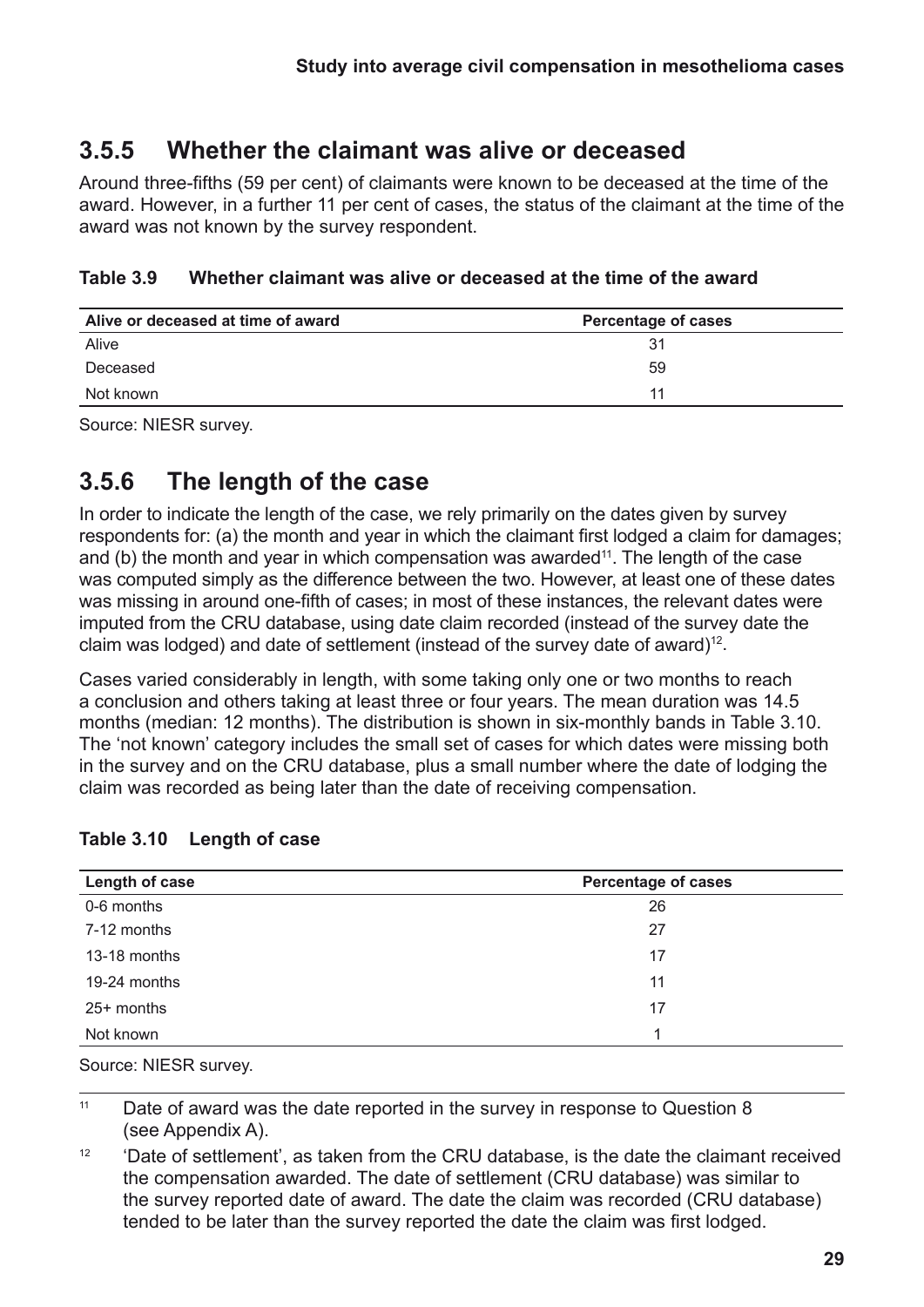### <span id="page-29-0"></span>**3.6 The relationship between total compensation and characteristics of the claim or claimant**

This section explores the relationship between total compensation and those characteristics of the claim or claimant discussed in Section 3.5.

First we present summary statistics showing how average compensation varies with each of these characteristics (using the arithmetic mean as our measure of average compensation). Second we use ordinary least squares regression to indicate the general relationships in a more formal way.

The initial sample size for this analysis was reduced from the 2,323 cases utilised in Section 3.3, to a total of 2,076 cases because, as noted in the previous section, some cases did not give consent to link to the CRU database, and so the age of the claimant could not be determined for these cases. However, the analysis excludes cases below the 1st percentile of the distribution of compensation values and those above the 99th percentile, so as to limit the influence of extreme values (see Section 3.3). As shown in Figure 3.1, this truncated distribution (based on 2,030 cases) is approximately normally distributed.

### **3.6.1 The age of the claimant**

Table 3.11 shows that compensation awards generally fall with age. The highest awards are typically for those claimants aged under 65, while the lowest awards are typically for those claimants aged 85 and over. The table also shows the percent of claimants within each age band who were awarded more than the mean. This is as low as 40 per cent of claimants for those aged 85 and over and only rises above half for those aged 75 to 79.

| Age band    | Mean award | Percentage of claimants in age<br>band awarded more than the mean |
|-------------|------------|-------------------------------------------------------------------|
| Under 65    | £194,466   | 48                                                                |
| 65-69       | £160,859   | 47                                                                |
| 70-74       | £135,143   | 48                                                                |
| 75-79       | £129,223   | 53                                                                |
| 80-84       | £110,099   | 43                                                                |
| 85 and over | £95,188    | 40                                                                |

#### **Table 3.11 Average compensation (2012 prices), by age of claimant (when the claim was registered)**

Source: NIESR survey.

Note: Excludes compensation values below the 1st percentile of the distribution of compensation values and those above the 99th percentile.

This relationship can be examined more formally using regression, a statistical method for modelling the relationship between variables. A number of regression models were estimated, using the method of ordinary least squares, in order to show the relationship between total compensation and victims' age (see Table 3.12). The first model (Model 1) used all available cases, but the presence of large, outlying values in the upper tail of the distribution of compensation claims limits the value of the regression method here.13 Model 2 removes a large

 $13$  The method of ordinary least squares regression assumes that the dependent variable is normally distributed.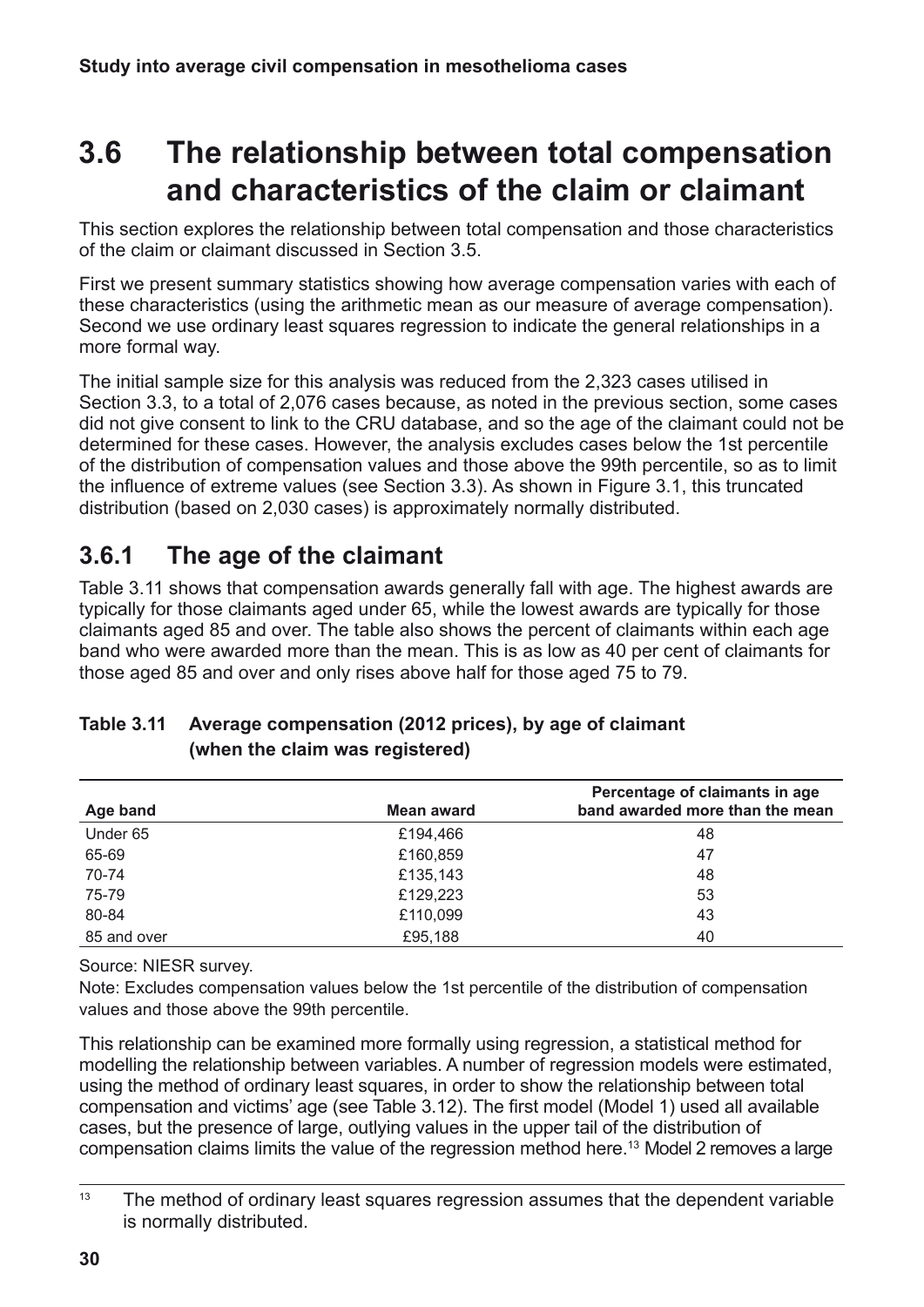<span id="page-30-0"></span>part of the upper tail by excluding the top and bottom one per cent of all cases. Model 3 goes further by excluding the top and bottom five per cent of all cases. The distribution of compensation claims moves closer to normality as these exclusions are made, but larger parts of the sample are inevitably omitted from the estimation. Among these three, Model 2 achieves the best fit; in this model, age explains 20 per cent of the variance in total compensation. The elasticity of compensation with respect to age was estimated in Model 2 at -£3,681 per year. In other words, compensation declines by £3,681 for each additional year of age, on average.

|                                                                                         | Coefficient <sup>b</sup> | <b>T-statistic</b> |
|-----------------------------------------------------------------------------------------|--------------------------|--------------------|
| Model 1                                                                                 |                          |                    |
| Dependent variable: Total compensation<br>Sample: all cases                             |                          |                    |
| Age of claimant <sup>a</sup>                                                            | $-4,657.14$              | $-9.50$            |
| Constant                                                                                | 486,465.13               | 13.11              |
| <b>Observations</b>                                                                     | 2,076                    |                    |
| R-squared                                                                               | 0.074                    |                    |
| Model 2                                                                                 |                          |                    |
| Dependent variable: Total compensation<br>Sample: all cases from 1st to 99th percentile |                          |                    |
| Age of claimant <sup>a</sup>                                                            | $-3,681.17$              | $-21.65$           |
| Constant                                                                                | 409,617.41               | 32.15              |
| <b>Observations</b>                                                                     | 2,030                    |                    |
| R-squared                                                                               | 0.202                    |                    |
| <b>Model 3</b>                                                                          |                          |                    |
| Dependent variable: Total compensation<br>Sample: all cases from 5th to 95th percentile |                          |                    |
| Age of claimant <sup>a</sup>                                                            | $-2,835.24$              | $-20.00$           |
| Constant                                                                                | 346,937.82               |                    |
| <i><b>Observations</b></i>                                                              | 1,856                    |                    |
| R-squared                                                                               | 0.179                    |                    |
| Model 4                                                                                 |                          |                    |
| Dependent variable: Natural logarithm of total compensation<br>Sample: all cases        |                          |                    |
| Age of claimant <sup>a</sup>                                                            | $-0.028$                 | $-18.09$           |
| Constant                                                                                | 13.743                   | 125.53             |
| <b>Observations</b>                                                                     | 2,076                    |                    |
| R-squared                                                                               | 0.143                    |                    |

#### **Table 3.12 Regression-based estimates of the relationship between compensation and age of claimant**

<sup>a</sup> Age at the time of claim registration.

 $b$  The value of the coefficient indicates the size of change in the dependent variable (total compensation or the natural logarithm of total compensation, depending on the model) for a one year change in age.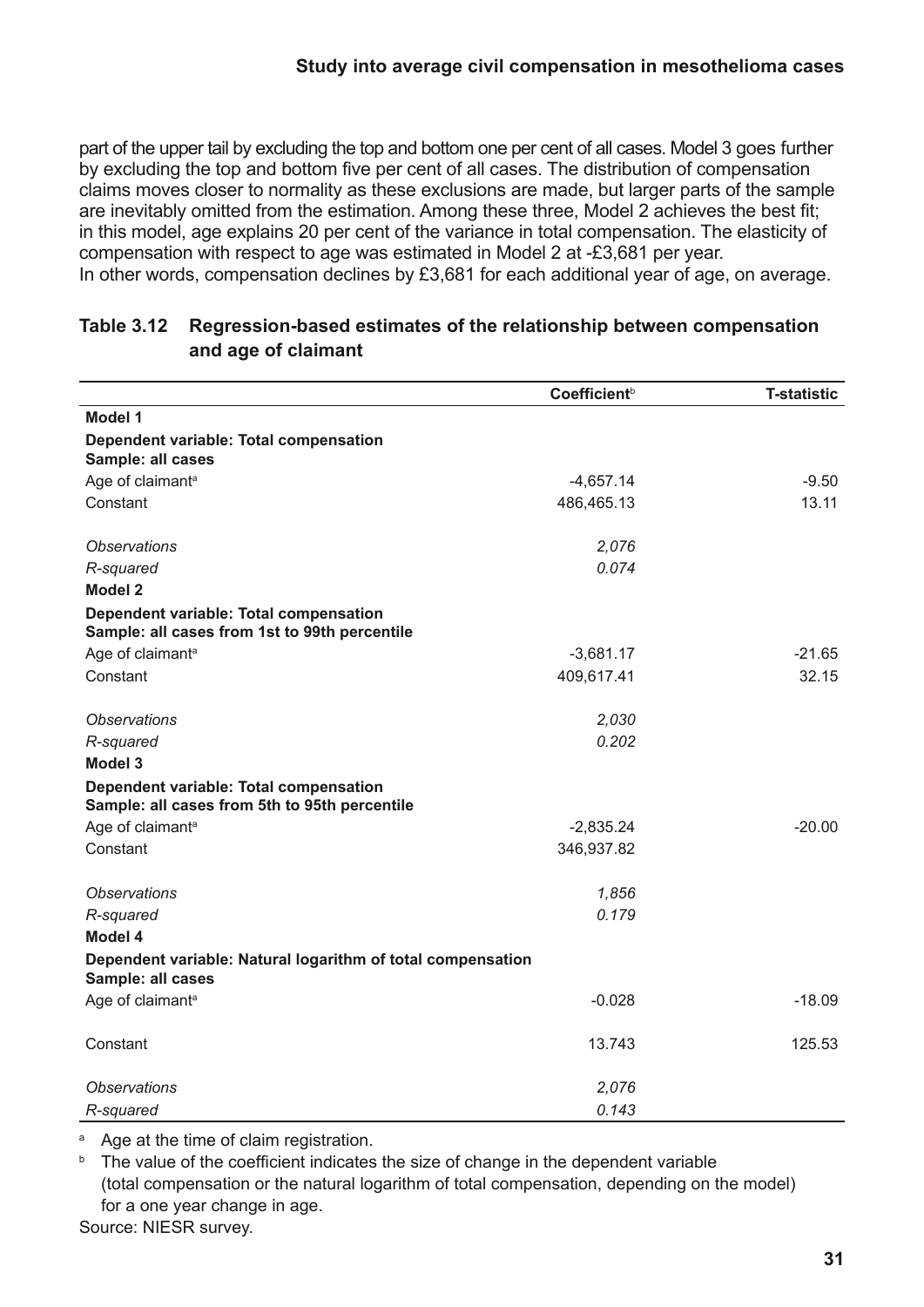<span id="page-31-0"></span>As noted earlier, very large and very small compensation awards are excluded from Model 2 so as to limit the influence of outliers and to improve the overall fit of the regression model. However an alternative means of estimating the relationship with age in a skewed sample is to transform the dependent variable. Taking the natural logarithm of compensation gives a distribution that is approximately normally distributed without the need to exclude any outliers; all 2,076 cases can then be entered into the regression. The coefficients are shown in Model 4 of Table 3.12. This model has the benefit of including all available cases but explains 14 per cent of the variance in the dependent variable. Models 2 and 4, therefore, represent a trade-off between a better overall fit (Model 2) and a more inclusive approach to outlying values (Model 4).

The relationship estimated in Model 4 is non-linear, such that the elasticity of compensation with respect to age is higher among younger claimants than among older claimants. This is illustrated in Table 3.13, which shows the compensation value predicted by Models 2 and 4 for each value of age between 40 and 95 years (Models 2 and 4 being those with the highest R-squared values in Table 3.12). At the average claimant age of 71, the estimated elasticities from the two models are very similar (-£3,681 in Model 2 and -£3,644 in Model 2).

|     |               | <b>Model 2</b>             |               | Model 4                    |
|-----|---------------|----------------------------|---------------|----------------------------|
| Age | Average award | <b>One-year elasticity</b> | Average award | <b>One-year elasticity</b> |
| 40  | £262,370      |                            | £305,991      |                            |
| 41  | £258,689      | $-£3,681$                  | £297,600      | $-E8,391$                  |
| 42  | £255,008      | $-£3,681$                  | £289,440      | $-£8,161$                  |
| 43  | £251,327      | $-£3,681$                  | £281,503      | $-E7,937$                  |
| 44  | £247,646      | $-£3,681$                  | £273,784      | $-£7,719$                  |
| 45  | £243,965      | $-£3,681$                  | £266,276      | $-E7,507$                  |
| 46  | £240,283      | $-£3,681$                  | £258,975      | $-E7,302$                  |
| 47  | £236,602      | $-£3,681$                  | £251,873      | $-£7,101$                  |
| 48  | £232,921      | $-£3,681$                  | £244,967      | $-E6,907$                  |
| 49  | £229,240      | $-£3,681$                  | £238,250      | $-£6,717$                  |
| 50  | £225,559      | $-£3,681$                  | £231,717      | $-E6,533$                  |
| 51  | £221,878      | $-£3,681$                  | £225,363      | $-E6,354$                  |
| 52  | £218,196      | $-£3,681$                  | £219,183      | $-E6,180$                  |
| 53  | £214,515      | $-£3,681$                  | £213,173      | $-E6,010$                  |
| 54  | £210,834      | $-£3,681$                  | £207,327      | $-£5,845$                  |
| 55  | £207,153      | $-£3,681$                  | £201,642      | $-£5,685$                  |
| 56  | £203,472      | $-£3,681$                  | £196,113      | $-£5,529$                  |
| 57  | £199,790      | $-£3,681$                  | £190,735      | $-E5,378$                  |
| 58  | £196,109      | $-£3,681$                  | £185,505      | $-£5,230$                  |
| 59  | £192,428      | $-£3,681$                  | £180,418      | $-£5,087$                  |
| 60  | £188,747      | $-£3,681$                  | £175,471      | $-£4,947$                  |
| 61  | £185,066      | $-£3,681$                  | £170,660      | $-£4,812$                  |
| 62  | £181,385      | $-£3,681$                  | £165,980      | $-E4,680$                  |
|     |               |                            |               | Continued                  |

#### **Table 3.13 Average compensation (2012 prices), by age of claimant (at time of claim registration), estimated via regression**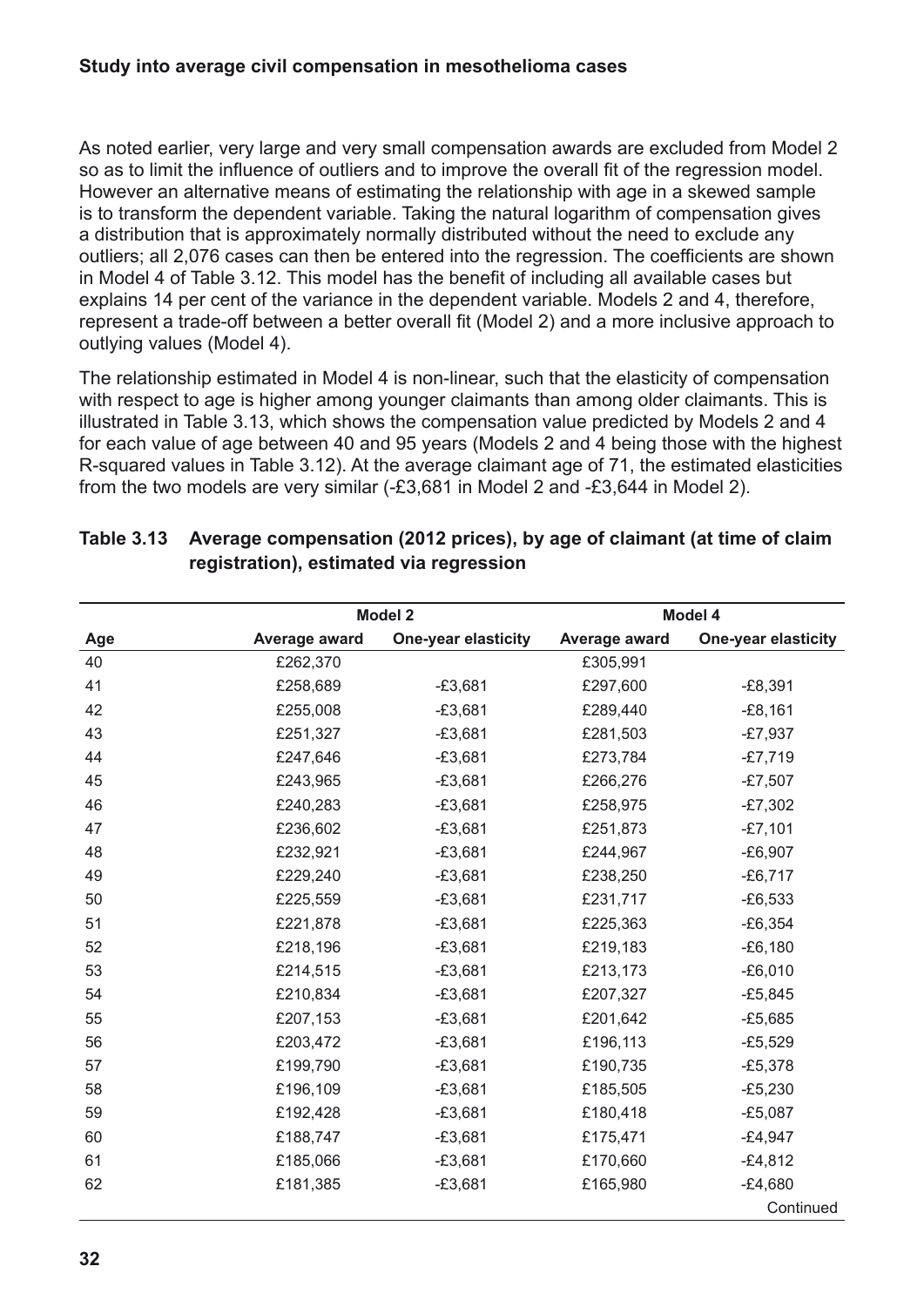|                   | Model 2       |                            | Model 4       |                                       |
|-------------------|---------------|----------------------------|---------------|---------------------------------------|
| Age               | Average award | <b>One-year elasticity</b> | Average award | <b>One-year elasticity</b>            |
| 63                | £177,703      | $-£3,681$                  | £161,429      | $-£4,551$                             |
| 64                | £174,022      | $-£3,681$                  | £157,002      | $-£4,427$                             |
| 65                | £170,341      | $-£3,681$                  | £152,697      | $-E4,305$                             |
| 66                | £166,660      | $-£3,681$                  | £148,510      | $-E4,187$                             |
| 67                | £162,979      | $-£3,681$                  | £144,437      | $-£4,072$                             |
| 68                | £159,298      | $-£3,681$                  | £140,477      | $-£3,961$                             |
| 69                | £155,616      | $-£3,681$                  | £136,625      | $-£3,852$                             |
| 70                | £151,935      | $-£3,681$                  | £132,878      | $-£3,746$                             |
| 71                | £148,254      | $-£3,681$                  | £129,235      | $-£3,644$                             |
| 72                | £144,573      | $-£3,681$                  | £125,691      | $-£3,544$                             |
| 73                | £140,892      | $-£3,681$                  | £122,244      | $-£3,447$                             |
| 74                | £137,211      | $-£3,681$                  | £118,892      | $-£3,352$                             |
| 75                | £133,529      | $-£3,681$                  | £115,632      | $-£3,260$                             |
| 76                | £129,848      | $-£3,681$                  | £112,461      | $-£3,171$                             |
| 77                | £126,167      | $-£3,681$                  | £109,378      | $-£3,084$                             |
| 78                | £122,486      | $-£3,681$                  | £106,378      | $-E2,999$                             |
| 79                | £118,805      | $-£3,681$                  | £103,461      | $-E2,917$                             |
| 80                | £115,123      | $-£3,681$                  | £100,624      | $-E2,837$                             |
| 81                | £111,442      | $-£3,681$                  | £97,865       | $-E2,759$                             |
| 82                | £107,761      | $-£3,681$                  | £95,182       | $-E2,684$                             |
| 83                | £104,080      | $-£3,681$                  | £92,572       | $-E2,610$                             |
| 84                | £100,399      | $-£3,681$                  | £90,033       | $-E2,538$                             |
| 85                | £96,718       | $-£3,681$                  | £87,564       | $-E2,469$                             |
| 86                | £93,036       | $-£3,681$                  | £85,163       | $-E2,401$                             |
| 87                | £89,355       | $-£3,681$                  | £82,828       | $-E2,335$                             |
| 88                | £85,674       | $-£3,681$                  | £80,557       | $-E2,271$                             |
| 89                | £81,993       | $-£3,681$                  | £78,348       | $-E2,209$                             |
| 90                | £78,312       | $-£3,681$                  | £76,199       | $-E2,148$                             |
| 91                | £74,631       | $-£3,681$                  | £74,110       | $-E2,089$                             |
| 92                | £70,949       | $-£3,681$                  | £72,078       | $-E2,032$                             |
| 93                | £67,268       | $-£3,681$                  | £70,101       | $-£1,976$                             |
| 94                | £63,587       | $-£3,681$                  | £68,179       | $-£1,922$                             |
| 95                | £59,906       | $-£3,681$                  | £66,310       | $-£1,870$                             |
| <b>Elasticity</b> | $-£3,681$     |                            |               | -£3,644 between the ages of 70 and 71 |

<span id="page-32-0"></span>

### **3.6.2 Other characteristics: descriptive analysis**

The bivariate (or descriptive) relationships between compensation and other characteristics of the claim or claimant are shown in Tables 3.14 to 3.18. If we examine those values between the 1st percentile and 99th percentiles (this being the sample for Model 2 in Table 3.13 and for the further regression analysis which follows), we find that awards were: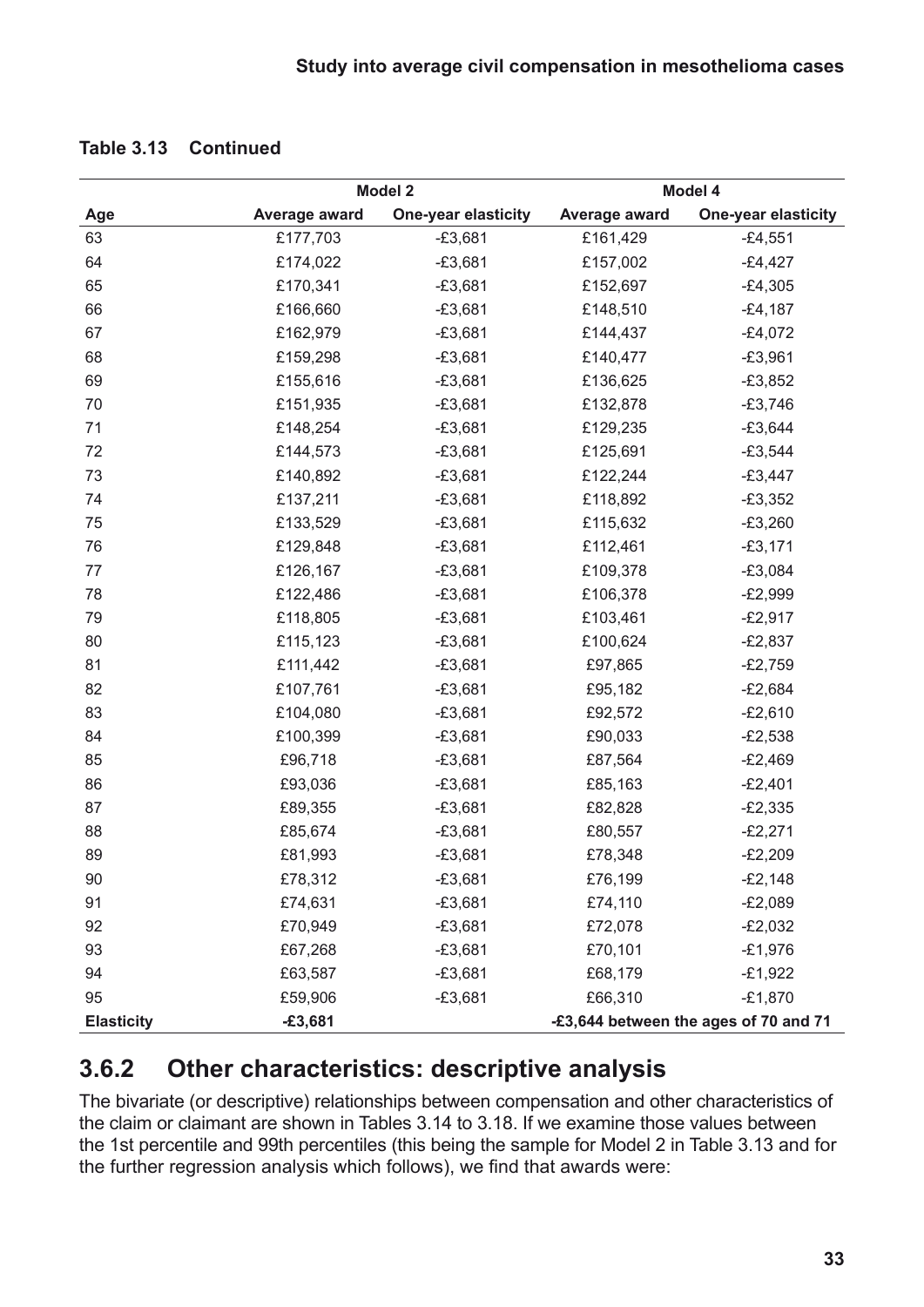- <span id="page-33-0"></span>• around £10,000 higher, on average, after 2008;
- almost £60,000 higher, on average, in Scotland;
- around £20,000 higher, on average, if there had been a formal service of court proceedings;
- around £14,000 higher, on average, if the claimant was still alive at the time of the settlement.

There was no clear relationship with the length of the case, however.

| Table 3.14 Average compensation (2012 prices), by year of award |  |
|-----------------------------------------------------------------|--|
|-----------------------------------------------------------------|--|

| Year | Mean award:<br>all cases | Mean award:<br>1st-99th percentiles | Median award:<br>all cases |
|------|--------------------------|-------------------------------------|----------------------------|
| 2007 | £140,555                 | £139,473                            | £133,926                   |
| 2008 | £148,511                 | £138,267                            | £130,369                   |
| 2009 | £159,257                 | £147,198                            | £136,593                   |
| 2010 | £155,657                 | £150,210                            | £139,651                   |
| 2011 | £152,410                 | £150,177                            | £138,838                   |
| 2012 | £158,969                 | £149,875                            | £135,000                   |

Source: NIESR survey.

Note: Excludes three cases where the award was made in 2005/06.

#### **Table 3.15 Average compensation (2012 prices), by jurisdiction**

|                          |            | Mean award:          | Median award: |
|--------------------------|------------|----------------------|---------------|
| <b>Jurisdiction</b>      | Mean award | 1st-99th percentiles | all cases     |
| <b>England and Wales</b> | £149.787   | £142.132             | £133.926      |
| Scotland                 | £202.320   | £198.646             | £200.275      |

Source: NIESR survey.

Note: Excludes 11 cases where the jurisdiction was unknown.

#### **Table 3.16 Average compensation (2012 prices), by whether court proceedings were issued**

| Any court proceedings               | Mean award | Mean award:<br>1st-99th percentiles | Median award:<br>all cases |
|-------------------------------------|------------|-------------------------------------|----------------------------|
| No court proceedings                | £134.970   | £134.907                            | £130,000                   |
| Formal service of court proceedings | £167.170   | £155,278                            | £144.311                   |

Source: NIESR survey.

Note: Excludes 42 cases where it was not known whether court proceedings were issued.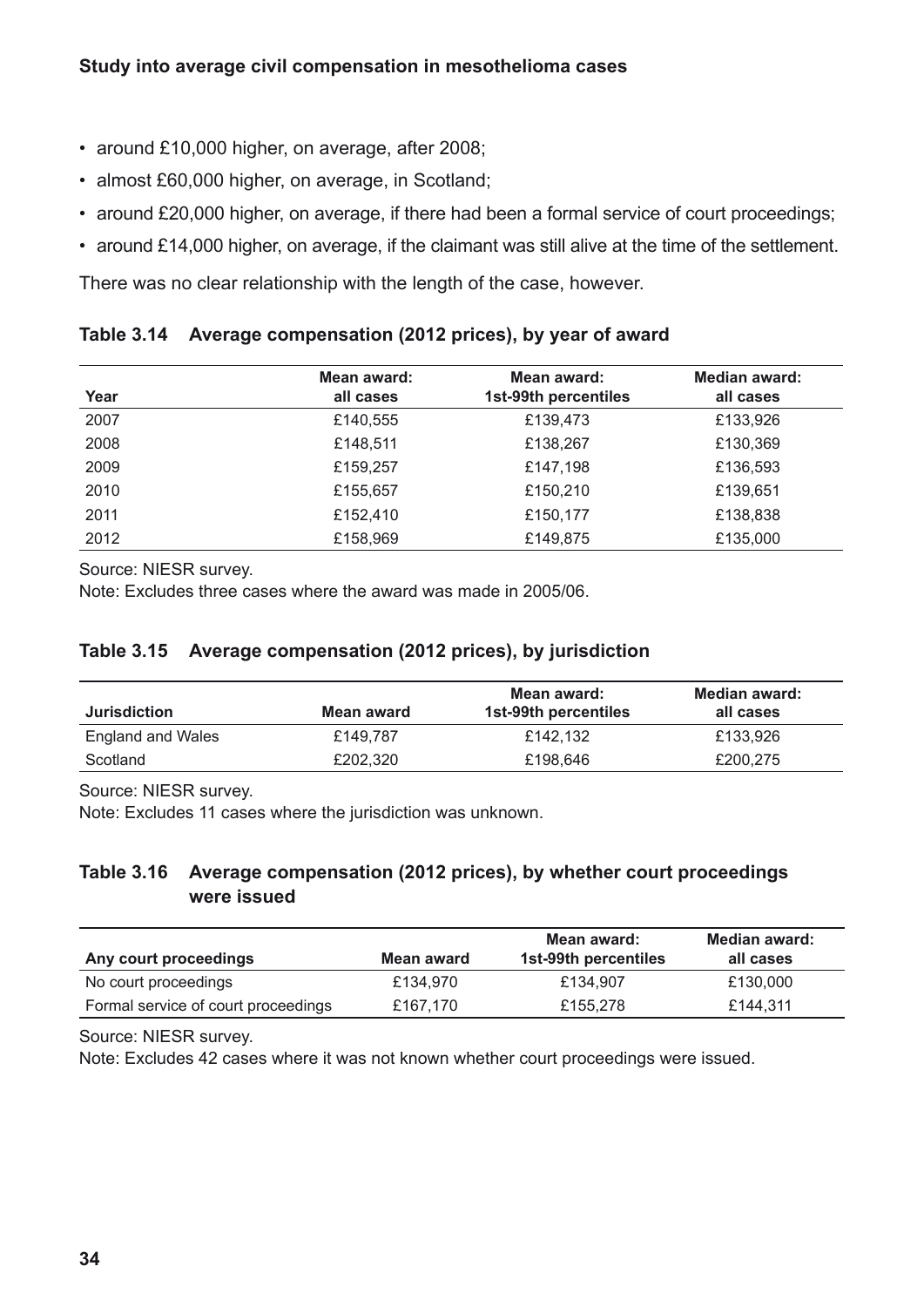#### <span id="page-34-0"></span>**Table 3.17 Average compensation (2012 prices), by whether claimant was alive or deceased at the time of the award**

| Alive or deceased at<br>time of award | Mean award | Mean award:<br>1st-99th percentiles | Median award:<br>all cases |
|---------------------------------------|------------|-------------------------------------|----------------------------|
| Alive                                 | £160.359   | £158.969                            | £146.492                   |
| Deceased                              | £154.864   | £144.456                            | £133,696                   |

Source: NIESR survey.

Note: Excludes 197 cases where it was not known whether the claimant was alive at award.

| Length of case | <b>Mean award</b> | Mean award:<br>1st-99th percentiles | Median award:<br>all cases |
|----------------|-------------------|-------------------------------------|----------------------------|
| 0-6 months     | £138,311          | £140,093                            | £133,588                   |
| 7-12 months    | £156,718          | £149,130                            | £138,158                   |
| 13-18 months   | £166,378          | £140,423                            | £126,890                   |
| 19-24 months   | £158,798          | £151,175                            | £145,871                   |
| 25+ months     | £157,512          | £154,892                            | £142,668                   |

#### **Table 3.18 Average compensation (2012 prices), by length of case**

Source: NIESR survey.

Note: Excludes 27 cases where the length of the case could not be determined.

### **3.6.3 Regression analysis of the associations between claim characteristics and total compensation**

As noted earlier, these various characteristics are somewhat inter-related. The independent associations with the amount of compensation were, therefore, identified by adding each of the characteristics mentioned above to Model 2 from Table 3.12. The results are shown in Table 3.19. The broad relationships described previously were maintained, although the magnitude of those relationships altered somewhat. For instance, the £20,000 premium in favour of claims which had involved court proceedings was reduced to around £8,000 after controlling for other characteristics of the case. There remained no clear relationship between the size of the award and the length of the case.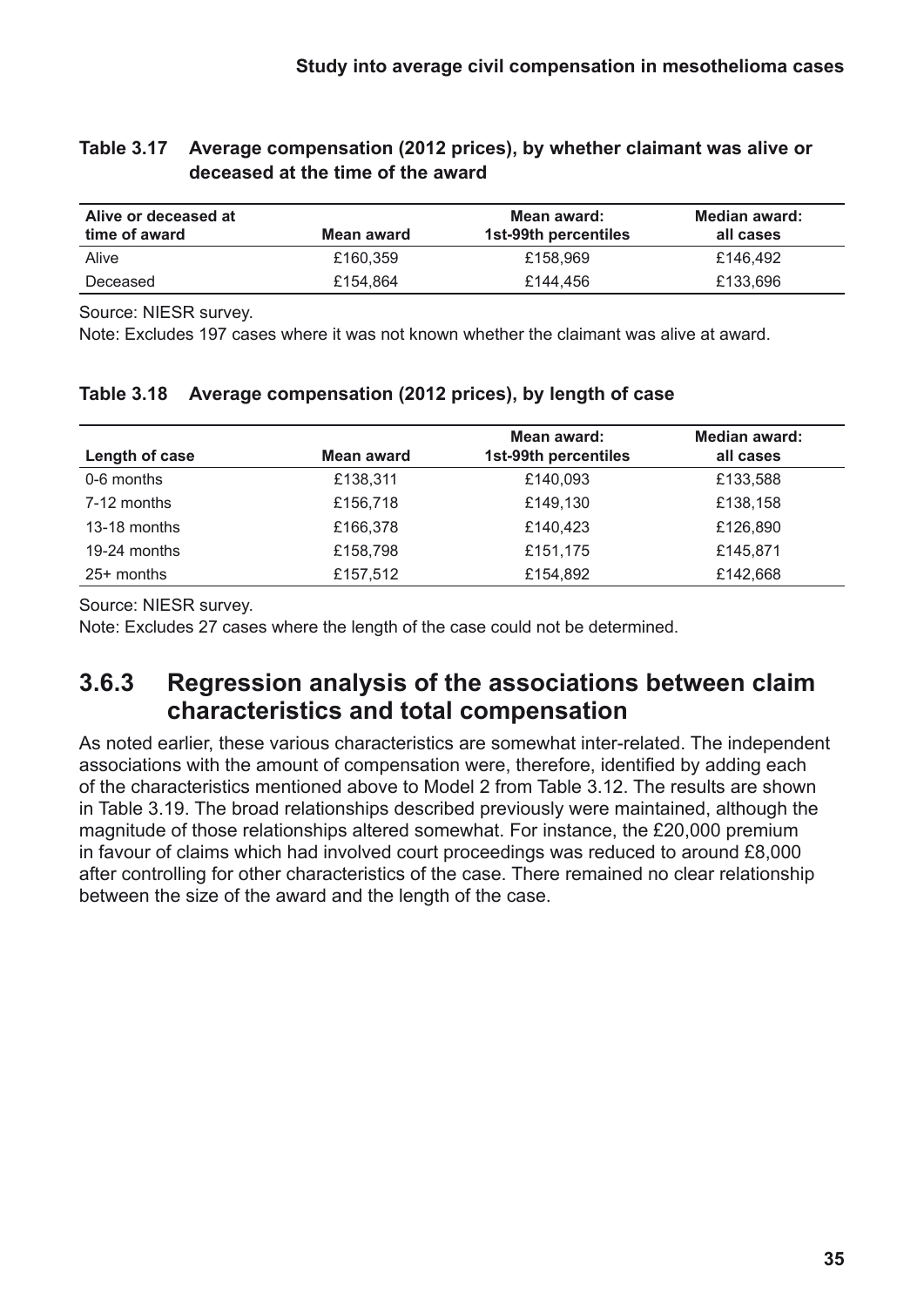|                                                     | <b>Coefficient</b> | <b>T-statistic</b> |
|-----------------------------------------------------|--------------------|--------------------|
| Age of claimant (at time of claim registration)     | $-3,532.25$        | $-20.81$           |
| Year of award                                       |                    |                    |
| 2007                                                | Ref.               |                    |
| 2008                                                | 919.10             | 0.15               |
| 2009                                                | 10,111.33          | 1.69               |
| 2010                                                | 11,712.88          | 1.89               |
| 2011                                                | 13,685.74          | 2.28               |
| 2012                                                | 17,919.98          | 2.70               |
| <b>Jurisdiction</b>                                 |                    |                    |
| <b>England or Wales</b>                             | Ref.               |                    |
| Scotland                                            | 53,516.04          | 7.54               |
| Not known                                           | 29,773.18          | 1.14               |
| Whether court proceedings                           |                    |                    |
| No                                                  | Ref.               |                    |
| Yes                                                 | 8,340.55           | 2.81               |
| Not known                                           | 16,592.12          | 1.48               |
| Whether claimant alive or deceased at time of award |                    |                    |
| Alive                                               |                    |                    |
| Deceased                                            | $-10,893.08$       | $-2.83$            |
| Not known                                           | $-26,993.81$       | $-4.69$            |
| Length of case                                      |                    |                    |
| 0-6 months                                          | Ref.               |                    |
| 7-12 months                                         | 590.48             | 0.16               |
| 13-18 months                                        | $-1,004.78$        | $-0.22$            |
| 19-24 months                                        | 2,033.50           | 0.35               |
| 25+ months                                          | $-812.36$          | $-0.14$            |
| Not known                                           | 17,373.43          | 1.33               |
|                                                     |                    |                    |
| Constant                                            | 388,523.54         | 28.88              |
| <b>Observations</b>                                 | 2,027              |                    |
| R-squared                                           | 0.268              |                    |

#### <span id="page-35-0"></span>**Table 3.19 Regression-based estimates of the relationship between compensation and various characteristics of the claim or claimant**

Source: NIESR survey.

Note: Model excludes compensation values below the 1st percentile of the distribution of compensation values and those above the 99th percentile. Excludes three cases where the award was made in 2005/06.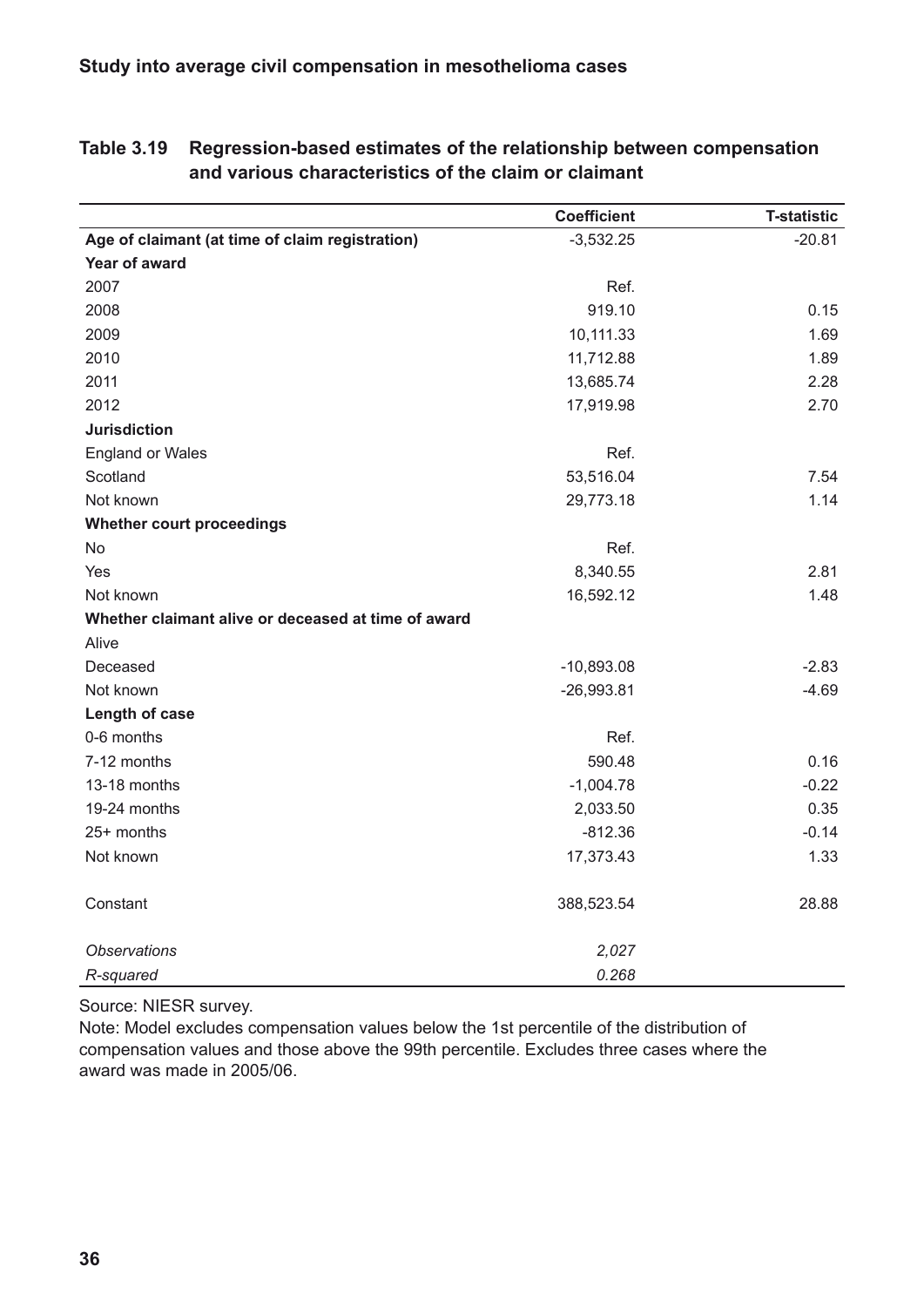### <span id="page-36-0"></span>**3.7 The relationship between total legal costs and characteristics of the claim or claimant**

This section explores the relationship between total legal costs and those characteristics of the claim or claimant discussed in Section 3.5.

As in the preceding analysis of total compensation, we first present summary statistics showing how average legal costs vary between claimants of different types (using the arithmetic mean as our measure of average costs). We then use ordinary least squares regression to indicate the general relationships in a more formal way.

The initial sample size for this analysis was reduced from the 2,187 cases utilised in Section 3.4, to a total of 1,948 cases after dropping those which did not give consent to link to the CRU database. However, the analysis also excluded cases below the 5th percentile of the distribution of cost values and those above the 95th percentile, so as to limit the influence of extreme values (see Section 3.4). Figure 3.2 shows that this truncated distribution (based on 1,750 cases) is approximately normally distributed.

### **3.7.1 Descriptive analysis**

The simple bivariate (or descriptive) relationships between legal costs and other characteristics of the claim or claimant are shown in Tables 3.20 to 3.26. If we examine those values between the 5th and 95th percentiles (this being the sample for Figure 3.2 and for the further regression analysis which follows) $14$ , we find that legal costs were:

- negatively associated with the age of claimant (at time of claim registration);
- around £3,000 higher, on average, after 2007;
- almost £10,000 lower, on average, in Scotland;
- around £9,000 higher, on average, if there had been a formal service of court proceedings;
- around £3,000 lower, on average, if the claimant was still alive at the time of the settlement;
- positively associated with the length of the case.

Some of these associations – such as the negative association with the age of the claimant – can be at least partially explained by the positive association between legal costs and the total value of compensation awarded (see Table 3.20). The correlation coefficient for these two series was 0.24.15

Some associations are, however, contrary to this general pattern, such as the lower average value of legal costs in Scotland (average compensation values were higher in Scotland than in England and Wales – see Table 3.15).

- <sup>14</sup> Descriptive tables also provide the mean and median for all cases.
- $15$  The correlation coefficient is a measure of the strength and direction of the association between two variables. It can vary between -1 (perfect negative association) and +1 (perfect positive association). The bivariate association shown between legal costs and compensation is not unduly affected by outliers in the compensation series. The correlation coefficient of 0.24 is based on the full series for both variables. If the sample of cost values omits those below the 5th percentile and those above the 95th percentile, and the sample of compensation values omits those below the 1st percentile and those above the 99th percentile, the correlation coefficient is 0.23.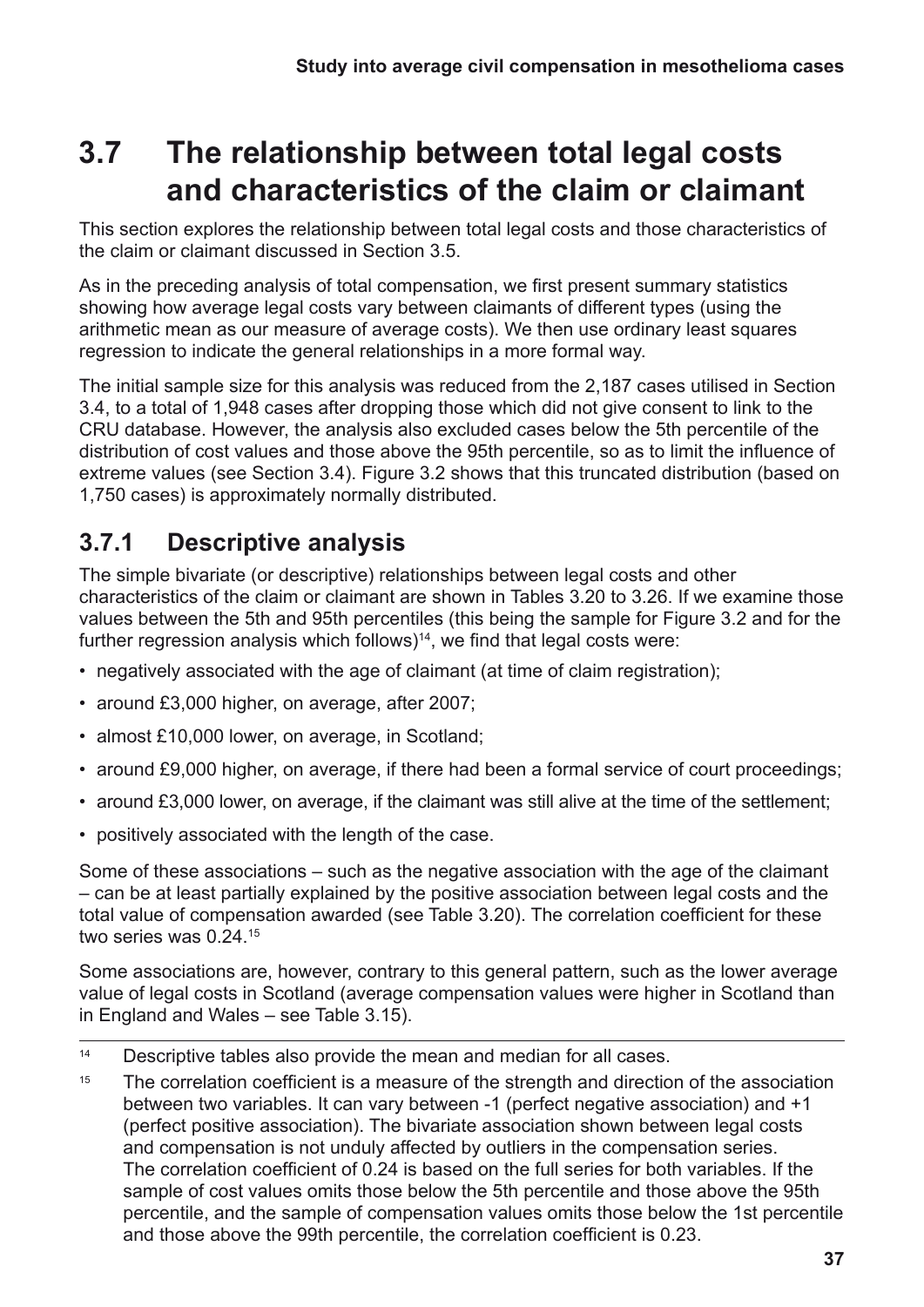| Compensation      | Mean legal costs:<br>all cases | Mean costs:<br>5th-95th percentiles | <b>Median costs:</b><br>all cases |
|-------------------|--------------------------------|-------------------------------------|-----------------------------------|
| Under £100,000    | £19,258                        | £20,558                             | £16,114                           |
| £100,000-£149,999 | £26,926                        | £24,233                             | £21,854                           |
| £150,000-£199,999 | £30,847                        | £26,618                             | £25,223                           |
| £200,000 and over | £42,384                        | £29,170                             | £29,310                           |

#### <span id="page-37-0"></span>**Table 3.20 Average legal costs (2012 prices), by total value of compensation**

Source: NIESR survey.

#### **Table 3.21 Average legal costs (2012 prices), by age of claimant (at time of claim registration)**

| Age band    | <b>Mean legal costs:</b><br>all cases | Mean costs:<br>5th-95th percentiles | <b>Median costs:</b><br>all cases |
|-------------|---------------------------------------|-------------------------------------|-----------------------------------|
| Under 65    | £39,245                               | £29,063                             | £29,159                           |
| 65-69       | £29,866                               | £25,058                             | £22,813                           |
| 70-74       | £27,318                               | £24,924                             | £21,012                           |
| 75-79       | £24,653                               | £22,577                             | £20,569                           |
| 80-84       | £20,222                               | £21,739                             | £17,207                           |
| 85 and over | £20,174                               | £20,922                             | £17,571                           |

Source: NIESR survey.

#### **Table 3.22 Average legal costs (2012 prices), by year of award**

| Year | <b>Mean legal costs:</b><br>all cases | Mean costs:<br>5th-95th percentiles | <b>Median costs:</b><br>all cases |
|------|---------------------------------------|-------------------------------------|-----------------------------------|
| 2007 | £23,985                               | £21,404                             | £17,915                           |
| 2008 | £25,655                               | £24,479                             | £21,256                           |
| 2009 | £28,047                               | £24,941                             | £22,202                           |
| 2010 | £33,383                               | £26,312                             | £24,707                           |
| 2011 | £29,579                               | £24,810                             | £21,597                           |
| 2012 | £28,160                               | £24,311                             | £21,000                           |

Source: NIESR survey.

Note: Excludes cases where the award was made in 2005/06.

#### **Table 3.23 Average legal costs (2012 prices), by jurisdiction**

| <b>Jurisdiction</b>      | Mean legal costs:<br>all cases | Mean costs:<br>5th-95th percentiles | Median costs:<br>all cases |
|--------------------------|--------------------------------|-------------------------------------|----------------------------|
| <b>England and Wales</b> | £29.643                        | £25.455                             | £22,673                    |
| Scotland                 | £16,105                        | £15,750                             | £13.069                    |

Source: NIESR survey.

Note: Excludes cases where the jurisdiction was unknown.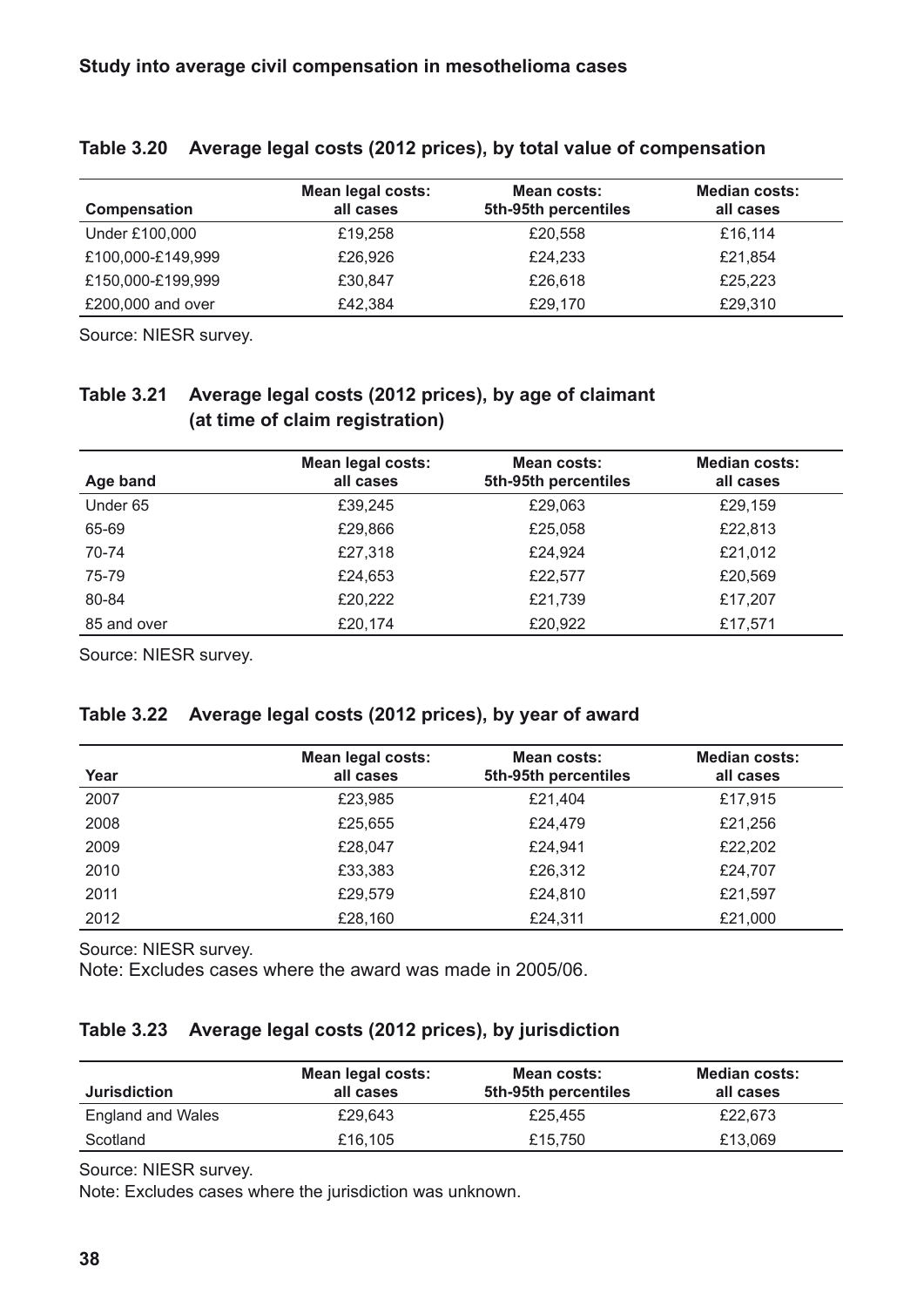<span id="page-38-0"></span>

|                                                                                           | Mean legal costs: | Mean costs: | <b>Median costs:</b> |
|-------------------------------------------------------------------------------------------|-------------------|-------------|----------------------|
| Table 3.24 Average legal costs (2012 prices), by whether court proceedings<br>were issued |                   |             |                      |

| Any court proceedings               | MEAN IEYAI LUSIS.<br>all cases | IVIUAII LUSIS.<br>5th-95th percentiles | IVIUUIDII LUSLS.<br>all cases |  |
|-------------------------------------|--------------------------------|----------------------------------------|-------------------------------|--|
| No court proceedings                | £20.534                        | £19,800                                | £16,712                       |  |
| Formal service of court proceedings | £34,805                        | £28,578                                | £27,207                       |  |

Source: NIESR survey.

Note: Excludes cases where it was not known whether court proceedings were issued.

#### **Table 3.25 Average legal costs (2012 prices), by whether claimant was alive or deceased at the time of the award**

| Alive or deceased at<br>time of award | Mean legal costs:<br>all cases | Mean costs:<br>5th-95th percentiles | <b>Median costs:</b><br>all cases |
|---------------------------------------|--------------------------------|-------------------------------------|-----------------------------------|
| Alive                                 | £29.077                        | £23.074                             | £20,410                           |
| Deceased                              | £30.022                        | £26,131                             | £24.170                           |

Source: NIESR survey.

Note: Excludes cases where it was not known whether the claimant was alive at award.

| Length of case | Mean legal costs:<br>all cases | Mean costs:<br>5th-95th percentiles | <b>Median costs:</b><br>all cases |
|----------------|--------------------------------|-------------------------------------|-----------------------------------|
| 0-6 months     | £22,990                        | £20,634                             | £17,990                           |
| 7-12 months    | £28,450                        | £24,637                             | £21,539                           |
| 13-18 months   | £28,080                        | £24,841                             | £23.734                           |
| 19-24 months   | £31,209                        | £24,712                             | £23,354                           |
| 25+ months     | £36,012                        | £30,275                             | £29,541                           |

#### **Table 3.26 Average legal costs (2012 prices), by length of case**

Source: NIESR survey.

Note: Excludes cases where the length of the case could not be determined.

### **3.7.2 Regression analysis**

As noted earlier, these various characteristics are somewhat interrelated. The independent associations with total legal costs were, therefore, identified by adding each of the characteristics into a regression analysis. The dependent variable is total legal costs (with values below the 5th percentile and those above the 95th percentile omitted). The regressors are identical to those used in the earlier regression analysis of total compensation, although here, total compensation forms one of the regressors in the model. Compensation values below the 1st percentile and above the 99th percentile are omitted as they are found to have a strong influence on the size of the coefficient estimated from the model.

The results of the regression analysis are shown in Table 3.27. The regression analysis found that legal costs increase by £4, on average, for each additional £100 of compensation. They are lower for older claimants, higher for claims made after 2008, lower in Scotland, higher if the claim involved court proceedings and higher if the claimant was deceased at the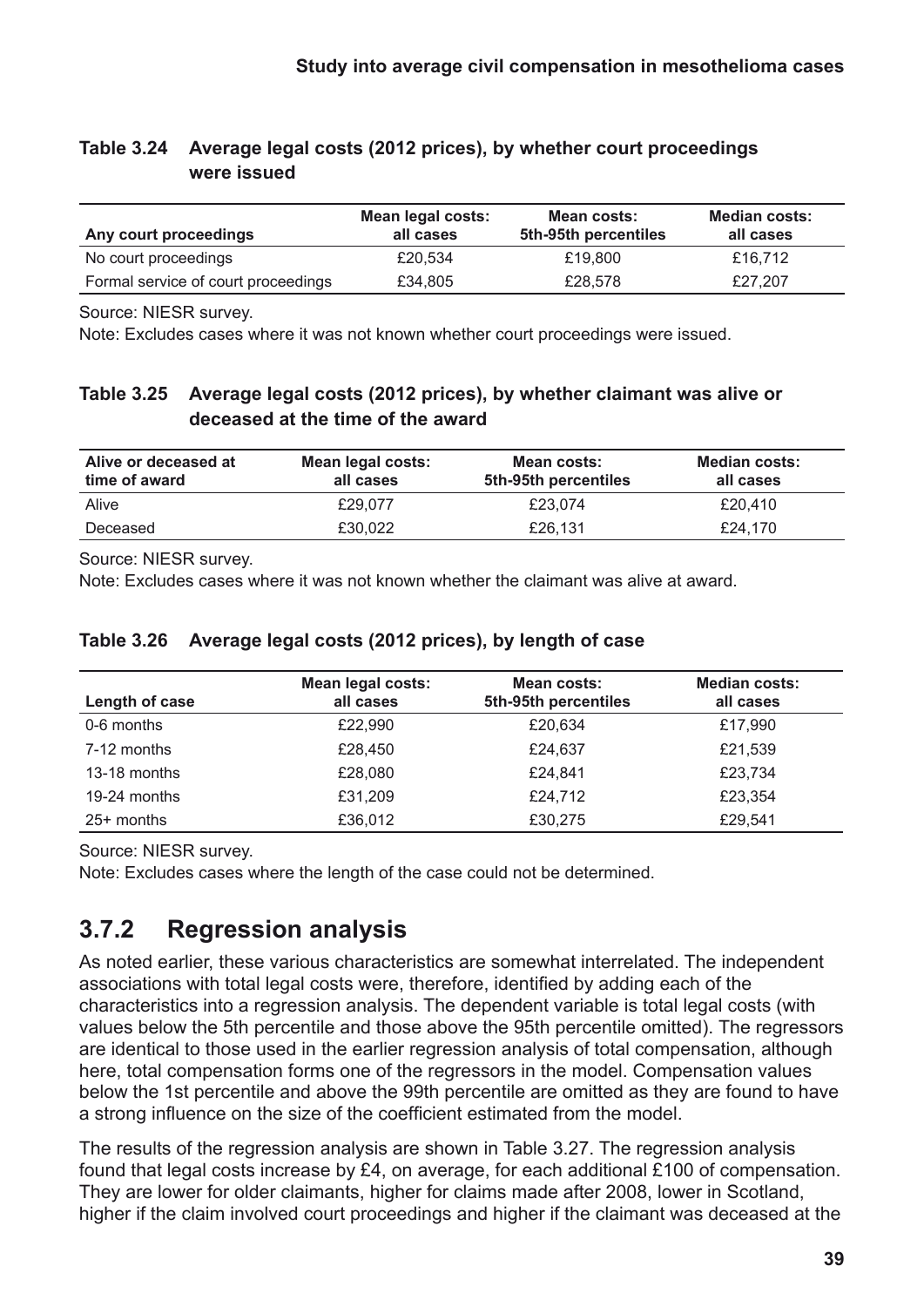time of the award. It is perhaps worth noting that the characteristics listed in Table 3.27 are better able to explain the variance in legal costs than in the case of total compensation  $(i.e.$  the model shown in Table 3.27 has a better fit – a higher R-squared – than the model shown in Table 3.19).

Legal costs remain positively associated with the length of the case after controlling for other factors, as one might expect. The model shown in Table 3.27 uses a categorical indicator for case length; however, if this categorical indicator is replaced with a continuous variable indicating the length of the case in months, we obtain a coefficient of 206.27 (t-statistic: 6.06). In other words, total legal costs rise by around £200, on average, for each additional month, after controlling for other factors. Nevertheless, it should be noted that this is the simple linear elasticity estimated from the model: the coefficients shown in Table 3.27 suggest that the association is not linear, however, and that it rises more steeply in the early phases of a case (perhaps reflecting fixed and marginal costs). Compared to cases with 0-6 months duration, there is an increase of around £3,000 for cases that last 7-12 months and around £4,000 for cases that last 13-18 months.

The coefficients on the other variables shown in Table 3.27 were substantively unaltered when the categorical indicator for case length was replaced with the continuous indicator.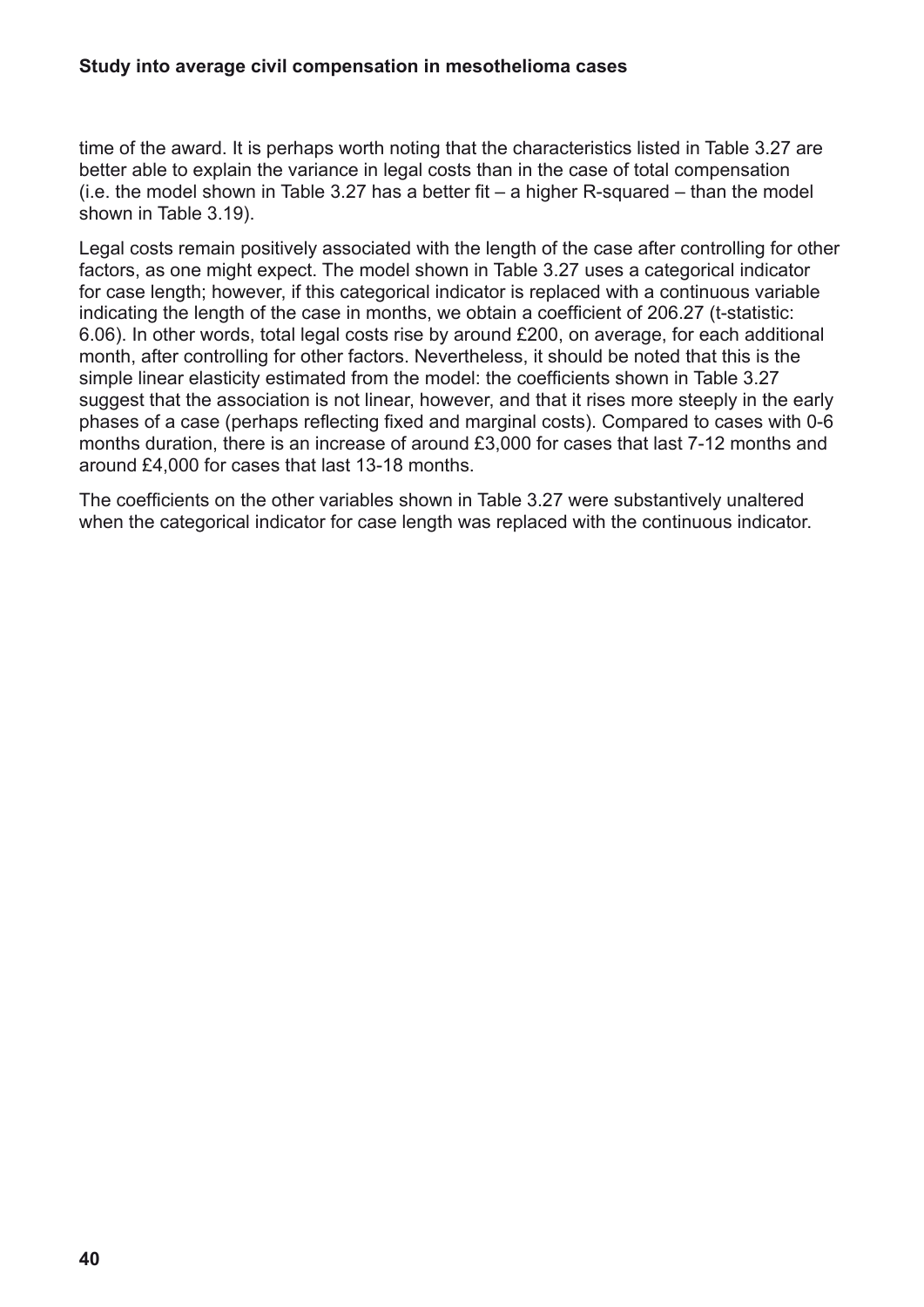|                                                     | <b>Coefficient</b> | <b>T-statistic</b> |
|-----------------------------------------------------|--------------------|--------------------|
| Total compensation (£)                              | 0.043              | 9.44               |
| Age of claimant (at time of claim registration)     | $-111.22$          | $-3.50$            |
| Year of award                                       |                    |                    |
| 2007                                                | Ref.               |                    |
| 2008                                                | 1,323.05           | 1.11               |
| 2009                                                | 2,391.40           | 2.22               |
| 2010                                                | 2,664.61           | 2.44               |
| 2011                                                | 3,093.37           | 2.90               |
| 2012                                                | 2,676.94           | 2.22               |
| <b>Jurisdiction</b>                                 |                    |                    |
| <b>England or Wales</b>                             | Ref.               |                    |
| Scotland                                            | $-18,431.95$       | $-22.26$           |
| Not known                                           | 4,765.69           | 1.67               |
| Whether court proceedings                           |                    |                    |
| No                                                  | Ref.               |                    |
| Yes                                                 | 9,447.68           | 16.16              |
| Not known                                           | 4,599.19           | 2.76               |
| Whether claimant alive or deceased at time of award |                    |                    |
| Alive                                               |                    |                    |
| Deceased                                            | 1,982.34           | 2.94               |
| Not known                                           | 374.53             | 0.32               |
| Length of case                                      |                    |                    |
| 0-6 months                                          | Ref.               |                    |
| 7-12 months                                         | 2,995.35           | 3.96               |
| 13-18 months                                        | 3,907.88           | 4.59               |
| 19-24 months                                        | 3,458.82           | 3.73               |
| 25+ months                                          | 6,996.10           | 6.41               |
| Not known                                           | 12,061.87          | 3.36               |
|                                                     |                    |                    |
| Constant                                            | 15,811.06          | 5.60               |
|                                                     |                    |                    |
| <b>Observations</b>                                 | 1.725              |                    |
| R-squared                                           | 0.373              |                    |

<span id="page-40-0"></span>**Table 3.27 Regression-based estimates of the relationship between total legal costs and various characteristics of the claim or claimant**

Source: NIESR survey.

Note: Excludes cost values below the 5th percentile and those above the 95th percentile, and compensation values below the 1st percentile and above the 99th percentile. Excludes three cases where the award was made in 2005/06.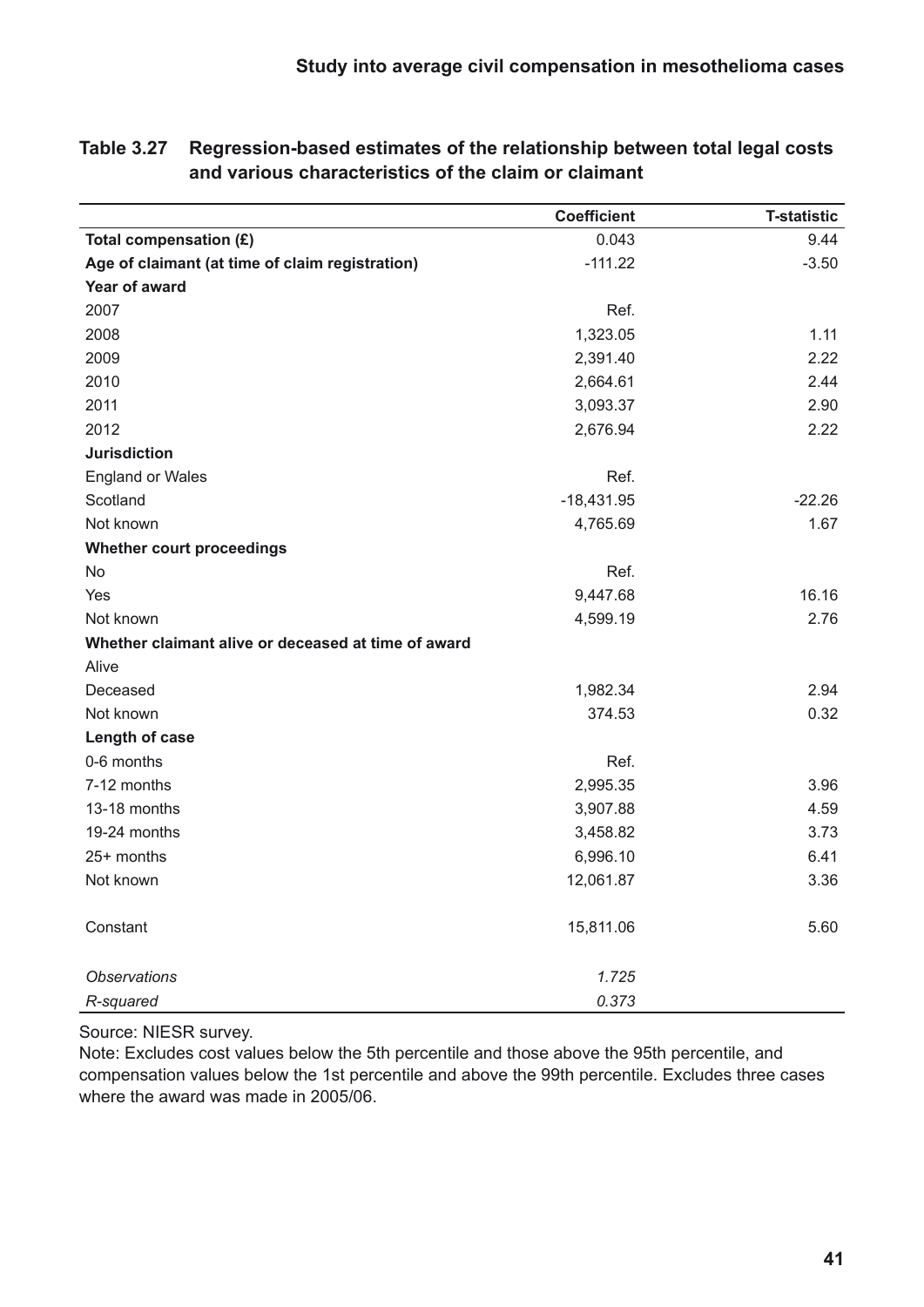### <span id="page-41-0"></span>**3.8 Components of legal costs**

The survey asked whether the total legal costs included each of the following components:

- a success fee<sup>16</sup>;
- disbursements<sup>17</sup>:
- after-the-event (ATE) insurance costs $18$ .

In cases where these elements were included in the total legal costs, the respondent was asked to specify the value of that component.

In practice, many respondents did not know whether a specific component was included in the legal costs. In cases where they did know that it was included, they were often unable to specify the value of that component. Some caution should, therefore, be attached to the findings of the survey on this particular issue.

The analysis presented in this section returns to the overall sample of 2,187 cases utilised in Section 3.4.

### **3.8.1 Success fees**

A success fee was known to be included in the legal costs in 67 per cent of cases. It was known not to be included in seven per cent, while in the remaining 26 per cent of respondents did not know whether it was included or not.

A small number of respondents said that a success fee was included, but then gave a figure of zero for the value of that success fee. These cases were treated as if there was no success fee. A small number gave a success fee that was larger than the total value of legal costs and these are treated as if the value of the success fee was not known.

#### **Table 3.28 Whether legal costs included a success fee**

|                        | <b>Percentage of cases</b> |
|------------------------|----------------------------|
| Yes - amount known     | 37                         |
| Yes – amount not known | 30                         |
| No                     |                            |
| Do not know            | 26                         |

Source: NIESR survey.

<sup>16</sup> Most claimants' cases are taken on by solicitors on a 'no win, no fee' basis. If the claimant wins, the claimant's solicitor charges their actual costs plus an additional charge (the success fee). The success fee is to compensate for the risk the solicitor faced (because they might lose). In the scoping study for the survey, this was reported by solicitors to vary little.

<sup>17</sup> Disbursements are non-legal costs such as payment for medical reports and travel.

 $18$  After the event insurance is insurance taken out by the claimant to cover their legal costs if they do not win their case.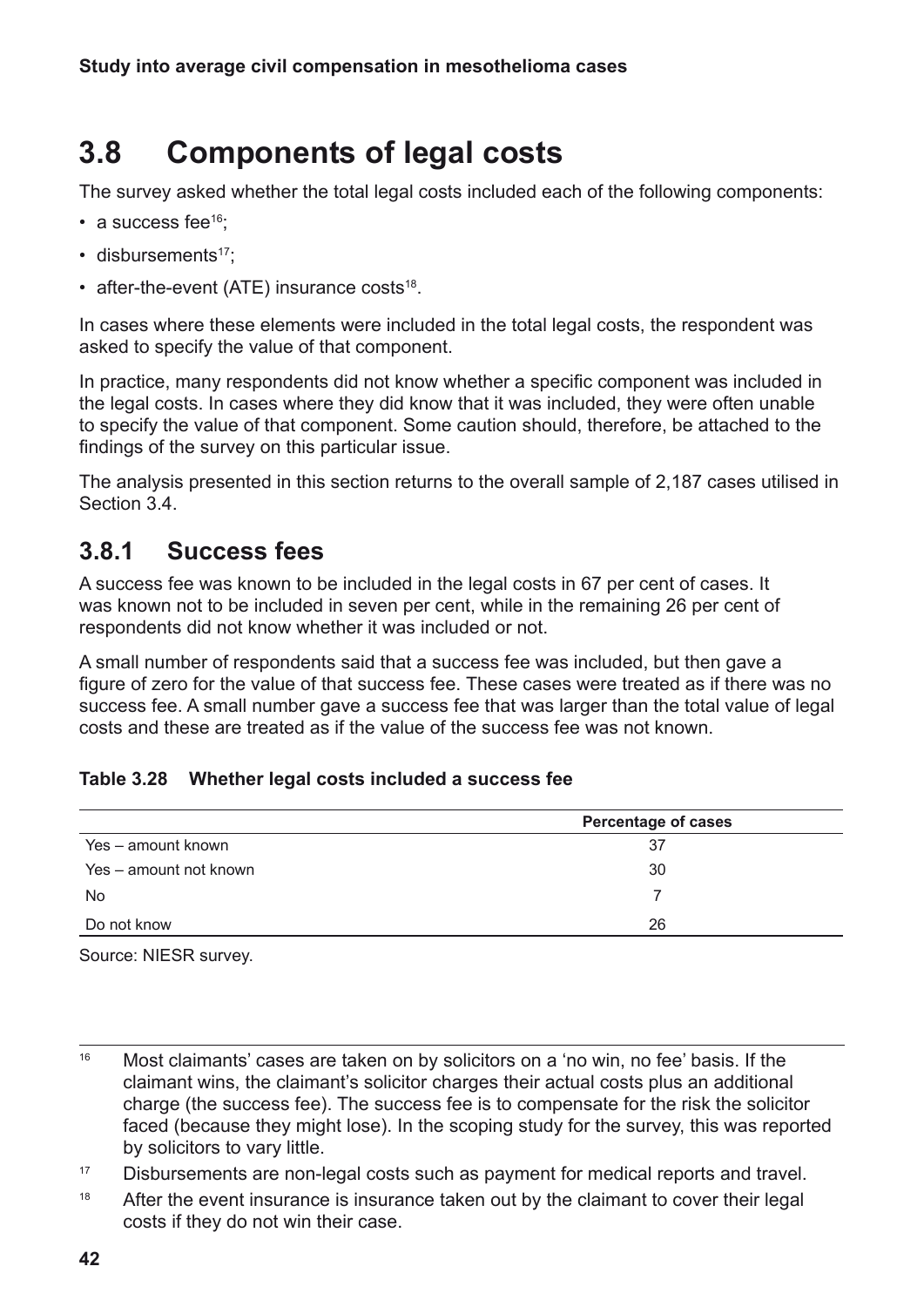<span id="page-42-0"></span>The average success fee among the 37 per cent of cases where the amount was known was £4,797 (in 2012 prices) (Table 3.29). Mean legal costs for these cases amounted to £33,860, and so the success fee accounted for 14 per cent of total legal costs, on average, in these cases.

#### **Table 3.29 Average success fees (2012 prices)**

|                 | <b>Value</b> |
|-----------------|--------------|
| Mean            | £4,797       |
| Median          | £3,788       |
| 1% trimmed mean | £4,526       |
| 5% trimmed mean | £4,237       |

Source: NIESR survey.

If we combine the 37 per cent of cases where the amount was known with those seven per cent where there was no success fee (giving those cases a value of zero), the average (mean) across all cases where complete information was given was £4,029. Mean legal costs for these cases amounted to £31,513. Consequently, our best estimate is that success fees account for 13 per cent of total legal costs on average across all cases. However, as noted earlier, the large proportion of cases with incomplete information means that some caution must necessarily be attached to this estimate, as these cases may not be fully representative.<sup>19</sup>

### **3.8.2 Disbursements**

Disbursements were known to be included in the legal costs in 74 per cent of cases. They were known not to be included in only one per cent, while in the remaining 25 per cent the responded did not know whether they were included or not. Inconsistencies were treated in the manner described in the previous section.

#### **Table 3.30 Whether legal costs included disbursements**

|                        | <b>Percentage of cases</b> |
|------------------------|----------------------------|
| Yes - amount known     | 53                         |
| Yes – amount not known | 21                         |
| No                     |                            |
| Do not know            | 25                         |

Source: NIESR survey.

The average value of disbursements among the 53 per cent of cases where the amount was known was £5,138 (in 2012 prices) (Table 3.31). Mean legal costs for these cases amounted to £28,731, and so disbursements accounted for 18 per cent of total legal costs on average in these cases.

 $19$  One can note that average legal costs are slightly higher than is the case for all cases. for example.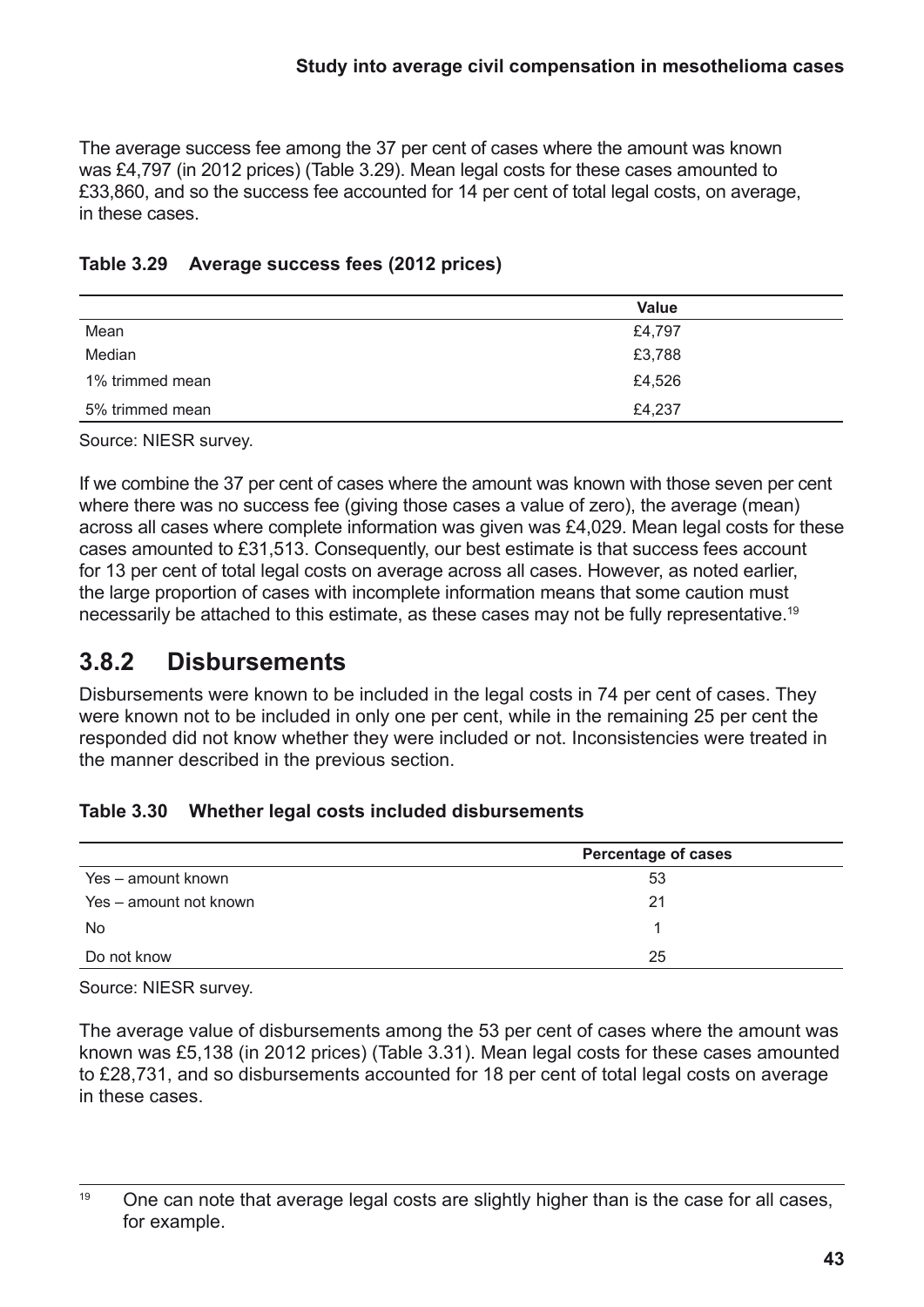#### <span id="page-43-0"></span>**Table 3.31 Average disbursements (2012 prices)**

|                 | <b>Value</b> |
|-----------------|--------------|
| Mean            | £5,138       |
| Median          | £3,865       |
| 1% trimmed mean | £4,812       |
| 5% trimmed mean | £4,453       |

Source: NIESR survey.

If we combine the 53 per cent of cases where the amount was known with those one per cent where there were no disbursements (giving those cases a value of zero), the average across all cases where complete information was given was £5,042. Average legal costs for these cases amounted to £28,556. Consequently, our best estimate is that disbursements account for 18 per cent of total legal costs, on average, across all cases.

### **3.8.3 ATE insurance costs**

ATE costs were known to be included in the legal costs in 52 per cent of cases. They were known not to be included in 16 per cent, while in the remaining 33 per cent the responded did not know whether they were included or not. Again, inconsistencies were treated in the manner described for success fees.

#### **Table 3.32 Whether legal costs included ATE insurance costs**

|                        | <b>Percentage of cases</b> |  |
|------------------------|----------------------------|--|
| Yes - amount known     | 40                         |  |
| Yes – amount not known | 12                         |  |
| <b>No</b>              | 16                         |  |
| Do not know            | 33                         |  |

Source: NIESR survey.

The average value of ATE costs among the 40 per cent of cases where the amount was known was £2,468 (in 2012 prices) (Table 3.33). Mean legal costs for these cases amounted to £33,698, and so ATE costs accounted for seven per cent of total legal costs, on average, in these cases.

#### **Table 3.33 Average ATE insurance costs (2012 prices)**

|                 | <b>Value</b> |
|-----------------|--------------|
| Mean            | £2,468       |
| Median          | £1,904       |
| 1% trimmed mean | £2,431       |
| 5% trimmed mean | £2,285       |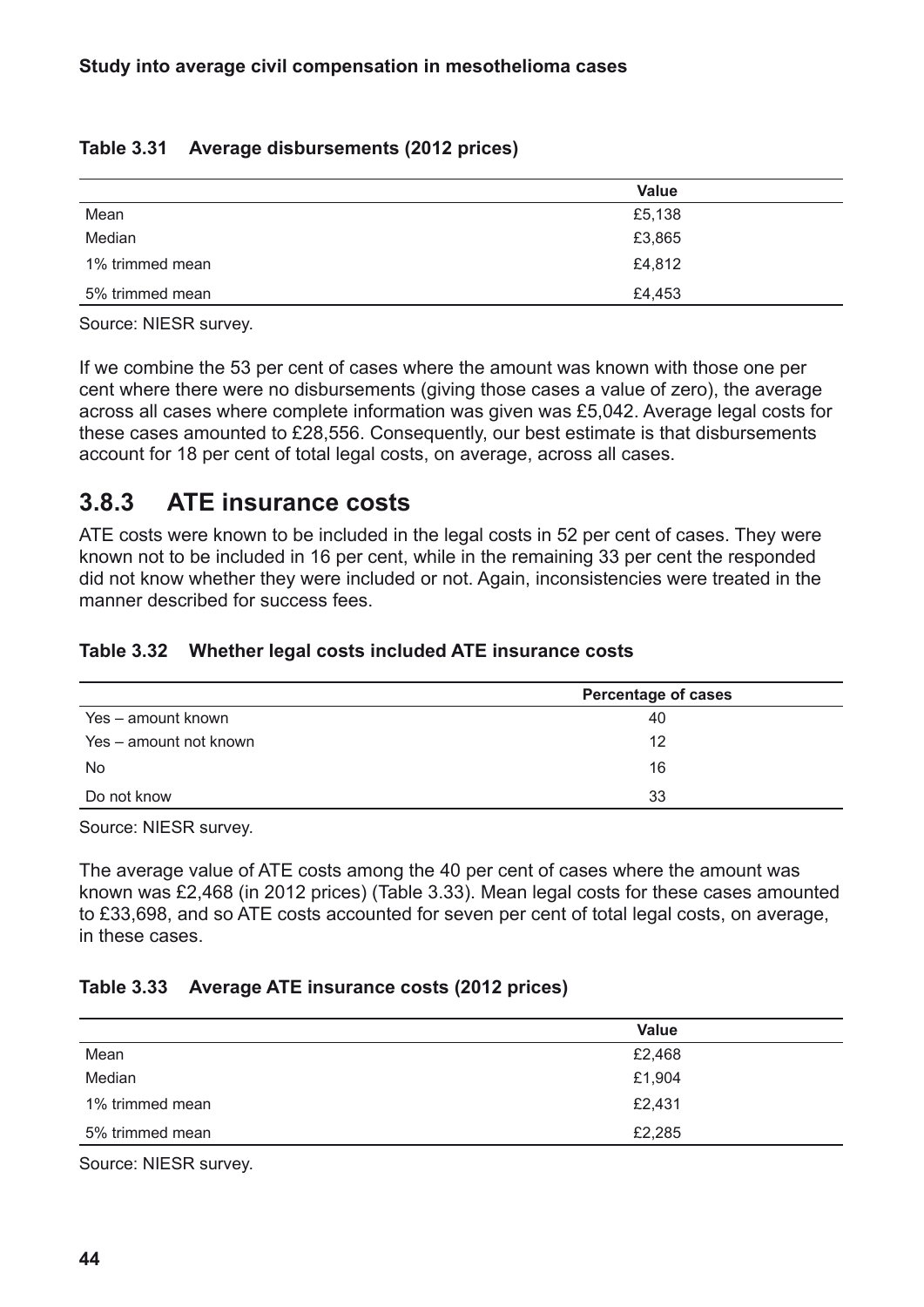<span id="page-44-0"></span>If we combine the 40 per cent of cases where the amount was known with those 12 per cent where there were no ATE costs (giving those cases a value of zero), the average across all cases where complete information was given was £1,769. Average legal costs for these cases amounted to £30,501. Consequently, our best estimate is that ATE costs account for 6 per cent of total legal costs on average across all cases.

### **3.8.4 'Base' legal costs**

The preceding sections have noted that success fees typically accounted for 13 per cent of total legal costs in those cases where the value of the success fee was known and after including cases in which there was no success fee. Disbursements typically accounted for 18 per cent and ATE costs for six per cent. The overall average value of total legal costs (computed on all available cases) was £28,407 (see Table 3.3). We can, therefore, estimate that base legal costs averaged £17,896 before any success fee, disbursements or ATE costs were included (this figure being 63 per cent of total legal costs) (see Table 3.34). This estimate should be treated with caution however, as it is clear from the preceding sections that many respondents could not provide information on the value of any success fee, disbursements or ATE costs and so the percentages noted above may not be fully representative of the average case.

An alternative means of arriving at an estimate for base legal costs is to sum the individual cost elements for those cases which provided a valid figure for all three cost elements. This alternative approach arrives at an estimate of £19,325 (see Table 3.34); however, it is computed from only 37 per cent of those cases with a value for total legal costs and is, therefore, subject to even more caution than the figure cited in the previous paragraph. Nevertheless, it is possible under this approach to also compute a median and trimmed means and these are shown in Table 3.34.

|                                                                              | <b>Value</b> |
|------------------------------------------------------------------------------|--------------|
| Deduced from all available cases                                             |              |
| Mean                                                                         | £17,896      |
| Computed from all cases with valid<br>information on all three cost elements |              |
| Mean                                                                         | £19,325      |
| Median                                                                       | £14,364      |
| 1% trimmed mean                                                              | £17,504      |
| 5% trimmed mean                                                              | £15,990      |

#### **Table 3.34 Average base legal costs (2012 prices)**

Source: NIESR survey.

Note: these figures should be treated with caution for the reasons stated in the text.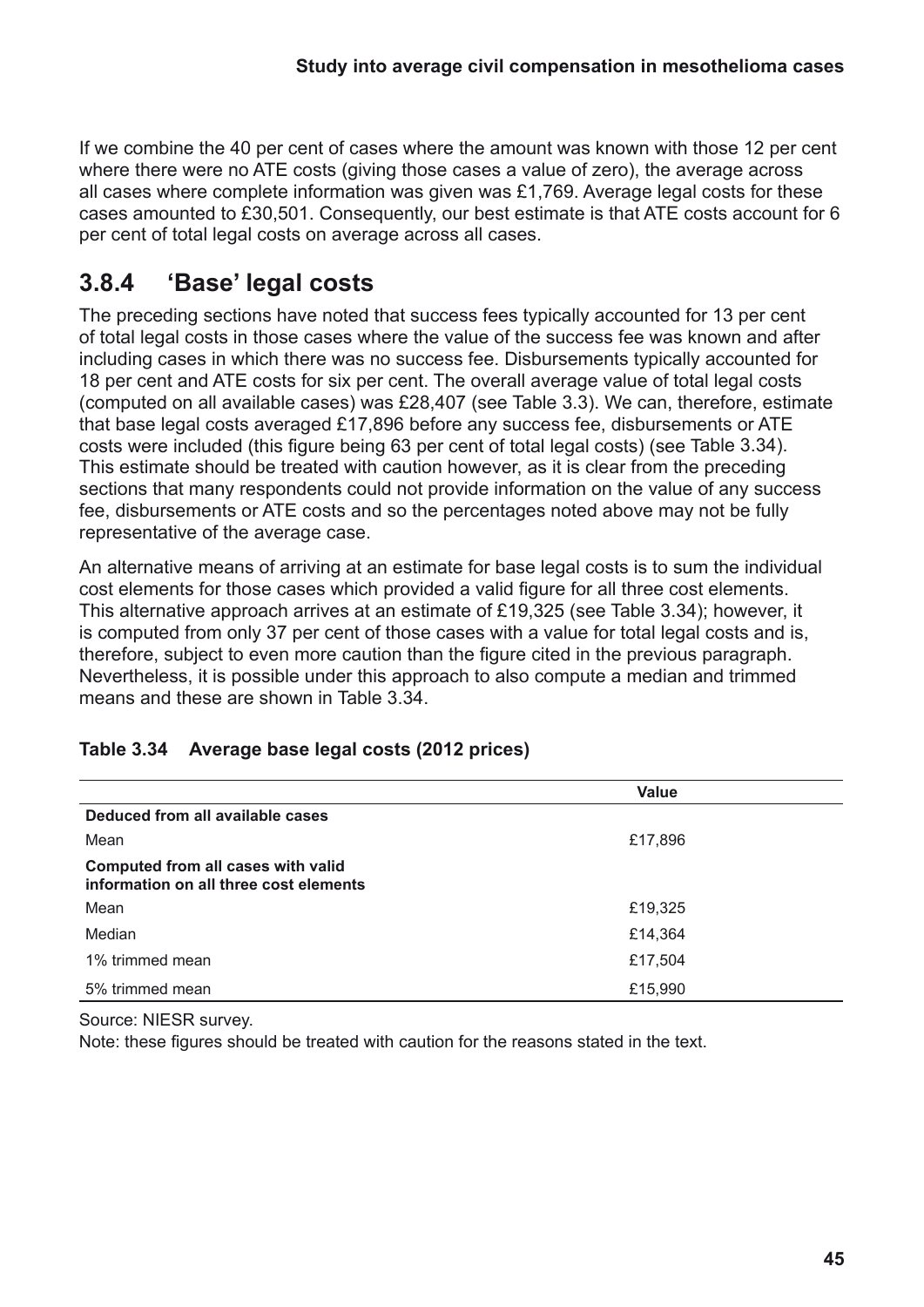# <span id="page-45-0"></span>Appendix A Method

## **A.1 Survey design**

The scoping study identified the CRU database as the only comprehensive sampling frame for mesothelioma settlements. The structure and content of the CRU database affected the survey design and this is described in this section.

Claims are registered with the CRU by the defendant (normally the insurance company or the employer) or their representative (normally a law firm) and it is the contact details of this registrant that the database holds. Therefore the survey, whilst of a sample of claims, was conducted through registrants, with registrants providing details of the claim.

The number of claims registered by each registrant varied from one to several hundred, with the distribution highly skewed to a small number of organisations.

- To minimise the burden on each registrant, the number of claims requested per registrant was capped at 300.
- To increase the cost-effectiveness of the survey, the survey was limited to registrants registering at least five claims. This resulted in the exclusion of 3.2 per cent of registered claims. There is the possibility that registrants handling few cases handle different claims than other registrants<sup>20</sup>. However, because these registrants account for so few cases in total, their exclusion would have a negligible effect on the estimates of compensation levels.

Structuring of the sample was considered necessary for two reasons: Firstly, the CRU database had relatively few cases where the victim was aged under 65. Secondly, the number of cases falling under Scottish jurisdiction was expected to be low (because of the size of the population). Cases are not identified by country of jurisdiction in the CRU database, but we assumed that claimants residing in Scotland and registrants which were law firms with a Scottish address were likely to fall under Scottish jurisdiction and there were relatively few of these cases. Therefore, both under-65s and those estimated to fall under Scottish jurisdiction were oversampled through structuring the sample in organisations with more than 300. Details are given in the next section.

The questionnaire was designed as an Excel spreadsheet. For each registrant, the questionnaire listed their cases in the sample, using the defendant case reference number and giving no other details of the case.

<sup>20</sup> Some stakeholders in the scoping study suggested that registrants with few cases were more likely to have white-collar victims and so receive higher compensation. However, at three per cent of the sample (and fewer still of the achieved sample, if our expectations about response rates being lower amongst the organisations dealing with fewer mesothelioma cases), their impact on estimates of average compensation would be negligible.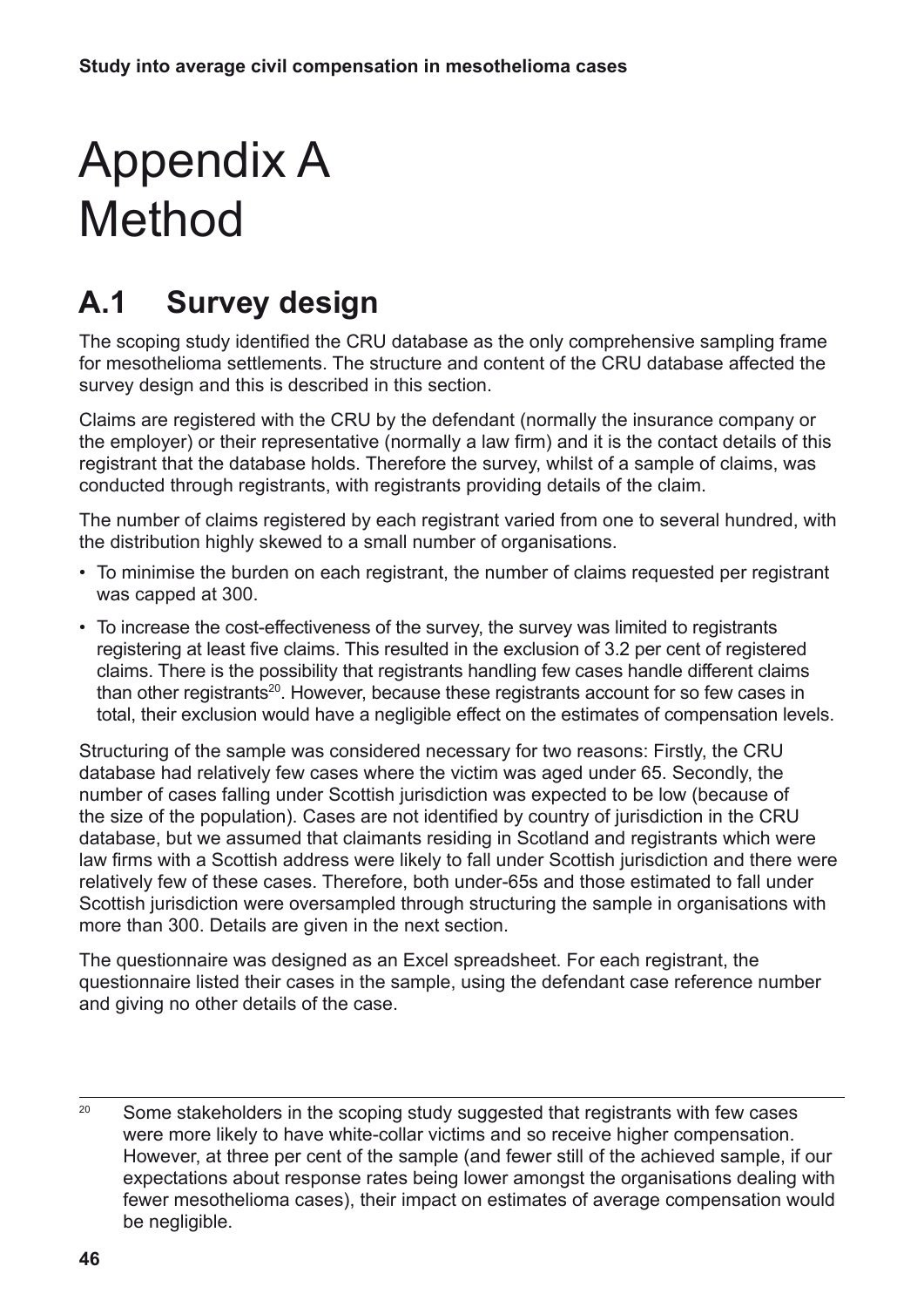# **A.2 Sampling**

Based on the CRU data, the following cases were included in the sample population:

- settled employer liability claims in the private sector (i.e. excluding government, local authority, NHS and unknown);
- claims settled between 2007 and 2012<sup>21</sup>.

'Special' cases (i.e. 'Turner and Newell' cases and those falling under the Financial Services Compensation Scheme) were excluded.

This gave a total of 4,216 eligible cases.

Eligible claims were grouped according to the CRU claim registrant (i.e. defendants and their representatives).

As described already, organisations registering fewer than five claims were excluded from the sample. This meant that 97 organisations were excluded, accounting for 142 claims (3.2 per cent of the total). The sample was drawn from the remaining 43 organisations.

Where organisations were the registrant for no more than 300 cases, all cases were selected in the sample. For the three organisations which had registered more than 300 claims, their sample was capped at 300 (see Section A.1). For each of these three organisations, a sample of 300 cases was drawn, as follows:

- all cases in Scotland were selected (cases were allocated to Scotland if, according to CRU data, either the claimant was resident in Scotland or the registrant was located in Scotland):
- all cases where the claimant was under 65 at the time of the claim were selected;
- a random sample of remaining cases was selected, to take the total up to 300 per organisation.

This selection was taken into account in the weighting.

In total, 3,477 cases were selected.

### **A.3 Fieldwork process**

Contact was made with the organisations sampled to explain the survey and to make arrangements for receipt of the questionnaire. The Association of British Insurers provided extensive assistance, with their members contacting their representatives to encourage them to assist in the survey and through identifying appropriate contacts in their representative organisations.

Owing to confidentiality concerns, in each organisation, a person was identified to receive the questionnaire. The questionnaire was then emailed, with phone contact maintained until confirmation of receipt. Respondents were instructed to remove their own case reference number prior to returning the completed questionnaire (but retain the NIESR case identifier).

 $21$  The questionnaire also asked for date of settlement. For three cases, the survey respondents gave the settlement year as 2005/06. These cases were retained in the sample.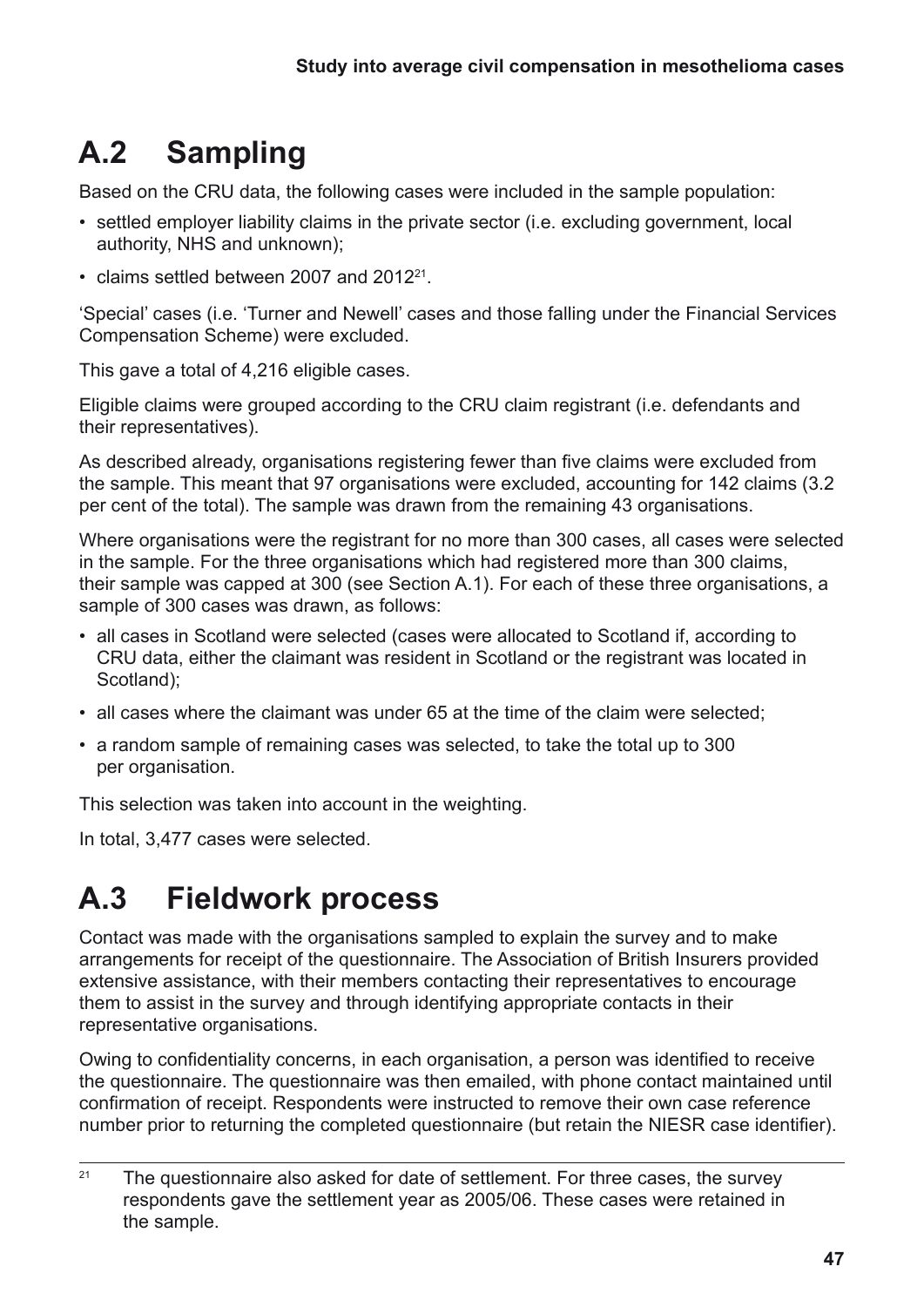The survey was in the field from 22 January 2013 to 8 March 2013. A helpline was maintained to assist respondents. Respondents initially received two reminders at approximately two-week intervals. In addition, respondents received further reminders until they had returned the questionnaire or declined to participate.

## **A.4 Weighting**

The weighting comprised:

- a probability of selection weight, to reflect the cap on the three largest organisations and the over-sampling of Scotland and of claimants aged over 65;
- a non-response weight: cases were weighted by year of settlement. Separate weights were applied for analysis of total compensation paid and for total legal costs (because the total number of cases differed); and
- separate weights were constructed to take into account the organisations that had not given permission to link their responses with CRU data: a weight for analysing overall figures only (covering all cases) and a weight for analysing sub-groups derived from the CRU data (excluding those who had not given permission).

All findings have been weighted with the appropriate weight.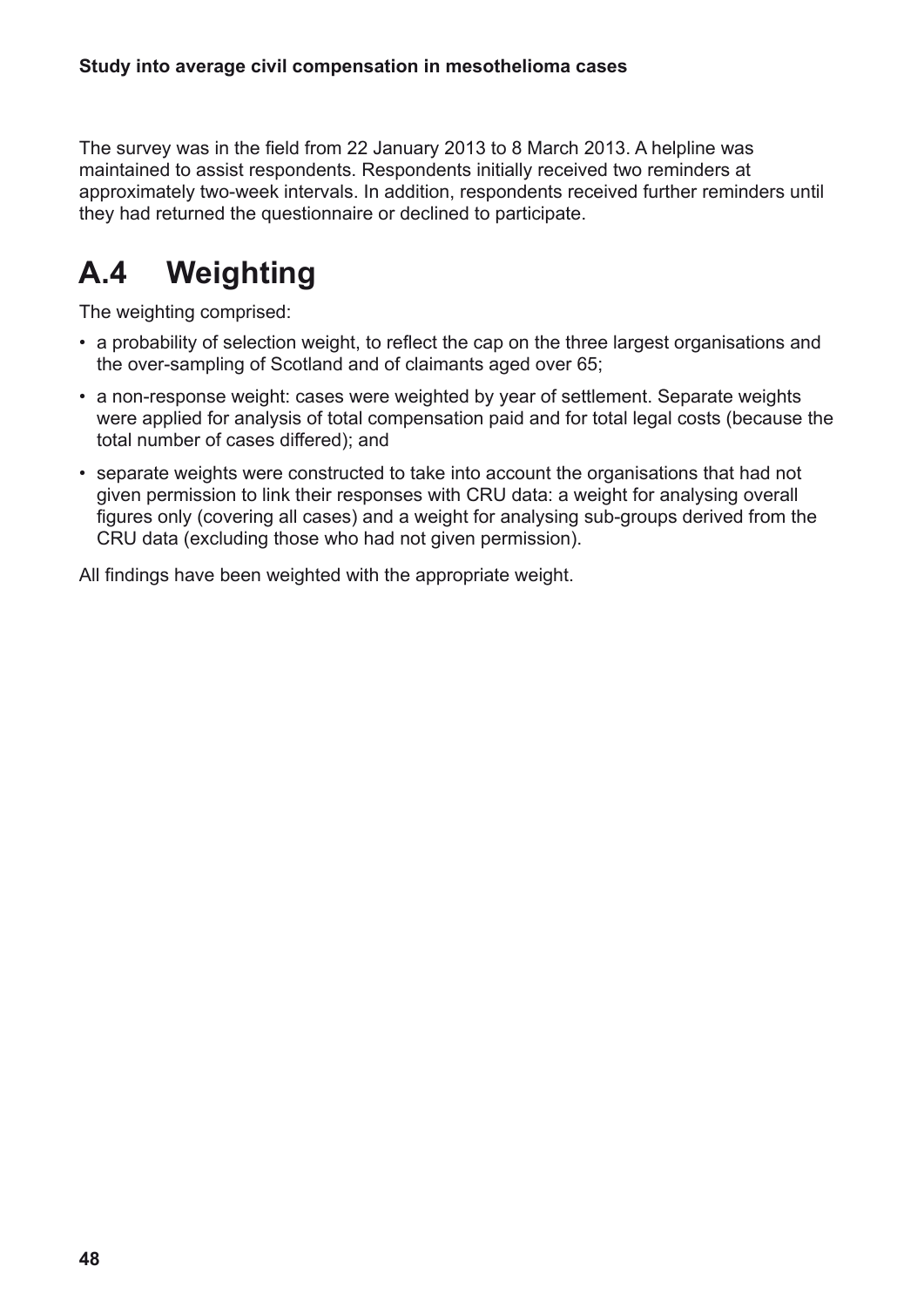# **A.5 Questionnaire**

| Your case reference<br>PLEASE DELETE THIS ROW BEFORE RETURNING TO NIESR                                                                                                                                                                                       |              |   |
|---------------------------------------------------------------------------------------------------------------------------------------------------------------------------------------------------------------------------------------------------------------|--------------|---|
| CRU reference number<br>PLEASE DELETE THIS ROW BEFORE RETURNING TO NIESR                                                                                                                                                                                      |              |   |
| NIESR survey case ID (DO NOT DELETE)                                                                                                                                                                                                                          |              | a |
| Please complete the spreadsheet only for cases where total<br>compensation has been agreed. If total compensation has not been<br>agreed, please indicate 'not agreed' on this line and leave the rest of<br>the column blank.<br>not agreed                  |              |   |
| 1. What was the total compensation paid?<br>i.e. the actual amount of damages paid to the claimant, plus any amount<br>repaid to CRU in respect of benefit recovery                                                                                           | amount in £s |   |
| 2. What were the total claimant legal costs paid?<br>i.e. the total of all sums paid by the compensator(s) to the claimant's legal<br>representatives in respect of legal costs, success fee, Court fees, and all<br>other disbursements:<br>a) including VAT | amount in £s |   |
| b) excluding VAT                                                                                                                                                                                                                                              | amount in £s |   |
| 3a. Did the agreed total claimant legal costs include:                                                                                                                                                                                                        |              |   |
| a) a success fee?                                                                                                                                                                                                                                             | yes          |   |
| b) disbursements?                                                                                                                                                                                                                                             | no           |   |
| c) after-the-event insurance costs?                                                                                                                                                                                                                           | don't know   |   |
| 3b. If known, what was the cost (excluding VAT) of:                                                                                                                                                                                                           |              |   |
| a) a success fee?                                                                                                                                                                                                                                             | amount in £s |   |
| b) disbursements?                                                                                                                                                                                                                                             | amount in £s |   |
| c) after-the-event insurance costs?                                                                                                                                                                                                                           | amount in £s |   |
| 4. Which jurisdiction did the claim (against the main defendant)<br>fall under?<br>i.e. which was the jurisdiction in which litigation was brought or the                                                                                                     |              |   |
| perceived jurisdiction that would have been utilised had litigation ensued                                                                                                                                                                                    |              |   |
| a) England and Wales                                                                                                                                                                                                                                          | E&W          |   |
| b) Scotland                                                                                                                                                                                                                                                   | S            |   |
| c) Northern Ireland                                                                                                                                                                                                                                           | <b>NI</b>    |   |
| d) other/unknown                                                                                                                                                                                                                                              | don't know   |   |
| 5. Was there a formal service of court proceedings in the case?<br>yes                                                                                                                                                                                        |              |   |
|                                                                                                                                                                                                                                                               | no           |   |
| don't know                                                                                                                                                                                                                                                    |              |   |
| 6. When did the claimant first lodge a claim for damages?<br>dd/mm/yyyy                                                                                                                                                                                       |              |   |
|                                                                                                                                                                                                                                                               | don't know   |   |
| 7. Date of victim's diagnosis of mesothelioma <sup>b</sup>                                                                                                                                                                                                    | mm/yyyy      |   |
|                                                                                                                                                                                                                                                               | don't know   |   |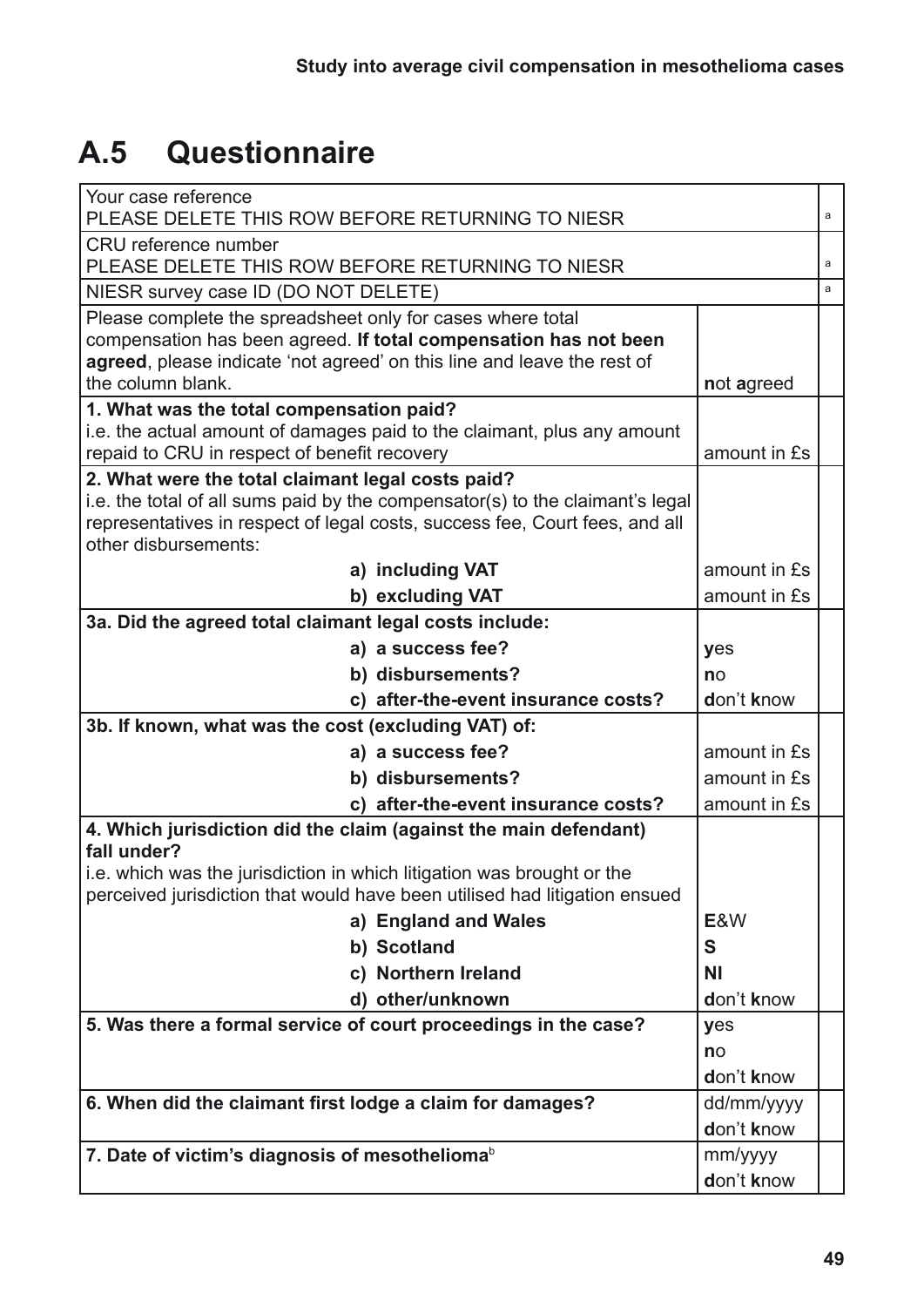| 8. Date of award of compensation                                       |            |  |
|------------------------------------------------------------------------|------------|--|
| i.e. the specific date of the:                                         |            |  |
| - formal Court Order                                                   |            |  |
| - signed Consent Order                                                 | dd/mm/yyyy |  |
| - formal acceptance of a settlement offer by the Claimant or Defendant |            |  |
| (if pre-litigation)                                                    | don't know |  |
| 9. Had the victim died prior to settlement?                            | yes        |  |
|                                                                        | no         |  |
|                                                                        | don't know |  |
| 10. If the victim had died prior to settlement, date of death          | dd/mm/yyyy |  |
|                                                                        | don't know |  |

a A column was allocated to each case sampled for the respondent. Each case was identified by the respondent's case reference and the CRU reference number and given a NIESR survey case ID.

b This data was not used in the analysis, due to concerns over variability in definition and estimation of the date amongst respondents.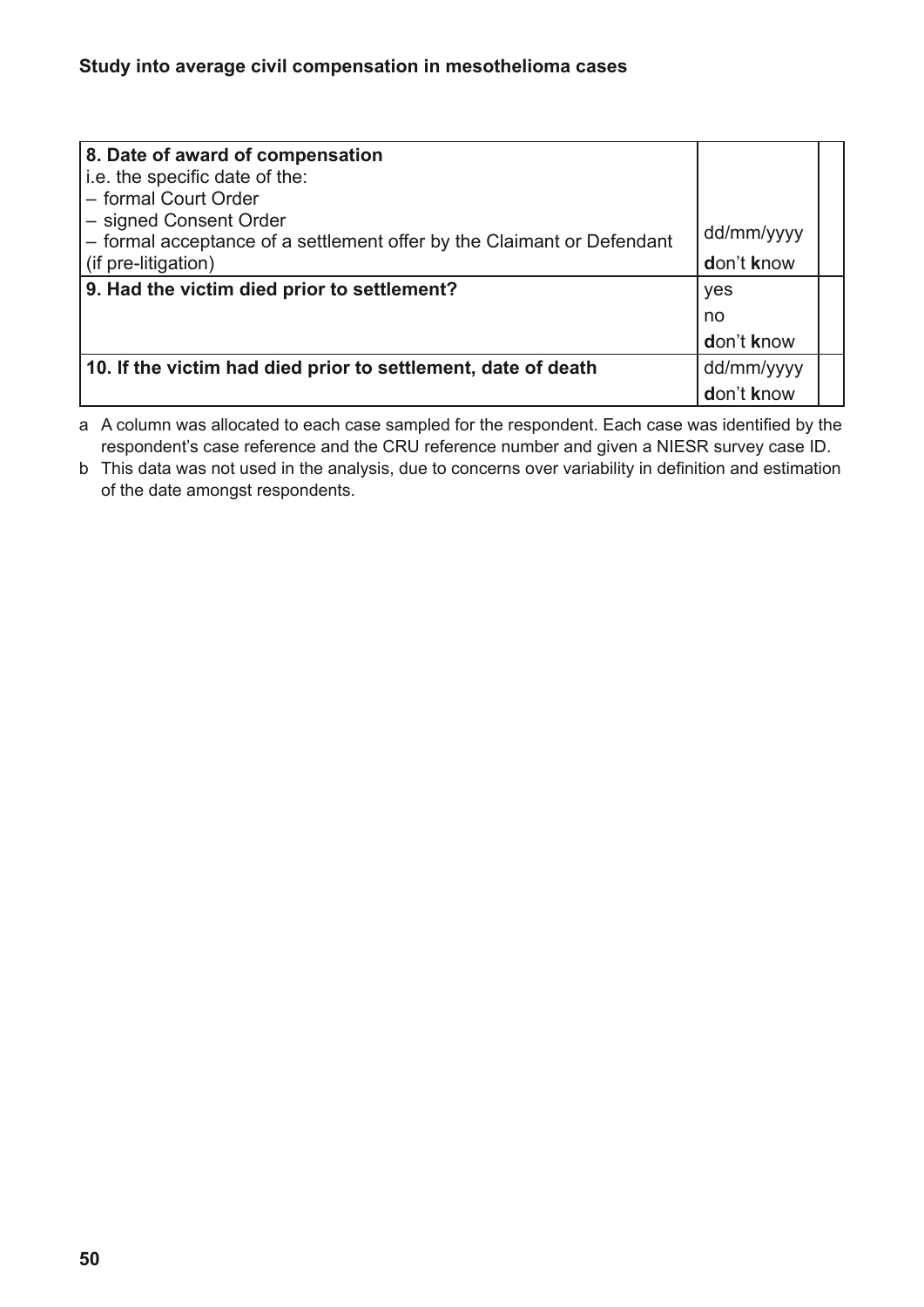# <span id="page-50-0"></span>Appendix B England and Wales, descriptive findings

This appendix replicates the tables in Chapter 3 for cases decided in England and Wales only. The table number in brackets indicate the corresponding table in Chapter 3. Descriptive tables only are included. Data has been weighted to make the survey findings more representative of all claims in England and Wales. See Appendix A for details.

#### **Table B.1 Measures of average compensation (2012 prices), England and Wales**  (Table 3.1)

| <b>Measure</b>     | <b>Value</b> | n     |
|--------------------|--------------|-------|
| Arithmetic mean    | £149,704     | 2,123 |
| Median             | £134,903     | 2,123 |
| 1% trimmed mean    | £142,844     | 2,080 |
| 5% trimmed mean    | £139,466     | 1,902 |
| Interquartile mean | £134,849     | 1,036 |
| Trimean            | £135,777     | 2,123 |

Note: Mean values do not match those shown in Table 3.15 (and Table B.15) since the analyses presented in Section 3.6 are conducted only on the subset of cases that could be linked to the CRU database, which provided data on the age of the claimant (a key part of the regression analysis conducted towards the end of that section). Source: NIESR survey.

#### **Table B.2 Percentiles of the distribution of compensation values (2012 prices), England and Wales** (Table 3.2)

| <b>Percentile</b> | Value (rounded to nearest £1,000) |
|-------------------|-----------------------------------|
| 1st               | £15,000                           |
| 5th               | £43,000                           |
| 25th              | £95,000                           |
| 75th              | £178,000                          |
| 95th              | £287,000                          |
| 99th              | £421,000                          |
|                   |                                   |
| $\mathsf{n}$      | 2,123                             |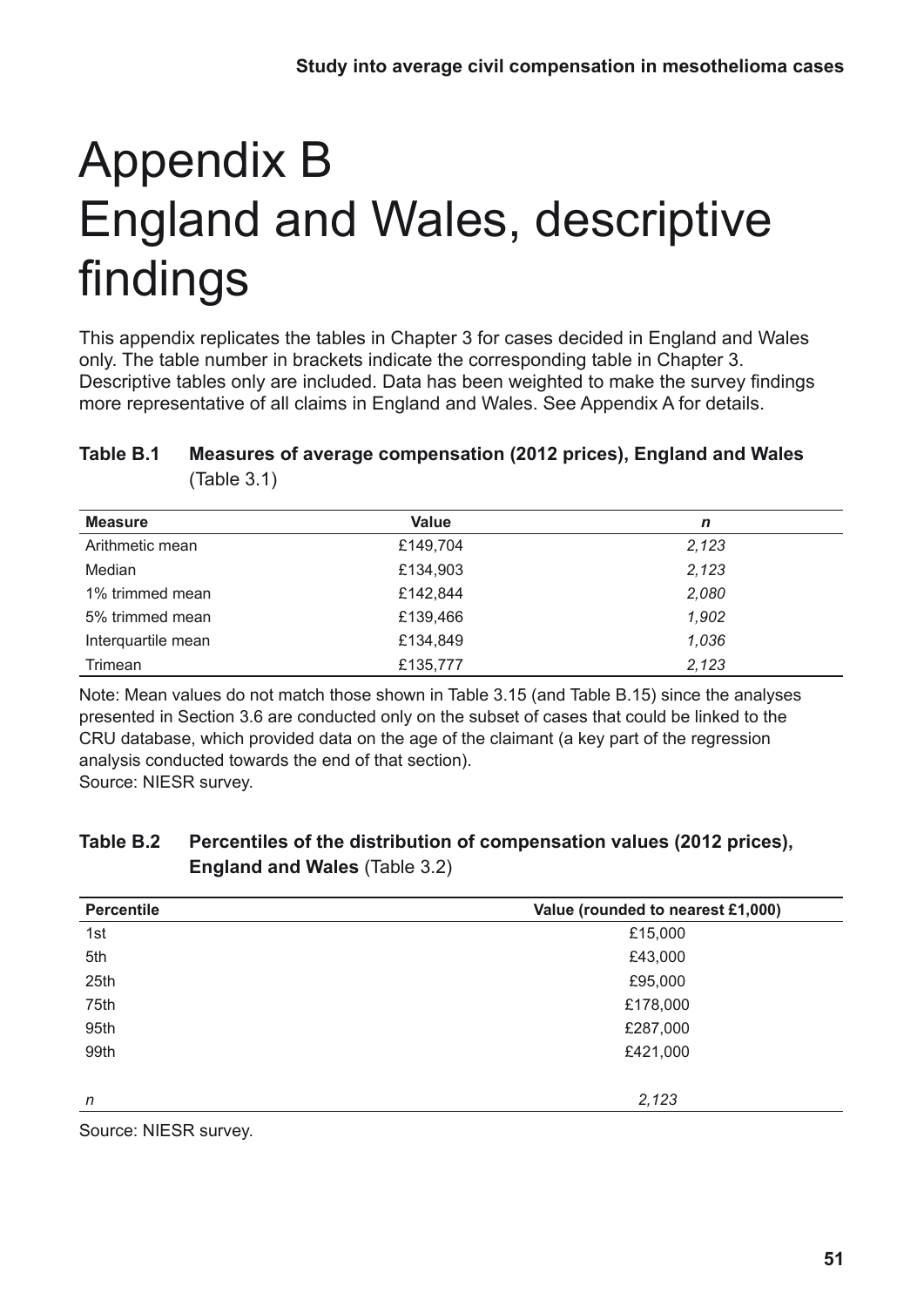| <b>Measure</b>     | <b>Value</b> | n     |
|--------------------|--------------|-------|
| Arithmetic mean    | £29,266      | 1,995 |
| Median             | £22,673      | 1,995 |
| 1% trimmed mean    | £27,387      | 1,954 |
| 5% trimmed mean    | £25,465      | 1,794 |
| Interquartile mean | £23,320      | 1,006 |
| Trimean            | £23,578      | 1,995 |

#### <span id="page-51-0"></span>**Table B.3 Measures of average legal costs including VAT (2012 prices), England and Wales** (Table 3.3)

Note: Mean values do not match those shown in Table 3.23 (and Table B.23) since the analyses presented in Section 3.7 are conducted only on the subset of cases that could be linked to the CRU database, which provided data on the age of the claimant (a key part of the regression analysis conducted towards the end of that section).

Source: NIESR survey.

#### **Table B.4 Percentiles of the distribution of legal costs (2012 prices), England and Wales** (Table 3.4)

| <b>Percentile</b> | Value (rounded to nearest £1,000) |
|-------------------|-----------------------------------|
| 1st               | £2,500                            |
| 5th               | £8,000                            |
| 25th              | £15,000                           |
| 75th              | £33,000                           |
| 95th              | £64,000                           |
| 99th              | £165,000                          |
|                   |                                   |
| n                 | 1,995                             |

Source: NIESR survey.

#### **Table B.5 Age of claimant at the time of the claim, England and Wales** (Table 3.5)

| Age band    | <b>Percentage of cases</b> |
|-------------|----------------------------|
| Under 65    | 23                         |
| 65-69       | 18                         |
| 70-74       | 22                         |
| 75-79       | 19                         |
| 80-84       | 12                         |
| 85 and over | 7                          |
|             |                            |
| $\eta$      | 1,876                      |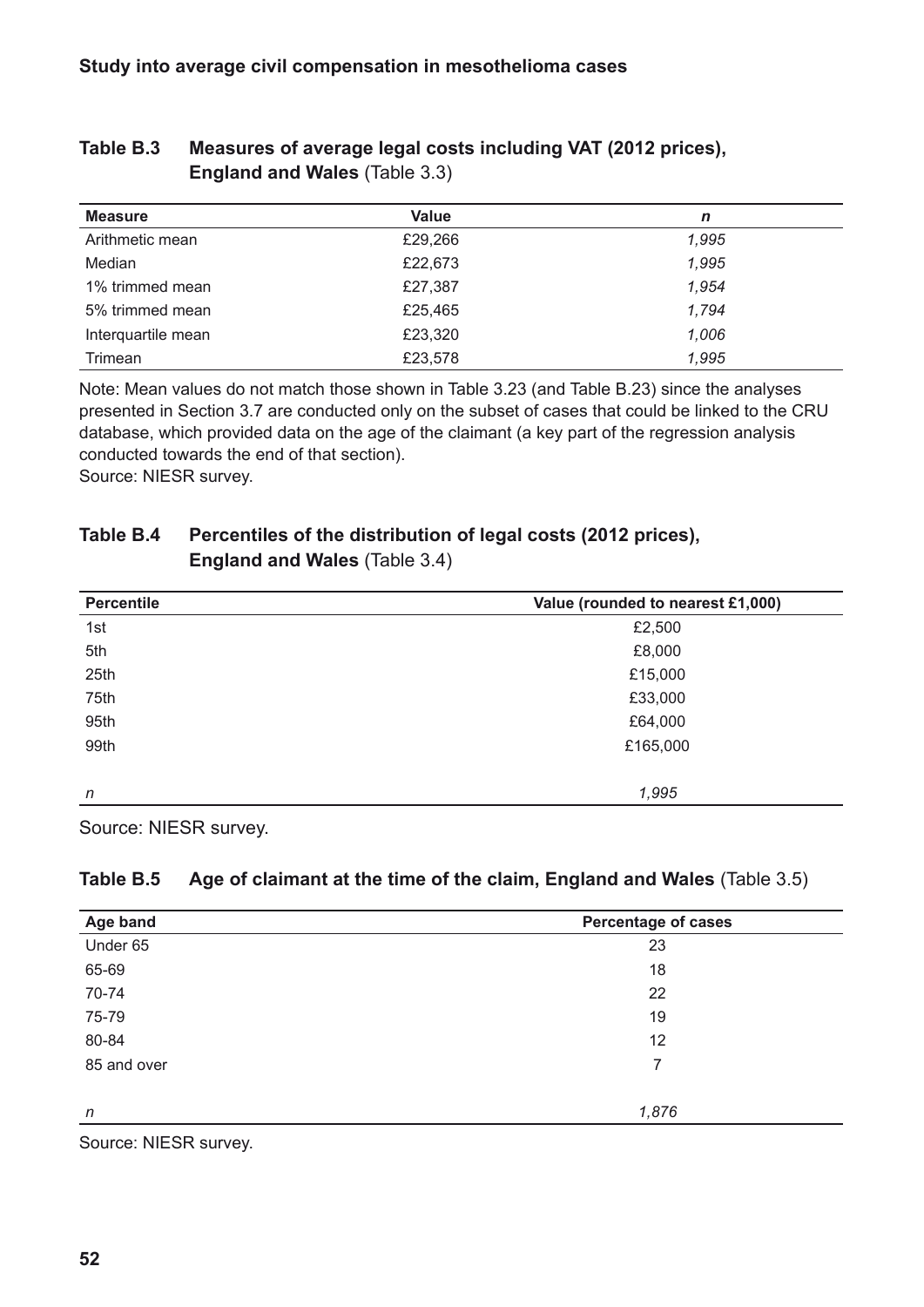| Year    | <b>Percentage of cases</b> |  |
|---------|----------------------------|--|
| 2005/06 | $<$ 1                      |  |
| 2007    | 7                          |  |
| 2008    | 19                         |  |
| 2009    | 20                         |  |
| 2010    | 19                         |  |
| 2011    | 20                         |  |
| 2012    | 17                         |  |
|         |                            |  |
| n       | 1,876                      |  |

#### <span id="page-52-0"></span>**Table B.6 Year of award, England and Wales** (Table 3.6)

Source: NIESR survey.

#### **Table B.7 Whether court proceedings were issued, England and Wales** (Table 3.8)

| Any court proceedings               | <b>Percentage of cases</b> |
|-------------------------------------|----------------------------|
| No court proceedings                | 44                         |
| Formal service of court proceedings | 53                         |
| Not known                           | 2                          |
|                                     |                            |
| n                                   | 1.876                      |

Source: NIESR survey.

#### **Table B.8 Whether claimant was alive or deceased at the time of the award, England and Wales** (Table 3.9)

| Alive or deceased at time of award | <b>Percentage of cases</b> |
|------------------------------------|----------------------------|
| Alive                              | 32                         |
| Deceased                           | 57                         |
| Not known                          | 11                         |
|                                    |                            |
| n                                  | 1,876                      |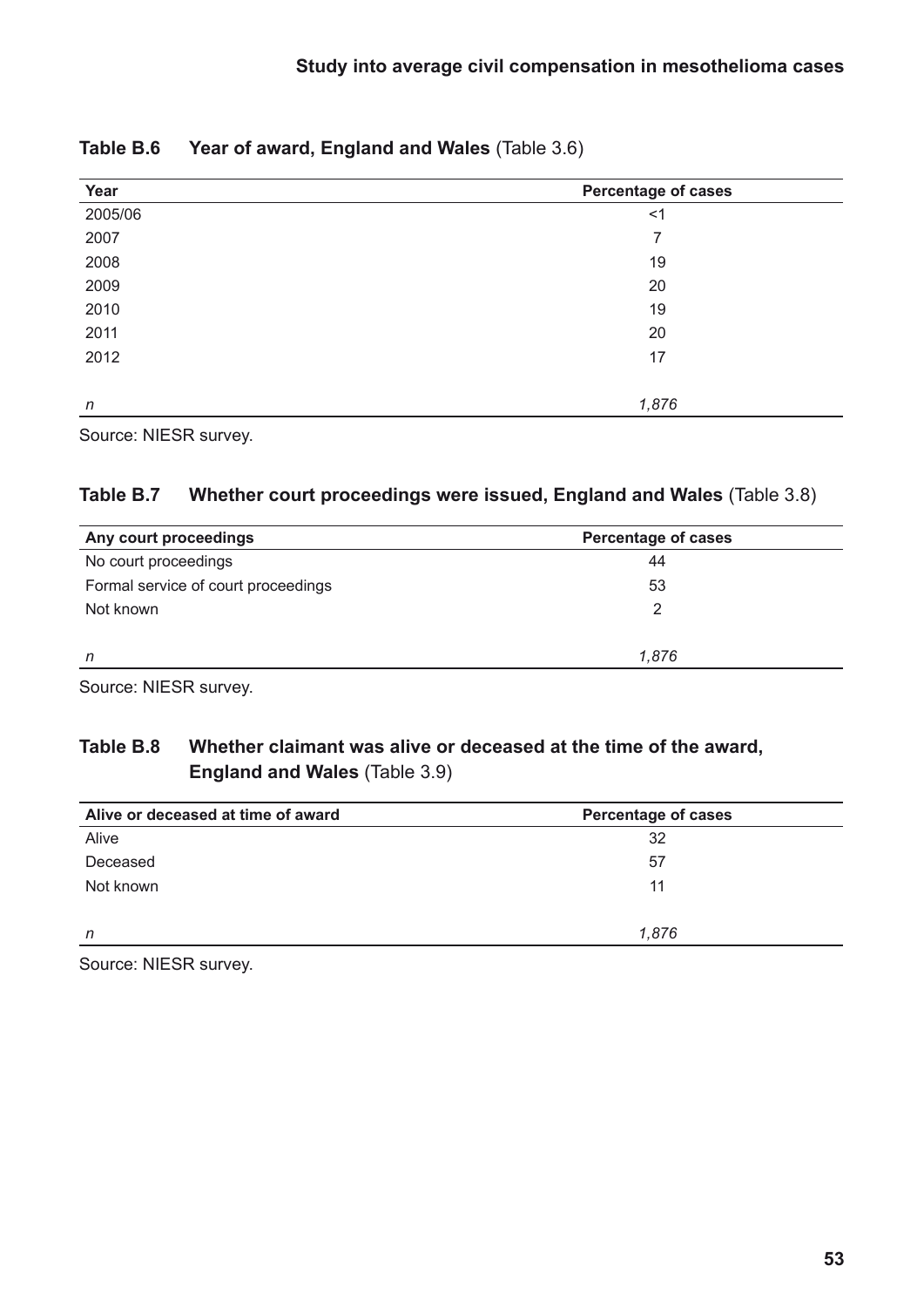| Length of case | <b>Percentage of cases</b> |
|----------------|----------------------------|
| 0-6 months     | 28                         |
| 7-12 months    | 27                         |
| 13-18 months   | 17                         |
| 19-24 months   | 10                         |
| $25+$ months   | 16                         |
| Not known      | 2                          |
|                |                            |
| n              | 1,876                      |

#### <span id="page-53-0"></span>**Table B.9 Length of case, England and Wales** (Table 3.10)

Source: NIESR survey.

#### **Table B.10 Average compensation (2012 prices), by age of claimant (when the claim was registered)** (Table 3.11)

| Age band    | Mean award | n   |
|-------------|------------|-----|
| Under 65    | £189,718   | 509 |
| 65-69       | £154,682   | 303 |
| 70-74       | £132,548   | 370 |
| 75-79       | £125,278   | 330 |
| 80-84       | £105,916   | 204 |
| 85 and over | £91,726    | 118 |

Source: NIESR survey.

#### **Table B.11 Average compensation (2012 prices), by year of award** (Table 3.14)

| Year | Mean award:<br>all cases | Mean award:<br>$1st-99th$<br>percentiles | Median award:<br>all cases | $\mathbf n$<br>all cases | n<br>$1st-99th$<br>percentiles |
|------|--------------------------|------------------------------------------|----------------------------|--------------------------|--------------------------------|
| 2007 | £139,954                 | £138,759                                 | £129,226                   | 92                       | 88                             |
| 2008 | £146,794                 | £135,865                                 | £129,999                   | 311                      | 303                            |
| 2009 | £155,165                 | £141,874                                 | £133,213                   | 408                      | 402                            |
| 2010 | £149,423                 | £145,665                                 | £139,586                   | 365                      | 356                            |
| 2011 | £147,105                 | £144,559                                 | £137,144                   | 387                      | 381                            |
| 2012 | £154,248                 | £143,984                                 | £132,500                   | 310                      | 301                            |

Source: NIESR survey.

Note: Excludes three cases from the full dataset where the award was made in 2005/06.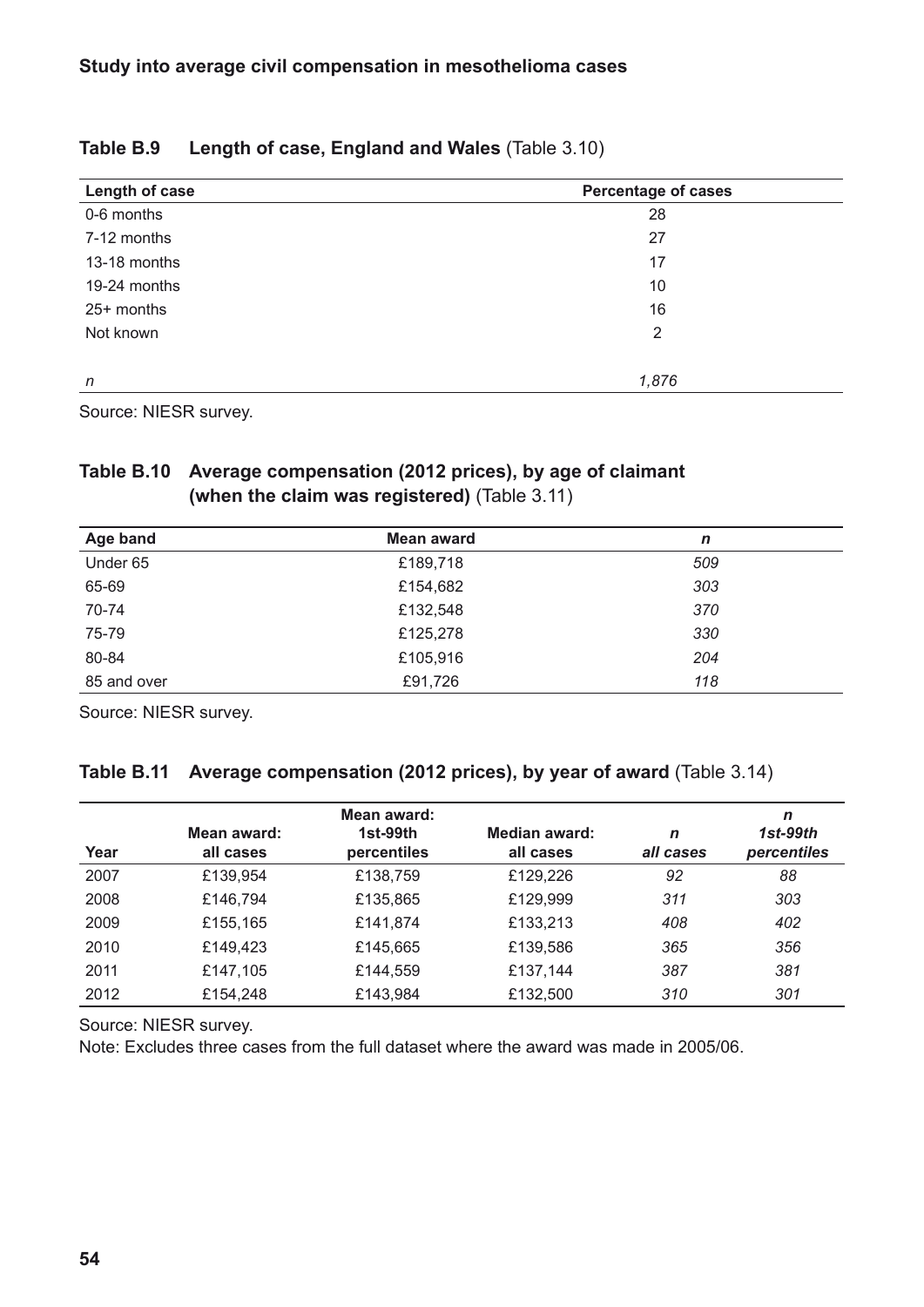| <b>Jurisdiction</b>  | Mean award | Mean award:<br>$1st-99th$<br>percentiles | Median award:<br>all cases | n<br>all cases | $1st-99th$<br>percentiles |
|----------------------|------------|------------------------------------------|----------------------------|----------------|---------------------------|
| England and<br>Wales | £149,787   | £142.132                                 | £133,926                   | 1.876          | 1,834                     |

#### <span id="page-54-0"></span>**Table B.12 Average compensation (2012 prices), by jurisdiction** (Table 3.15)

Source: NIESR survey.

Note: Excludes 11 cases from the full dataset where the jurisdiction was unknown.

#### **Table B.13 Average compensation (2012 prices), by whether court proceedings were issued** (Table 3.16)

| Any court<br>proceedings               | Mean award | Mean award:<br>1st-99th<br>percentiles | Median award:<br>all cases | n<br>all cases | n<br>1st-99th<br>percentiles |
|----------------------------------------|------------|----------------------------------------|----------------------------|----------------|------------------------------|
| No court<br>proceedings                | £134,493   | £134,423                               | £130,000                   | 848            | 839                          |
| Formal service of<br>court proceedings | £161,300   | £148,175                               | £138,845                   | 987            | 956                          |

Source: NIESR survey.

Note: Excludes 42 cases from the full dataset where it was not known whether court proceedings were issued.

#### **Table B.14 Average compensation (2012 prices), by whether claimant was alive or deceased at the time of the award** (Table 3.17)

| Alive or<br>deceased at<br>time of award | Mean award | Mean award:<br>$1st-99th$<br>percentiles | Median award:<br>all cases | n<br>all cases | n<br>$1st-99th$<br>percentiles |
|------------------------------------------|------------|------------------------------------------|----------------------------|----------------|--------------------------------|
| Alive                                    | £157.774   | £156,773                                 | £144.146                   | 618            | 608                            |
| Deceased                                 | £149.557   | £137.629                                 | £129,999                   | 1.073          | 1.047                          |

Source: NIESR survey.

Note: Excludes 197 cases from the full dataset where it was not known whether the claimant was alive at award.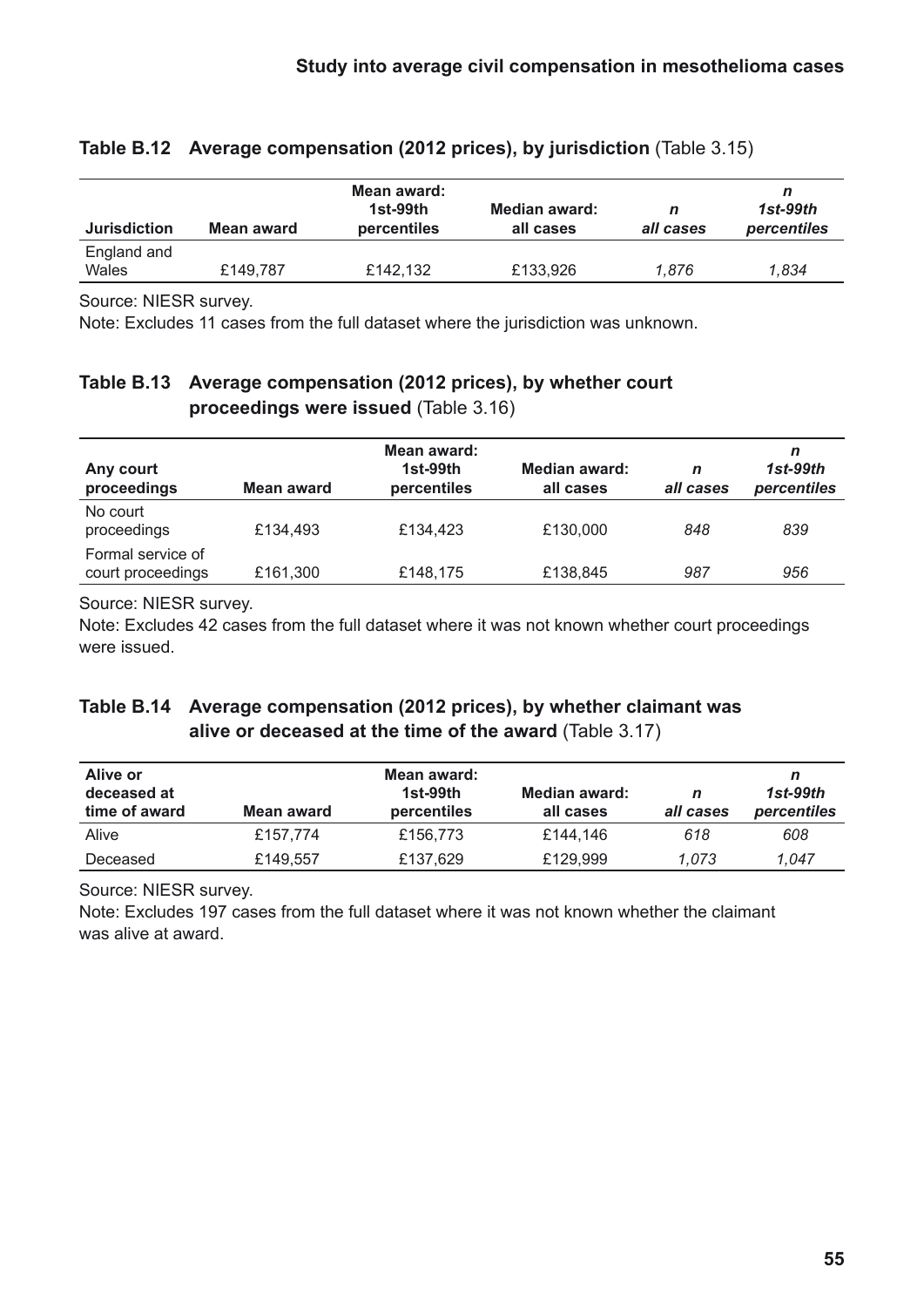| Length of case | Mean award | Mean award:<br>$1st-99th$<br>percentiles | Median award:<br>all cases | $\mathsf{n}$<br>all cases | n<br>1st-99th<br>percentiles |
|----------------|------------|------------------------------------------|----------------------------|---------------------------|------------------------------|
| 0-6 months     | £137,416   | £139,231                                 | £132,840                   | 513                       | 507                          |
| 7-12 months    | £153,894   | £145,532                                 | £136,543                   | 504                       | 493                          |
| 13-18 months   | £161,000   | £134,936                                 | £123,973                   | 331                       | 318                          |
| 19-24 months   | £150,062   | £141,201                                 | £139,651                   | 207                       | 205                          |
| $25+$ months   | £151,861   | £148,317                                 | £139,586                   | 295                       | 286                          |

#### <span id="page-55-0"></span>**Table B.15 Average compensation (2012 prices), by length of case** (Table 3.18)

Source: NIESR survey.

Note: Excludes 27 cases from the full dataset where the length of the case could not be determined.

|  |  |  | Table B.16 Average legal costs (2012 prices), by total value of compensation (Table 3.20) |  |
|--|--|--|-------------------------------------------------------------------------------------------|--|
|--|--|--|-------------------------------------------------------------------------------------------|--|

| Compensation      | Mean legal<br>costs:<br>all cases | Mean costs:<br>5th-95th<br>percentiles | <b>Median costs:</b><br>all cases | n<br>all cases | n<br>5th-95th<br>percentiles |
|-------------------|-----------------------------------|----------------------------------------|-----------------------------------|----------------|------------------------------|
| Under £100,000    | £19,768                           | £20,949                                | £16,515                           | 444            | 376                          |
| £100,000-£149,999 | £27,432                           | £24,605                                | £22,321                           | 567            | 542                          |
| £150,000-£199,999 | £31,955                           | £27,498                                | £26,000                           | 391            | 365                          |
| £200,000 and over | £47,594                           | £32,633                                | £34,685                           | 347            | 294                          |

Source: NIESR survey.

#### **Table B.17 Average legal costs (2012 prices), by age of claimant (at time of claim registration)** (Table 3.21)

| Age band            | <b>Mean legal</b><br>costs:<br>all cases | Mean costs:<br>5th-95th<br>percentiles | <b>Median costs:</b><br>all cases | $\mathbf n$<br>all cases | n<br>5th-95th<br>percentiles |
|---------------------|------------------------------------------|----------------------------------------|-----------------------------------|--------------------------|------------------------------|
| Under <sub>65</sub> | £40,425                                  | £30,172                                | £30,079                           | 502                      | 439                          |
| 65-69               | £31,508                                  | £25,880                                | £24,168                           | 286                      | 255                          |
| 70-74               | £27,780                                  | £25,247                                | £22,202                           | 347                      | 319                          |
| 75-79               | £25,654                                  | £23,393                                | £21,539                           | 313                      | 286                          |
| 80-84               | £21,149                                  | £22,849                                | £18,000                           | 193                      | 174                          |
| 85 and over         | £20,941                                  | £21,829                                | £18,872                           | 115                      | 107                          |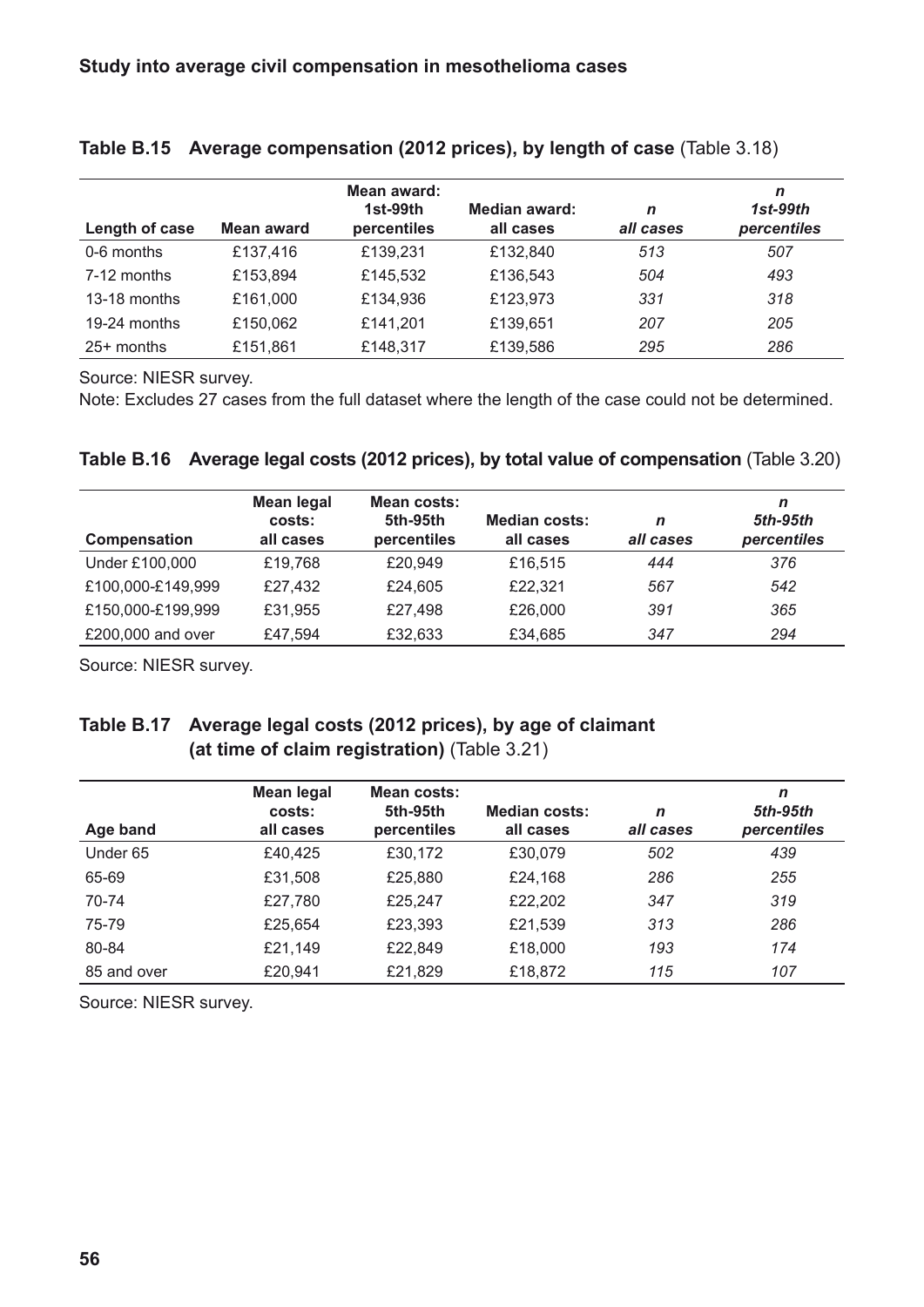| Year | <b>Mean legal</b><br>costs:<br>all cases | Mean costs:<br>5th-95th<br>percentiles | <b>Median costs:</b><br>all cases | n<br>all cases | n<br>5th-95th<br>percentiles |
|------|------------------------------------------|----------------------------------------|-----------------------------------|----------------|------------------------------|
| 2007 | £24,566                                  | £21,848                                | £17,915                           | 88             | 75                           |
| 2008 | £26,373                                  | £25,187                                | £22,106                           | 304            | 278                          |
| 2009 | £29,337                                  | £25,843                                | £24,112                           | 400            | 363                          |
| 2010 | £35,030                                  | £27,016                                | £25,245                           | 359            | 316                          |
| 2011 | £30,743                                  | £26,155                                | £22,625                           | 369            | 332                          |
| 2012 | £28,468                                  | £24,822                                | £22,000                           | 233            | 213                          |

#### <span id="page-56-0"></span>**Table B.18 Average legal costs (2012 prices), by year of award** (Table 3.22)

Source: NIESR survey.

Note: Excludes cases from the full dataset where the award was made in 2005/06.

#### **Table B.19 Average legal costs (2012 prices), by jurisdiction** (Table 3.23)

| <b>Jurisdiction</b> | Mean legal<br>costs:<br>all cases | Mean costs:<br>5th-95th<br>percentiles | <b>Median costs:</b><br>all cases | all cases | 5th-95th<br>percentiles |
|---------------------|-----------------------------------|----------------------------------------|-----------------------------------|-----------|-------------------------|
| England and Wales   | £29.643                           | £25.455                                | £22,673                           | 1.756     | 1.580                   |

Source: NIESR survey.

Note: Excludes cases where the jurisdiction was unknown.

#### **Table B.20 Average legal costs (2012 prices), by whether court proceedings were issued** (Table 3.24)

| Any court<br>proceedings               | Mean legal<br>costs:<br>all cases | Mean costs:<br>5th-95th<br>percentiles | <b>Median costs:</b><br>all cases | n<br>all cases | n<br>5th-95th<br>percentiles |
|----------------------------------------|-----------------------------------|----------------------------------------|-----------------------------------|----------------|------------------------------|
| No court<br>proceedings                | £20,540                           | £19,984                                | £16,969                           | 796            | 739                          |
| Formal service of<br>court proceedings | £37,421                           | £30,464                                | £29,541                           | 927            | 808                          |

Source: NIESR survey.

Note: Excludes cases from the full dataset where it was not known whether court proceedings were issued.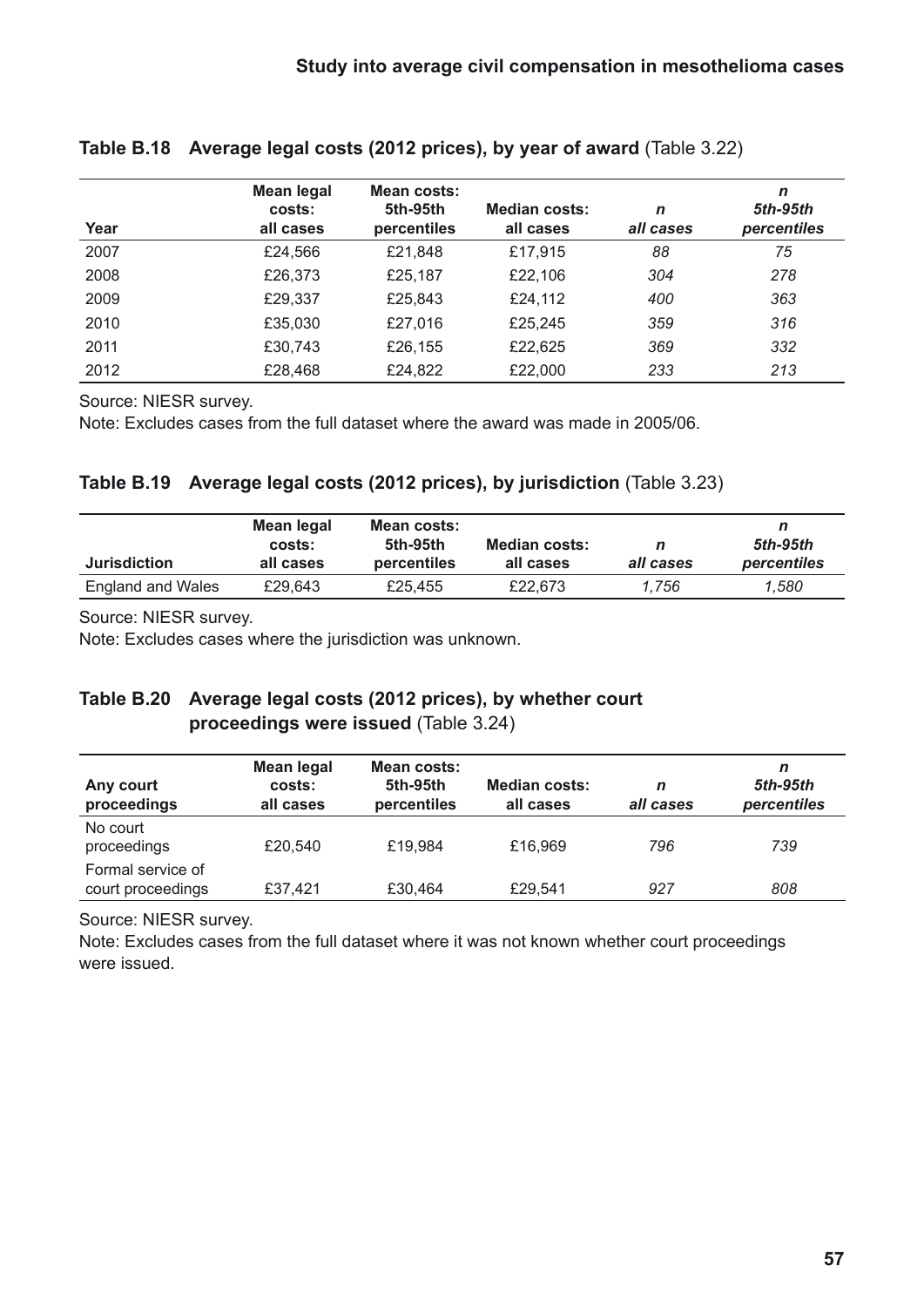| Alive or<br>deceased at<br>time of award | Mean legal<br>costs:<br>all cases | Mean costs:<br>5th-95th<br>percentiles | <b>Median costs:</b><br>all cases | n<br>all cases | n<br>5th-95th<br>percentiles |
|------------------------------------------|-----------------------------------|----------------------------------------|-----------------------------------|----------------|------------------------------|
| Alive                                    | £29,372                           | £23.481                                | £20,559                           | 578            | 525                          |
| Deceased                                 | £31,521                           | £27,389                                | £25,507                           | 996            | 899                          |

#### <span id="page-57-0"></span>**Table B.21 Average legal costs (2012 prices), by whether claimant was alive or deceased at the time of the award** (Table 3.25)

Source: NIESR survey.

Note: Excludes cases from the full dataset where it was not known whether the claimant was alive at award.

| Length of case | <b>Mean legal</b><br>costs:<br>all cases | Mean costs:<br>5th-95th<br>percentiles | <b>Median costs:</b><br>all cases | n<br>all cases | n<br>5th-95th<br>percentiles |
|----------------|------------------------------------------|----------------------------------------|-----------------------------------|----------------|------------------------------|
| 0-6 months     | £23,209                                  | £20,634                                | £18,043                           | 485            | 445                          |
| 7-12 months    | £29,236                                  | £24,637                                | £22,202                           | 473            | 424                          |
| 13-18 months   | £29,415                                  | £24,841                                | £25,000                           | 303            | 275                          |
| 19-24 months   | £33,591                                  | £24,712                                | £25,000                           | 195            | 178                          |
| $25+$ months   | £38,398                                  | £30,275                                | £30,853                           | 276            | 237                          |

#### **Table B.22 Average legal costs (2012 prices), by length of case** (Table 3.26)

Source: NIESR survey.

Note: Excludes cases from the full dataset where the length of the case could not be determined.

#### **Table B.23 Whether legal costs included a success fee** (Table 3.28)

|                        | <b>Percentage of cases</b> |
|------------------------|----------------------------|
| Yes - amount known     | 40                         |
| Yes – amount not known | 32                         |
| No                     | 2                          |
| Do not know            | 26                         |
|                        |                            |
| n                      | 1,995                      |

Source: NIESR survey.

#### **Table B.24 Average success fees (2012 prices)** (Table 3.29)

|                 | Value  | n   |
|-----------------|--------|-----|
| Mean            | £4,763 | 781 |
|                 |        |     |
| Median          | £3,788 | 781 |
| 1% trimmed mean | £4,510 | 764 |
| 5% trimmed mean | £4,229 | 702 |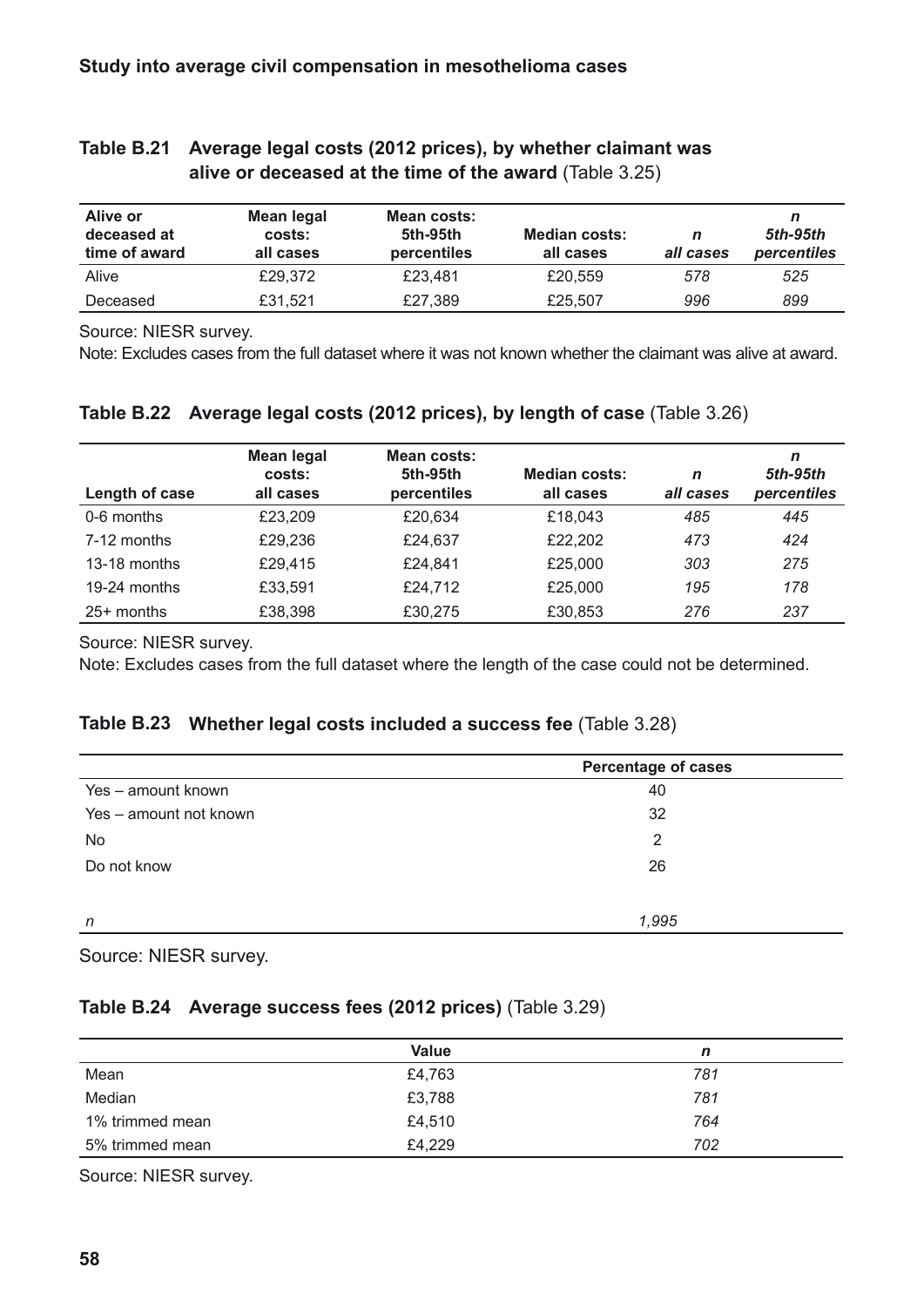#### <span id="page-58-0"></span>**Table B.25 Whether legal costs included disbursements** (Table 3.30)

|                        | <b>Percentage of cases</b> |
|------------------------|----------------------------|
| Yes - amount known     | 53                         |
| Yes - amount not known | 21                         |
| <b>No</b>              |                            |
| Do not know            | 25                         |
|                        |                            |
| n                      | 1,995                      |

Source: NIESR survey.

#### **Table B.26 Average disbursements (2012 prices)** (Table 3.31)

|                 | Value  | n     |
|-----------------|--------|-------|
| Mean            | £4,951 | 1,091 |
| Median          | £3,687 | 1.091 |
| 1% trimmed mean | £4,681 | 1.071 |
| 5% trimmed mean | £4,338 | 980   |

Source: NIESR survey.

#### **Table B.27 Whether legal costs included after-the-event (ATE) insurance costs** (Table 3.32)

| <b>Percentage of cases</b> |  |
|----------------------------|--|
| 43                         |  |
| 12                         |  |
| 11                         |  |
| 33                         |  |
| 1,995                      |  |
|                            |  |

Source: NIESR survey.

#### **Table B.28 Average ATE insurance costs (2012 prices)** (Table 3.33)

|                 | Value  | n   |
|-----------------|--------|-----|
| Mean            | £2,470 | 865 |
| Median          | £1,905 | 865 |
| 1% trimmed mean | £2,433 | 856 |
| 5% trimmed mean | £2,287 | 796 |